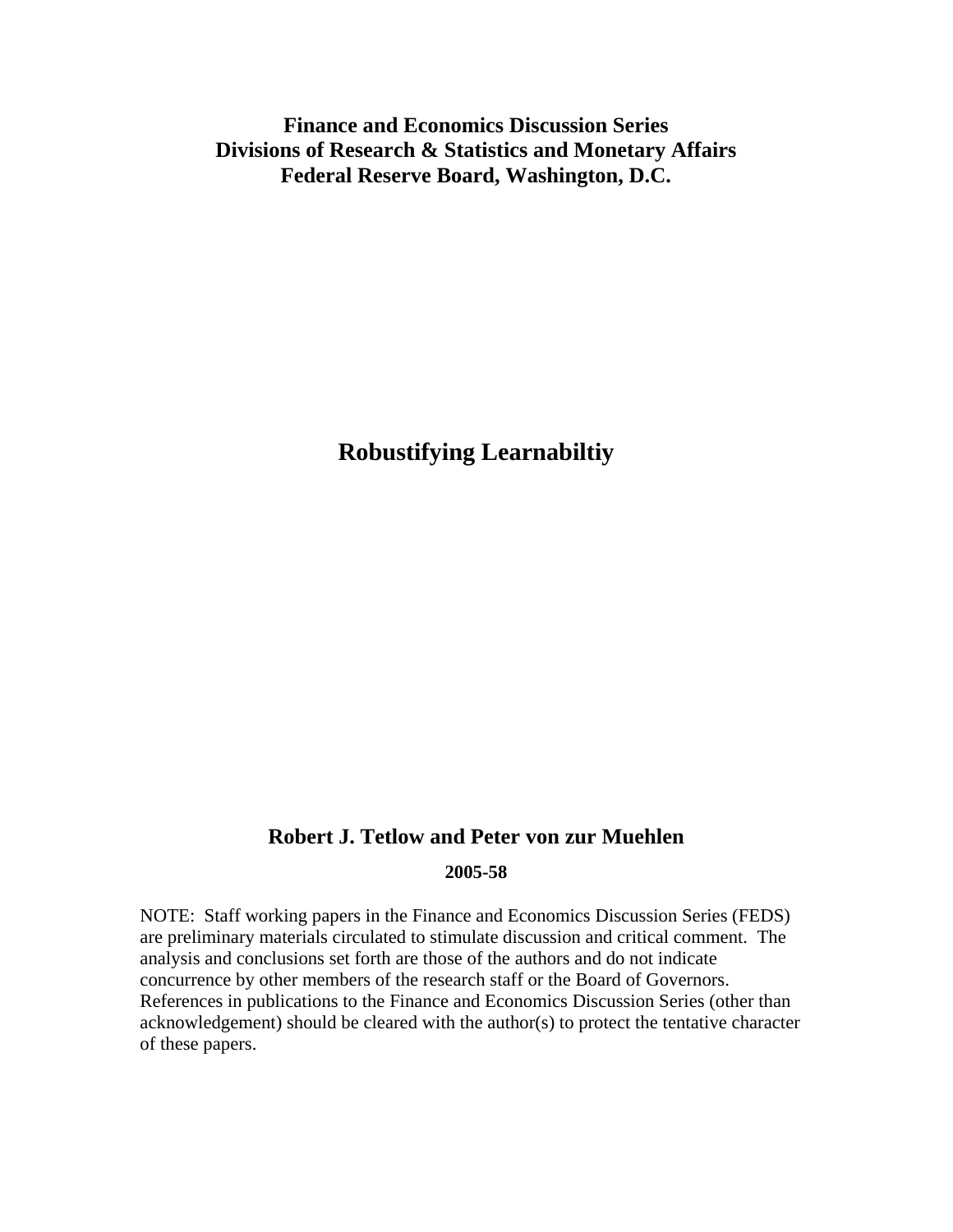# Robustifying Learnability

Robert J. Tetlow<sup>∗</sup> Peter von zur Muehlen†

November 2005.

#### Abstract

In recent years, the learnability of rational expectations equilibria (REE) and determinacy of economic structures have rightfully joined the usual performance criteria among the sought-after goals of policy design. Some contributions to the literature, including Bullard and Mitra (2001) and Evans and Honkapohja (2002), have made significant headway in establishing certain features of monetary policy rules that facilitate learning. However a treatment of policy design for learnability in worlds where agents have potentially misspecified their learning models has yet to surface. This paper provides such a treatment. We begin with the notion that because the profession has yet to settle on a consensus model of the economy, it is unreasonable to expect private agents to have collective rational expectations. We assume that agents have only an approximate understanding of the workings of the economy and that their learning the reduced forms of the economy is subject to potentially destabilizing perturbations. The issue is then whether a central bank can design policy to account for perturbations and still assure the learnability of the model. Our test case is the standard New Keynesian business cycle model. For different parameterizations of a given policy rule, we use structured singular value analysis (from robust control theory) to find the largest ranges of misspecifications that can be tolerated in a learning model without compromising convergence to an REE.

In addition, we study the cost, in terms of performance in the steady state of a central bank that acts to robustify learnability on the transition path to REE. (Note: This paper contains full-color graphics)

- JEL Classifications: C6, E5.
- Keywords: monetary policy, learning, E-stability, learnability, robust control.

<sup>∗</sup>Contact author: Robert Tetlow, Federal Reserve Board, 20th and C Streets, NW, Washington, D.C. 20551. Email: rtetlow@frb.gov. We thank George Evans, Steve Durlauf, John C. Williams and participants at a conference on learning and monetary economics at the UC-Santa Cruz for helpful comments, and Brian Ironside and Sean Taylor for help with the charts. The views expressed in this paper are those of the authors alone and do not represent those of the Board of Governors of the Federal Reserve System or other members of its staff. This paper and others may be found at http://www.roberttetlow.com

<sup>†</sup>von zur Muehlen & Associates, Vienna, VA 22181. E-mail: pvzmuehlen@cox.net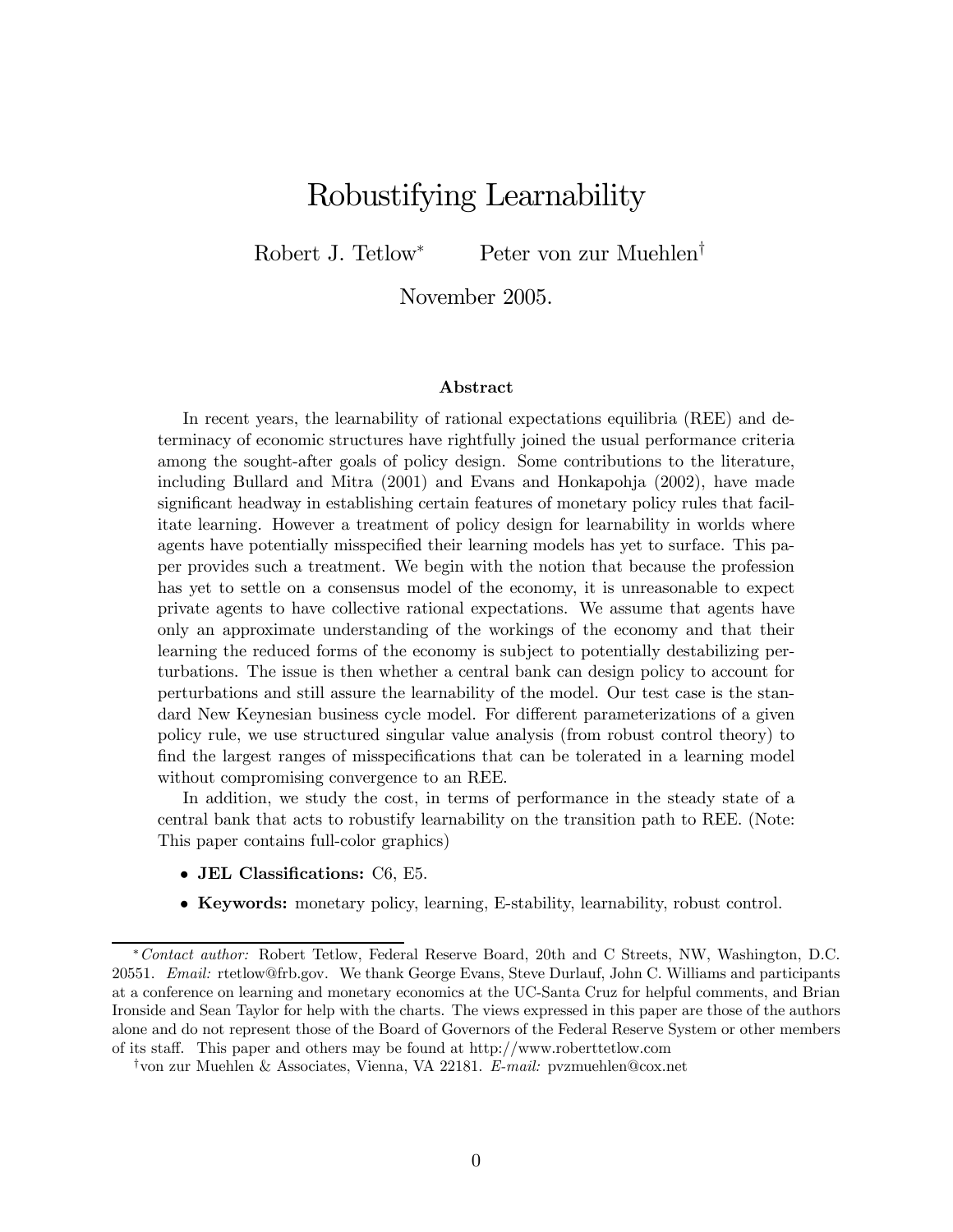# 1 Introduction

It is now widely accepted that policy rules–and in particular, monetary policy rules–should not be chosen solely on the basis of their performance in a given model of the economy. There is simply too much uncertainty about the true structure of the economy to warrant taking the risk of so narrow a criterion for selection. Rather, policy should be designed to operate "well" in a wide range of models. There has been substantial progress in a relatively short period of time in the literature on robustifying policy. The first strand of the literature examines the performance of rules given the presence of measurement errors in either model parameters or unobserved state variables.1 The second strand focuses on comparing rules in rival models to see if their performance spanned reasonable sets of alternative worlds.<sup>2</sup> The third considers robustifying policy against unknown alternative worlds, usually by invoking robust control methods.3

At roughly the same time, another literature was developing on the learnability (or Estability) of models.<sup>4</sup> The learnability literature takes a step back from rational expectations and asks whether the choices of uninformed private agents could be expected to converge on a rational expectations equilibrium (REE) as the outcome of a process of learning. Important early papers in this literature include Bray [5], Bray and Savin [6] and Marcet and Sargent [33]. Evans and Honkapohja summarize some of their many contributions to this literature in their book [17].

The question arises: could monetary policy help or hurt private agents learn the REE? The common features of the robust policy literature include, first, that it is the government that does not understand the true structure of the economy, and second, that the government's ignorance will not vanish simply with the collection of more data.<sup>5</sup> By contrast, in the

<sup>&</sup>lt;sup>1</sup> Brainard  $[4]$  is the seminal reference. Among the many, more recent references in this large literature are Sack [40], Orphanides et al. [38], Soderstrom [42] and Ehrmann and Smets [16].

 $^{2}$  See, e.g., Levin *et al.* [28] and [29].

<sup>3</sup> Hansen and Sargent [26] and [27], Tetlow and von zur Muehlen [46] and Coenen [13]. These strands of the robustness literature are named in the text in chronological order but the three methods should be seen as complementary rather than substitutes.

<sup>&</sup>lt;sup>4</sup> In this paper, as in most of the rest of the literature, the terms learnability, E-stability and stability under learning will all be used interchangeably. These terms are distinct from stable—without the "E-" or "under learning" added—which should be taken to mean saddle-point stable. The term saddle-point stable, determinate and regular are taken as equivalent adjectives describing equilibria.

<sup>&</sup>lt;sup>5</sup> The concept of "truth" is a slippery one in learning models. In some sense, the truth is jointly determined by the deep structural parameters of the economy and what people believe them to be. Only in steady state, and then only under some conditions, will this be solely a function of deep parameters and not of beliefs.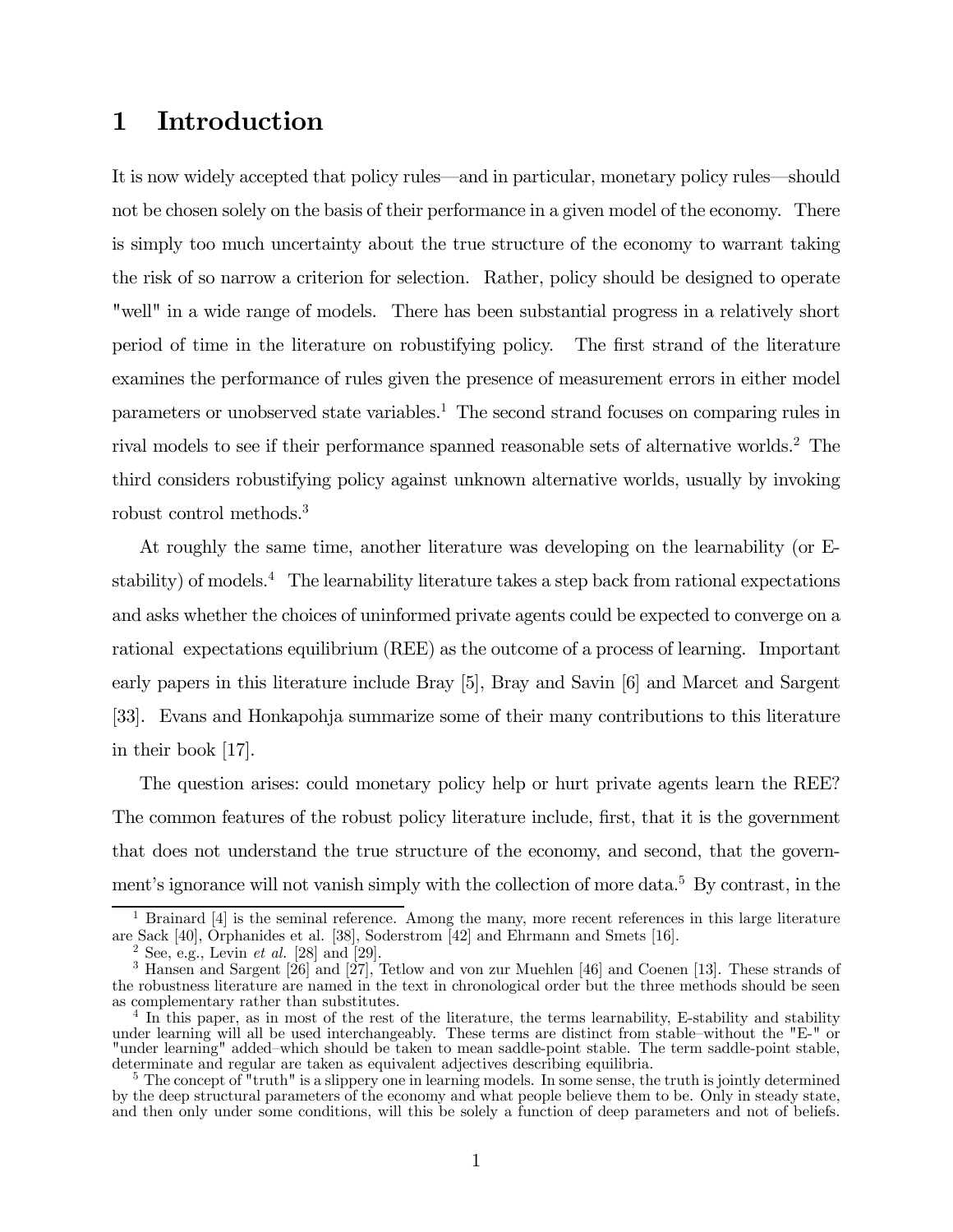learning literature it is usually the private sector that is assumed not to have the information necessary to form rational expectations, but this situation has at least the prospect of being alleviated with the passage of time and the collection of more data. In this paper, we take the robust policy rules literature and marry it with the learnability literature.

Since the profession has been unable to agree on a generally acceptable workhorse model of the economy, it is unreasonable to expect private agents to have rational expectations at all points in time. The most that one can expect is that agents have an approximate understanding of the workings of the economy and that they are on a transition path toward learning the true structure. And as Evans and McGough [21] show, designing policy as if the process of learning has already been completed can result in indeterminacy or unstable equilbria. So we retain the assumption of adaptive learning that is common with most contributions to this literature.

If the presumption of rational expectations is questionable, and the hazards of learning cannot be ignored, then from a policy perspective, it follows that the job of facilitating the transition to REE is logically prior to the job of maximizing the performance of the economy once the transition is complete. In this paper, we consider two issues. The first is how a policy maker might choose policy to maximize the set of worlds inhabited by private agents that are able to learn the REE. The second is an assessment of the welfare cost of assuring learnability in terms of forgone stability in equilibrium. Or, put differently, we measure the welfare cost of learnability insurance. Each of these questions is important. In worlds of model uncertainty, an ill-chosen policy rule—or policy maker—could lead to explosiveness or indeterminacy. At the same time, excessive concern for learnability will imply costs in terms of forgone welfare.

Ours is not the first paper to consider the issue of choosing monetary policies for their ability to deliver determinacy and learnability. Bernanke and Woodford [2] argue that inflation-forecast-based (IFB) policy rules—that is, rules that feed back on forecasts of future output or inflation—can lead to indeterminacy in linear rational expectations (LRE) models. Clarida, Gali and Gertler [11] show that violation of the so-called Taylor principle in the

Nevertheless, in this paper, when we refer to a "true model" or "truth" we mean the REE upon which successful learning eventually converges.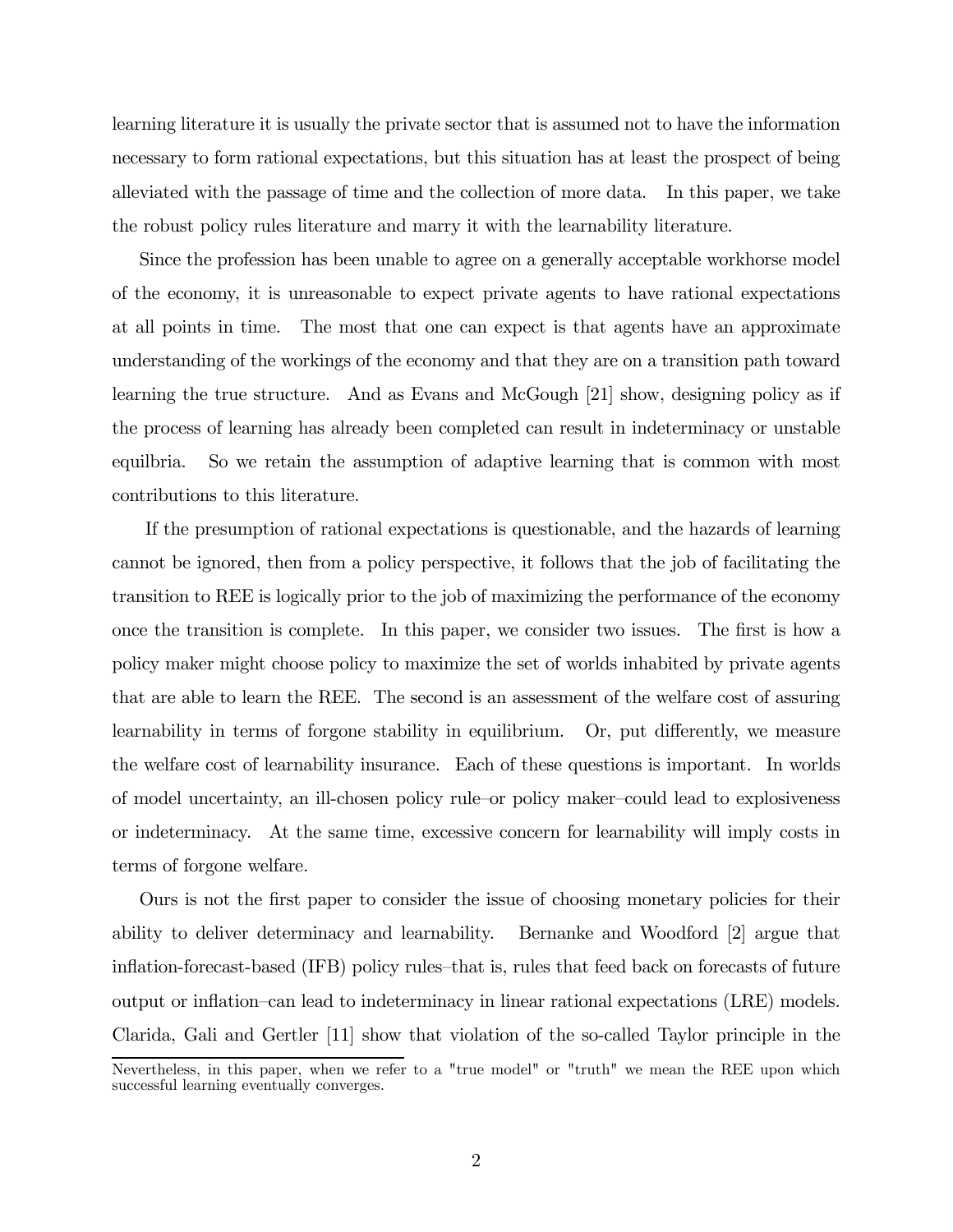context of an IFB rule may have been the source of the inflation of the  $1970s<sup>6</sup>$  Bullard and Mitra [8] in an important paper show that higher persistence in instrument setting meaning a large coefficient on the lagged instrument in a Taylor-type rule—can facilitate determinacy in the same class of models. Evans and Honkapohja [19] note similar problems in a wider class of rules and argue for feedback on structural shocks, although questions regarding the observability of such shocks leave open the issue of whether such a policy is implementable. Evans and McGough [21] compute optimal simple rules conditional on their being determinate in rival models. Each of these papers makes an important contribution to the literature, but all are special cases within broader sets of policy choices. In this paper, we follow a somewhat different approach and consider the design of policies to maximize learnability of the economy.

The remainder of the paper is organized as follows. The second section lays out the theory, beginning with a review of the literature on least-squares learnability and determinacy, and following with methods from the robust control literature. Section 3 introduces the models with which we work, beginning with the case of the very simple Cagan model of money demand in hyperinflations and then moving on to the New Keynesian business cycle (NKB) model. For the NKB model, we study the design of time-invariant simple monetary policy rules to robustify learnability of three types: a lagged-information rule, a contemporaneous information rule and a forecast-based policy rule. We close the section by covering the insurance cost of robustifying learnability. A fourth and final section sums up and concludes.

## 2 Theoretical overview

### 2.1 Expectational equilibrium under adaptive learning

The theory of E-stability or learnability in linear rational expectations models dates back more than 20 years to Bray [5] who showed that agents using recursive least squares would, if the arguments to their regressions were properly specified, eventually converge on the correct REE. This convergence property gave a considerable shot in the arm to rational

 $6$  Levin *et al.* [29] and Batini and Pearlman [1] study the robustness properties of different types of inflation-forecast based rules for their stability and determinacy properties.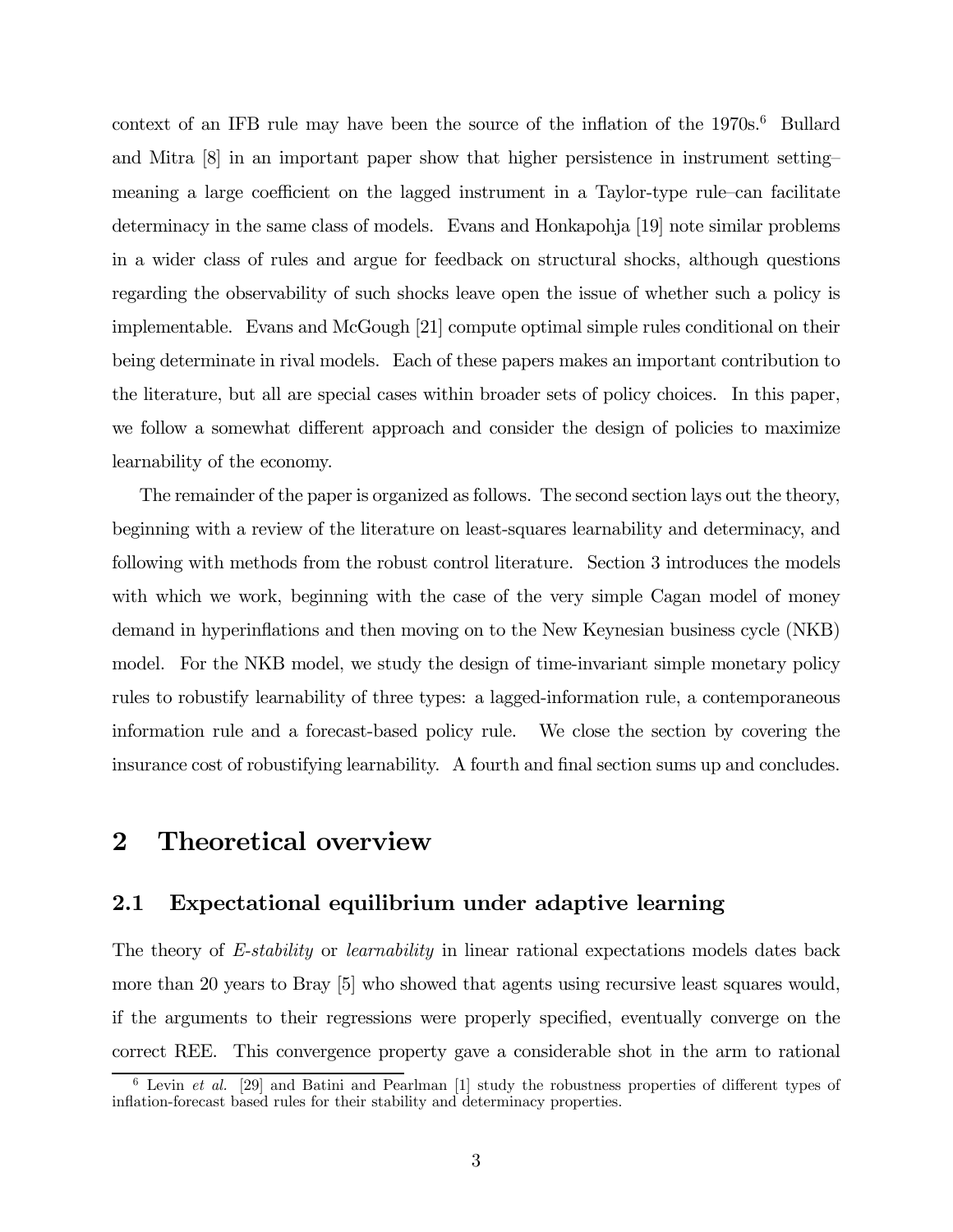expectations applications since proponents had an answer to the question "how could people come to have rational expectations?" The theory has been advanced by the work of Marcet and Sargent [33] and Evans and Honkapohja [various]. Our rendition follows Evans and Honkapohja [17], chapters 8-10.

Begin with the following linear rational expectations model:

$$
y_t = A + ME_t y_{t+1} + N y_{t-1} + P v_t, \tag{1}
$$

where  $y_t$  is a vector of n endogenous variables, including, possibly, policy instruments, and  $v_t$ comprises all m exogenous variables. Equation  $(1)$  is general in that both non-predetermined variables,  $E_t y_{t+1}$ , and predetermined variables,  $y_{t-1}$ , are represented. By defining auxiliary variables, e.g.,  $y_t^j = y_{t+j}, j \neq 0$ , arbitrarily long (finite) lead or lag lengths can also be accommodated. Finally, extensions to allow lagged expectations formation; e.g.,  $E_{t-1}y_t$ , and exogenous variables are straightforward to incorporate with no significant changes in results. Next, define the prediction error for  $y_{t+1}$ , to be  $\xi_{t+1} = y_{t+1} - E_t y_{t+1}$ . Under rational expectations,  $E_t \xi_{t+1} = 0$ , a martingale difference sequence. Evans and Honkapohja [17] show that for at least one rational expectations equilibrium to exist, the stochastic process,  $y_t$ , that solves  $(1)$ , must also satisfy:

$$
y_{t+1} = -M^{-1}A + M^{-1}y_t - M^{-1}Ny_{t-1} - M^{-1}Pv_t + \xi_{t+1}
$$
\n<sup>(2)</sup>

We can express (2) as a first-order system:

$$
\begin{bmatrix} y_{t+1} \\ y_t \end{bmatrix} = \begin{bmatrix} -M^{-1}A \\ 0 \end{bmatrix} + \begin{bmatrix} M^{-1} & -M^{-1}N \\ I_n & 0 \end{bmatrix} \begin{bmatrix} y_t \\ y_{t-1} \end{bmatrix} + \begin{bmatrix} -M^{-1} \\ 0 \end{bmatrix} P v_t + \begin{bmatrix} 1 \\ 0 \end{bmatrix} \xi_{t+1}
$$

or, rewriting:

$$
Y_{t+1} = F + BY_t + Cv_t + D\xi_{t+1},\tag{3}
$$

where  $Y = [y_t, y_{t-1}]'$ . Then we can easily show when (3) satisfies the Blanchard-Kahn [3] conditions for stability, namely, that the number of characteristic roots of the matrix B of norm less than unity equal the number of predetermined variables (taking  $y_t$  to be scalar, this is one), then the model is *determinate*, and there is just one martingale difference sequence,  $\epsilon_{t+1}$ , that will render (2) stationary; if there are fewer roots inside the unit circle than there are predetermined variables, the model is explosive meaning that there is no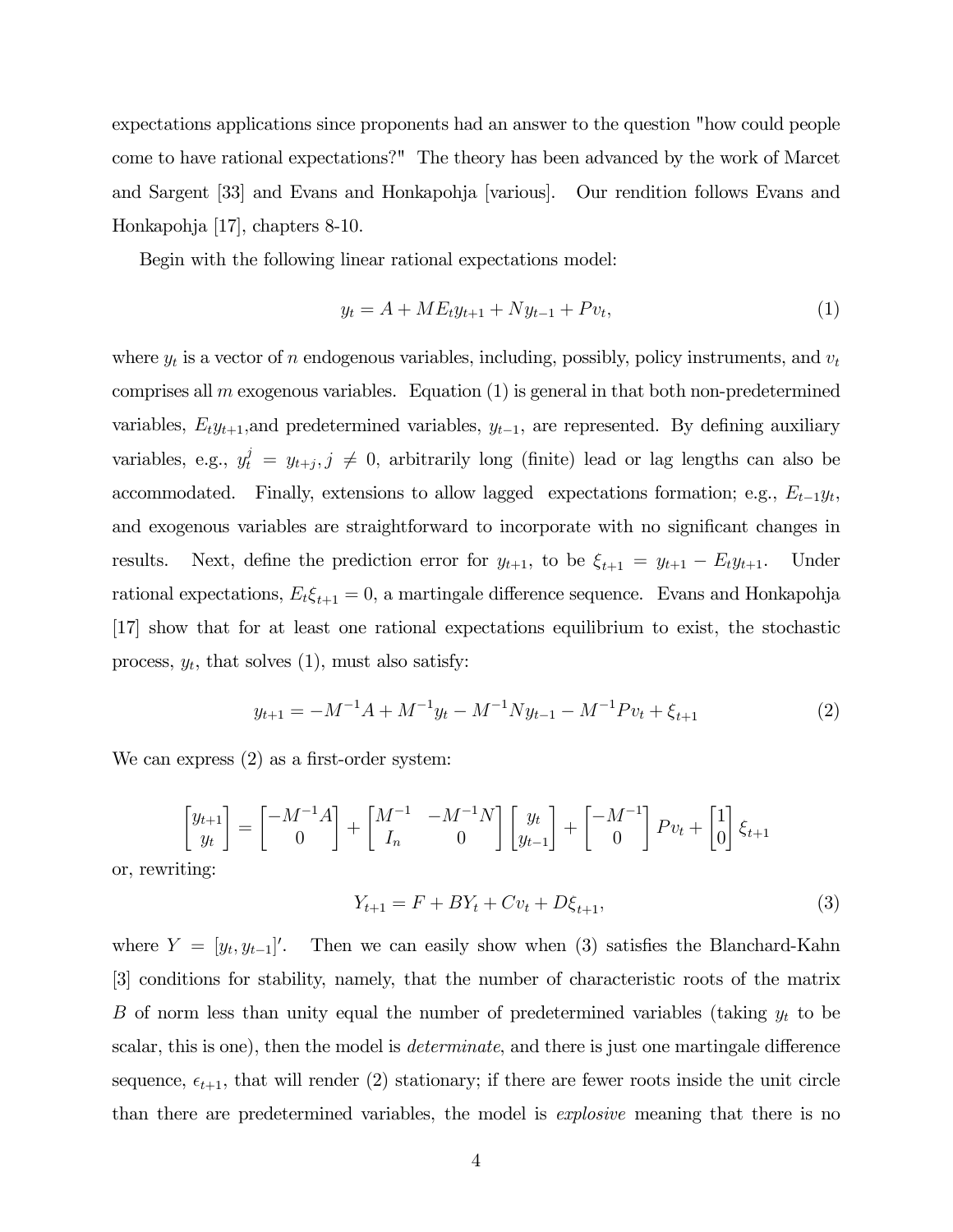martingale difference sequence that will satisfy the system; and if there are more roots inside the unit circle than there are predetermined variables, the model is said to be indeterminate, and there are infinite numbers of martingale difference sequences that make (2) saddlepoint stable. The roots of B are determined by the solution to the characteristic equation:  $\lambda^2 - M^{-1}\lambda + M^{-1}N = 0.$ 

Determinacy is one thing, learnability is quite another. As Bullard and Mitra [8] have emphasized, determinacy does not imply learnability, and indeterminacy does not imply a lack of learnability. We can address this question by postulating a representation for the REE that a learning agent might use. For the moment, we consider the minimum state variable (MSV) representation, advanced by McCallum [34]. Let us assume that  $v_t$  is observable and follows a first-order stochastic process,

$$
v_t = \rho v_{t-1} + \epsilon_t,
$$

where  $\epsilon_t$  is an iid white noise process. The  $\rho$  matrix is assumed to be diagonal.

Under these assumptions, we can write the following *perceived law of motion* (PLM):

$$
y_t = a + by_{t-1} + cv_t. \tag{4}
$$

Rewrite equation (1) slightly, and designate expectations formed using adaptive learning with a superscripted asterisk on the expectations operator,  $E_t^*$ :

$$
y_t = A + ME_t^* y_{t+1} + Ny_{t-1} + Pv_t.
$$
\n<sup>(5)</sup>

Then, leading (4) one period, taking expectations, substituting (4) into the result, and finally into (5), we obtain the *actual law of motion*, (ALM), the model under the influence of the PLM :

$$
y_t = A + M(I + b)a + (N + Mb^2)y_{t-1} + (M(bc + c\rho) + P)\epsilon_t.
$$
\n(6)

So the MSV solution will satisfy the mapping from PLM to ALM:

$$
A + M(I + b)a = a,
$$
  

$$
N + Mb2 = b,
$$
  

$$
M(bc + c\rho) + P = c.
$$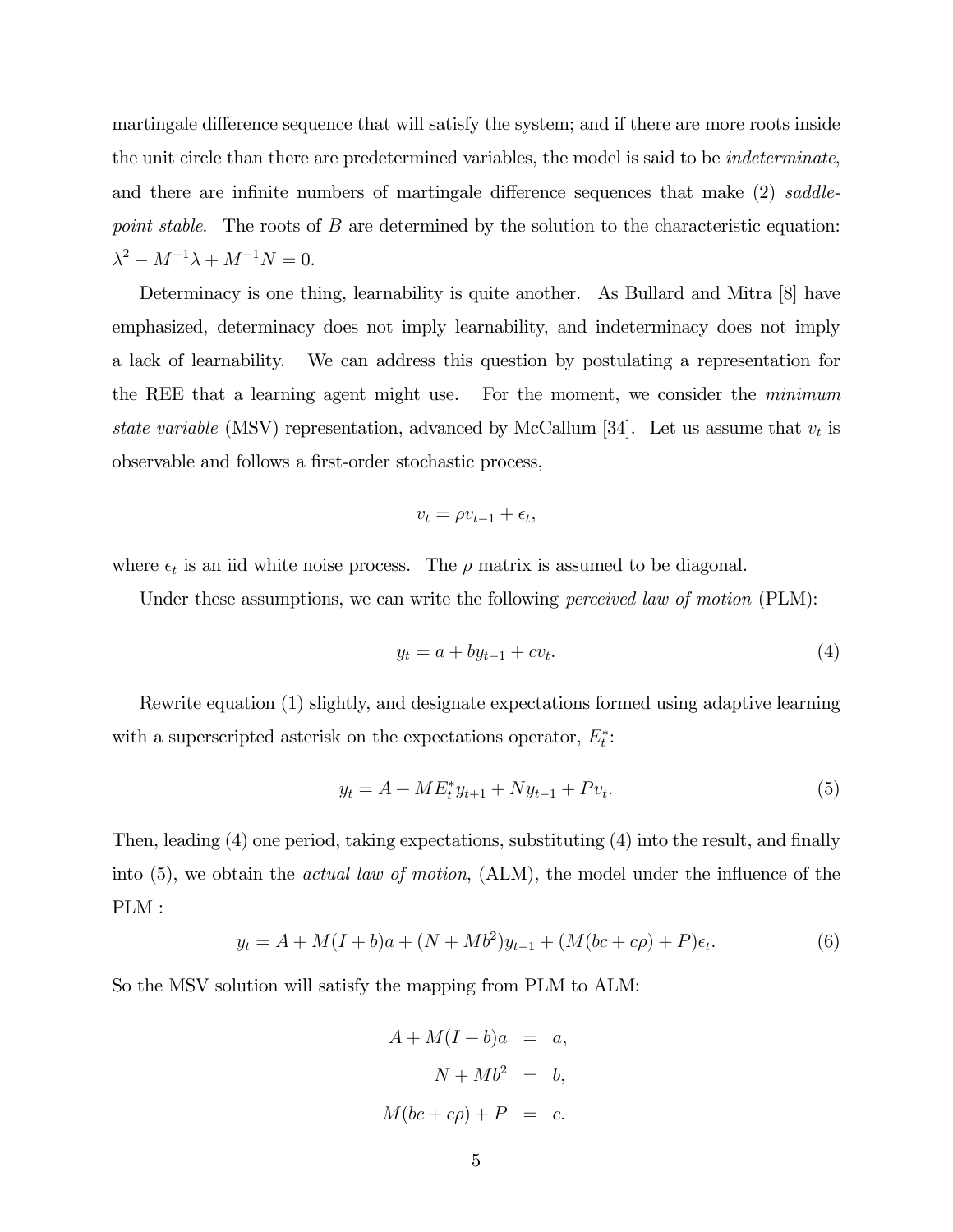Learnability depends then on the mapping of the PLM on to the ALM, defined from (6):

$$
T(a, b, c) = [A + M(I + b)a, N + Mb^2, M(bc + c\rho) + P]
$$
\n(7)

The fixed point of this mapping is a MSV representation of a REE, and its convergence is given by the matrix differential equation:

$$
\frac{d}{d\tau}(a, b, c) = T(a, b, c) - (a, b, c).
$$
 (8)

Convergence is assured if certain eigenvalue conditions for the following matrix differential equations are satisfied.

$$
\begin{array}{rcl}\n\frac{da}{d\tau} & = & [A + M(I + b)]a - a, \\
\frac{db}{d\tau} & = & Mb^2 + N - b, \\
\frac{dc}{d\tau} & = & M(bc + c\rho) + P - c.\n\end{array} \tag{9}
$$

As shown by Evans and Honkapohja (2001), the necessary and sufficient conditions for Estability are that the eigenvalues of the following matrices have negative real parts:

$$
DT_a - I = M(I + b) - I,
$$
  
\n
$$
DT_b - I = b' \otimes M + I \otimes Mb - I,
$$
  
\n
$$
DT_c - I = \rho' \otimes M + I \otimes Mb - I.
$$

The important points to take from equations (9) are that the conditions are generally multivariate in nature—meaning that the coefficients constraining the intercept term,  $a$ , can be conflated with those of the slope term,  $b$ , and that the coefficients of both the PLM and the ALM come into play. Learnability applications in the literature to date have been confined to very simple, small-scale models where these problems rarely come into play.7 In the kind of medium- to large-scale models that policy institutions use, these issues cannot be safely ignored.8 Without taking away anything from the important contributions of Bullard and

<sup>7</sup> A notable exception is Garratt and Hall [22], but even then the learning problem was constrained to exchange rate determination. The rest of the London Business School model that they used was taken as known.

<sup>&</sup>lt;sup>8</sup> At the Federal Reserve Board, for example, the staff use a wide range of models to analyze monetary policy issues, including a variety of reduced-form forecasting models, a calibrated multi-country DSGE model called SIGMA, a medium-scale DSGE U.S. model, and the FRB/US model, a larger-scale, partly micro-founded estimated model.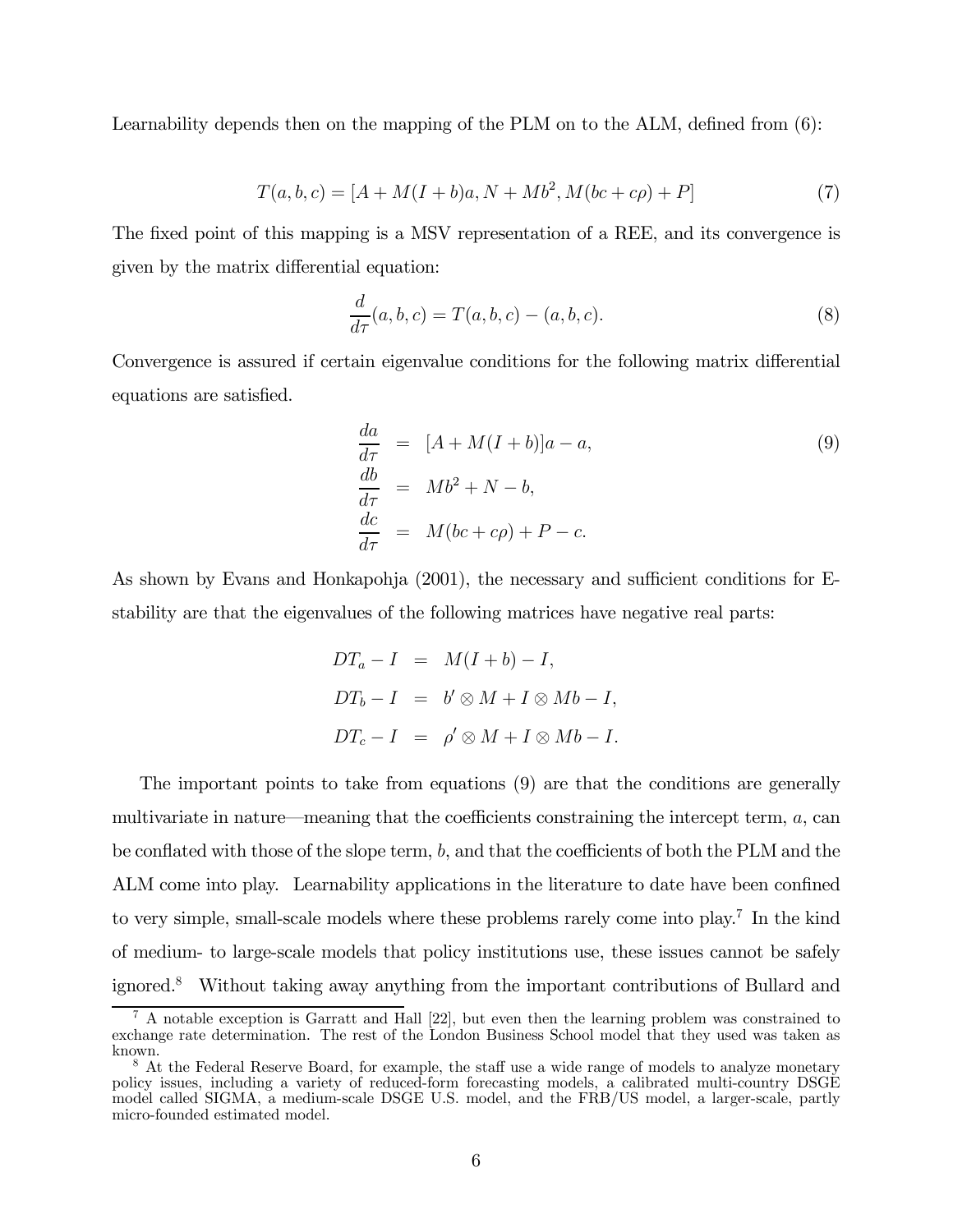Mitra [8] and Evans and Honkapohja [19], the choice of monetary policy rules must not only consider how they foster learnability in a given model but whether they do so for the broader class of models within which the true learning model might be found. Similarly, taking as given the true model, the initial beliefs of private agents can affect learnability both through the inclusion and exclusion of states to the PLM and through the initial values attached to parameters. In the context of the above example, values of  $a, b$ , and  $c$  that are initially "too far" from equilibrium can block convergence. The choice of a particular policy can shrink or expand the range of values for a, b, and c that is consistent with E-stability.<sup>9</sup> This is our concern in this paper: how can a policy maker deal with uncertainty in agents' learning mechanisms in the choice of his or her policy rule and thereby maximize the prospect that the economy will converge successfully on a rational expectations equilibrium? For this, we work with perturbations to the T-mapping described by equations (8) or systems like it. We take this up in the next subsection.

#### 2.2 Structured robust control

In the preceding subsection, we outlined the theory of least-squares learning in a relatively general setting. In this subsection we review some useful methods from robust control theory. Recall that our objective is to uncover the conditions under which monetary policy can maximize the prospect that the process of learning will converge on a REE–that is, to robustify learnability–so the integration of the theories of these two subsections is what will provide us with the tools we seek.

The argument that private agents might have to learn the true structure of the economy takes a useful step back from the assumption of known and certain linear rational expectations models. However, what the literature to date has usually taken as given is, first, that agents use least-squares learning to adapt their perceptions of the true economic structure, and second, that they know the correct linear or linearized form of the REE solution.<sup>10</sup> Both of these assumptions can be questioned. It is a common-place convenience of macroecono-

 $9\text{ In fact, in this example, the intercept coefficient, }a, \text{ turns out to be irrelevant for the determination of }$ learnability, although this result is not general.

<sup>&</sup>lt;sup>10</sup> Evans and Honkapohja [17] survey variations on least-squares learning, including under- and overparameterized learning models and discounted (or constant-gain) least squares learning. Still, in general, either least-squares learning or constant gain learning is assumed. An exception is Marcet and Nicolini [32].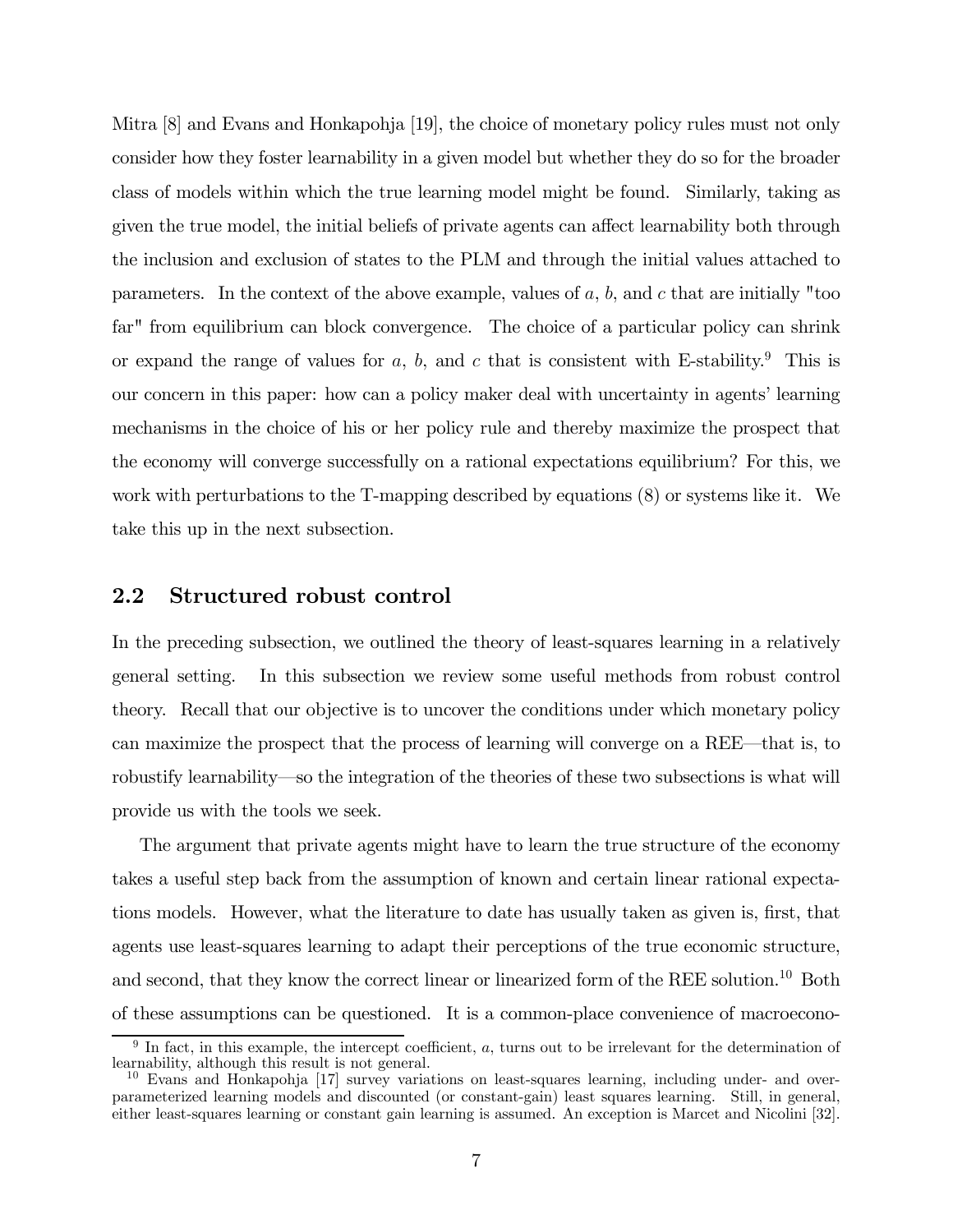mists to formulate a dynamic stochastic general equilibrium model and then linearize that model. It is certainly possible that ill-informed agents use only linear approximations of their true decision rules. But it is hard to argue that the linearized decision rule is any more valid than some other approximation. Similarly, least-squares learning is the subject of research more because of its analytical tractability than its empirical plausibility. The utility of tractable, linear formulations of economic forms is undeniable; at the same time, however, the risk in over reliance on such forms should be just as apparent. There would appear to be a least a *prima facie* case for retaining the simplicity of linear state-space representations and linear rules, while taking seriously the consequences of such approximations.

With this in mind, we retain the assumption of a linear reference model, and leastsquares learning on the part of agents, but assume that the process of learning is subject to uncertainty. Such uncertainty may arise because agents take their decision rules as simplifications of truly optimal decision rules due to the complexity of such rules. Attributing model uncertainty to agents can also be justified if we assume that least-squares learning is untenable in worlds where agents pick and choose the information to which they respond in forming and updating beliefs. The point is that from the perspective of the monetary authority, there are good reasons to be wary of both the assumed learning rules and the underlying models, and yet there is very little guidance on how to model those doubts. We motivate the present approach by positing a central bank that is concerned about ensuring learnability of the true model when learning is to subject errors, the distributions of which are unknown. Accordingly, we analyze these doubts using only a minimum amount of structure, drawing on the literature on structured model uncertainty and robust control.

For the most part, treatments of robust control have regarded model uncertainty as unstructured, that is, as uncertainty not ascribed to particular features of the model but instead represented by one or more additional shock variables wielded by some "evil agent" bent on causing harm.<sup>11</sup> The approach taken here differs in that we consider a central bank worried about how large agents' learning errors can be before learning fails to drive the economy towards eventual equilibrium. The central bank will employ techniques of robust

See, in particular, Sargent [41], Giannoni [24], Hansen and Sargent ([26], [27]), Tetlow and von zur Muehlen ([45], [46]), Onatski and Stock [36], and Onatski and Williams [37].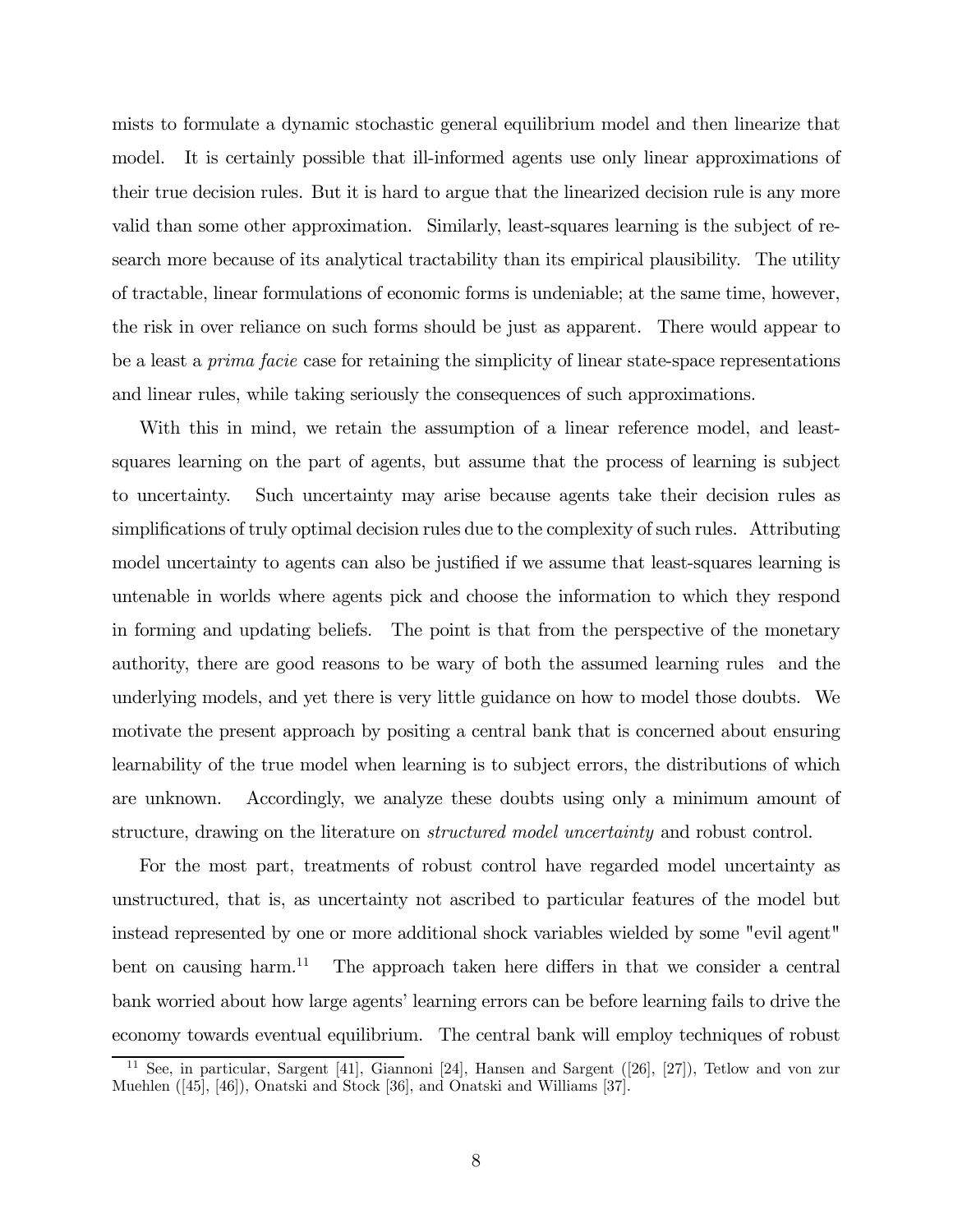control to set the parameters of her policy rule in a way that makes room for the largest degree of estimation errors by agents without rendering the true model unlearnable. To develop strategies for setting policies that determine maximum allowable misspecifications in agents' learning models while keeping the economy just shy of becoming unlearnable, we need to consider *structured model uncertainty*. Structured model uncertainty shares with its unstructured sibling a concern for uncertainty in the sense of Knight–meaning that the uncertainty is assumed to be nonparametric. But structured robust control differs in that it associates the uncertainty with perturbations to particular parts of the model. More importantly, to such perturbations we can assign a variety of structures, including timeseries specifications. Work in this field was initiated by Doyle [15] and further developed in Dahleh and Diaz-Bobillo [52] and Zhou et al. [51], among others. Recent applications of this strand of robust control to monetary policy can be found in Onatski and Stock [36], Onatski [35], and Tetlow and von zur Muehlen [45].

While most contributions to the literature on monetary policy have been concerned with maximizing economic performance, our concern is maximizing the prospects for learnability. Thus our metric of success is not the usual one of maximized utility or a quadratic approximation thereof, although we will have a look at the "insurance premium" for robustness.

Boiled down to its essence, the five steps to designing policies subject to the constraint that agents must adapt to those policies and a learning model that may be misspecified are:

- 1. Write down a structural model of the economy and compute the conditions necessary for the model to attain a unique saddle-point stationary equilibrium.
- 2. Given the structural model, formulate the central bank's depiction of the perceived law of motion used by agents to learn the structural model. Substitute this into the structural model to arrive at the actual law of motion. We refer to this as the reference model. While the reference model is the central bank's best guess of the ALM, the bank understands that the reference model is only an approximation of the true ALM, and doubts remain about its local accuracy.12

<sup>&</sup>lt;sup>12</sup> It is sometimes argued that robust control—by which people mean minmax approaches to model uncertainty–is unreasonable on the face of things. The argument is that the worst-case assumption is too extreme, that to quote a common phrase, "if I worried about the worst case outcome every day, I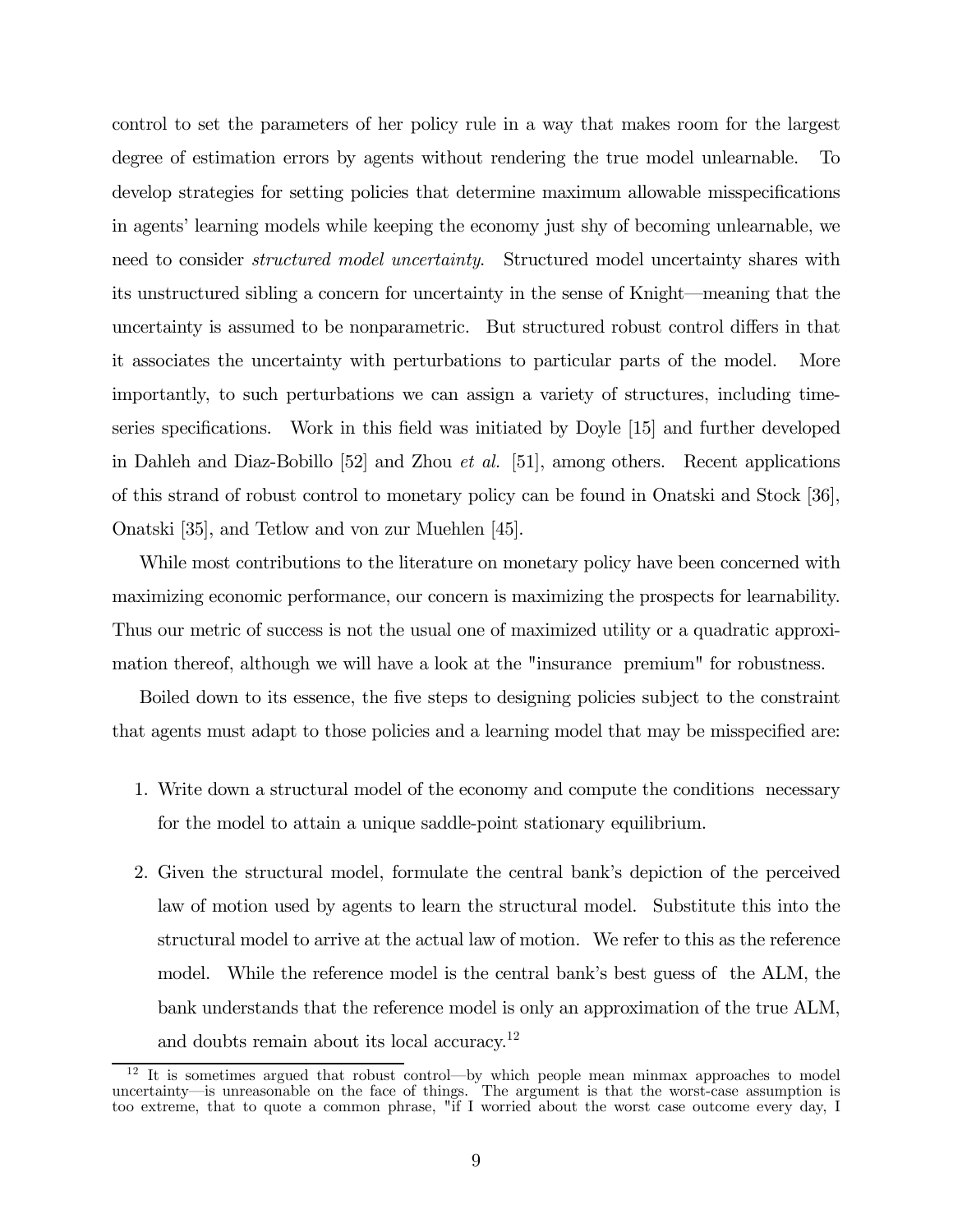- 3. Specify a set of perturbations to the reference model structured in such a way as to isolate the possible misspecifications to which the reference model is regarded to be most vulnerable.
- 4. For a given policy, use structured singular value analysis to determine the maximum allowable perturbations to the ALM that will bring the economy up to, but not beyond, the point of E-instability.
- 5. Finally, compute the policy for which the allowable range of misspecifications is the largest.

When, in the agents' learning model–the MSV-based PLM described in (4)–the parameters a, b, and c or  $\Pi$ , have been correctly estimated by agents, this model should be considered to be the true reduced form of the structural model in (1). Note, however, that even if individuals manage to specify their learning model correctly in terms of included variables and lag structures, the expectations of future output and inflation they base on these estimates are (at best) in a period of transition towards being truly rational. The model that agents actually estimate may differ from (1) in various ways that may be persistent. We want to determine how far off the true model agents' learning model can become before it becomes in principle unlearnable.

To begin, we rewrite the ALM from  $(6)$  and vectorize the disturbance,  $\epsilon_t$ , to emphasize the stochastic nature of the estimating problem faced by agents,

$$
Y_{t+1} = \Pi Y_t + \widetilde{\epsilon}_t,
$$

where  $Y_t = [1, y_{t-1}, v_t]'$  is of dimension  $n + 1$ ,  $\tilde{\epsilon}_t = [0 \ 0 \ \epsilon_t]$ , and

$$
\Pi = \begin{bmatrix} 1 & 0 & 0 \\ A + M(I + b)a & (N + Mb^2) & M(bc + c\rho) + P \\ 0 & 0 & \rho \end{bmatrix}.
$$

Notice that by using the ALM, we are modeling the problem from the policy authority's point of view. The authority is taken as knowing, up to the perturbations we are about to

wouldn't get out of bed in the morning". Such remarks miss the point that the worst-case outcome should be thought of as local in nature. Decision makers are envisioned as wanting to protect against uncertainties that are empirically indistinguishable from the data generating process underlying their reference models.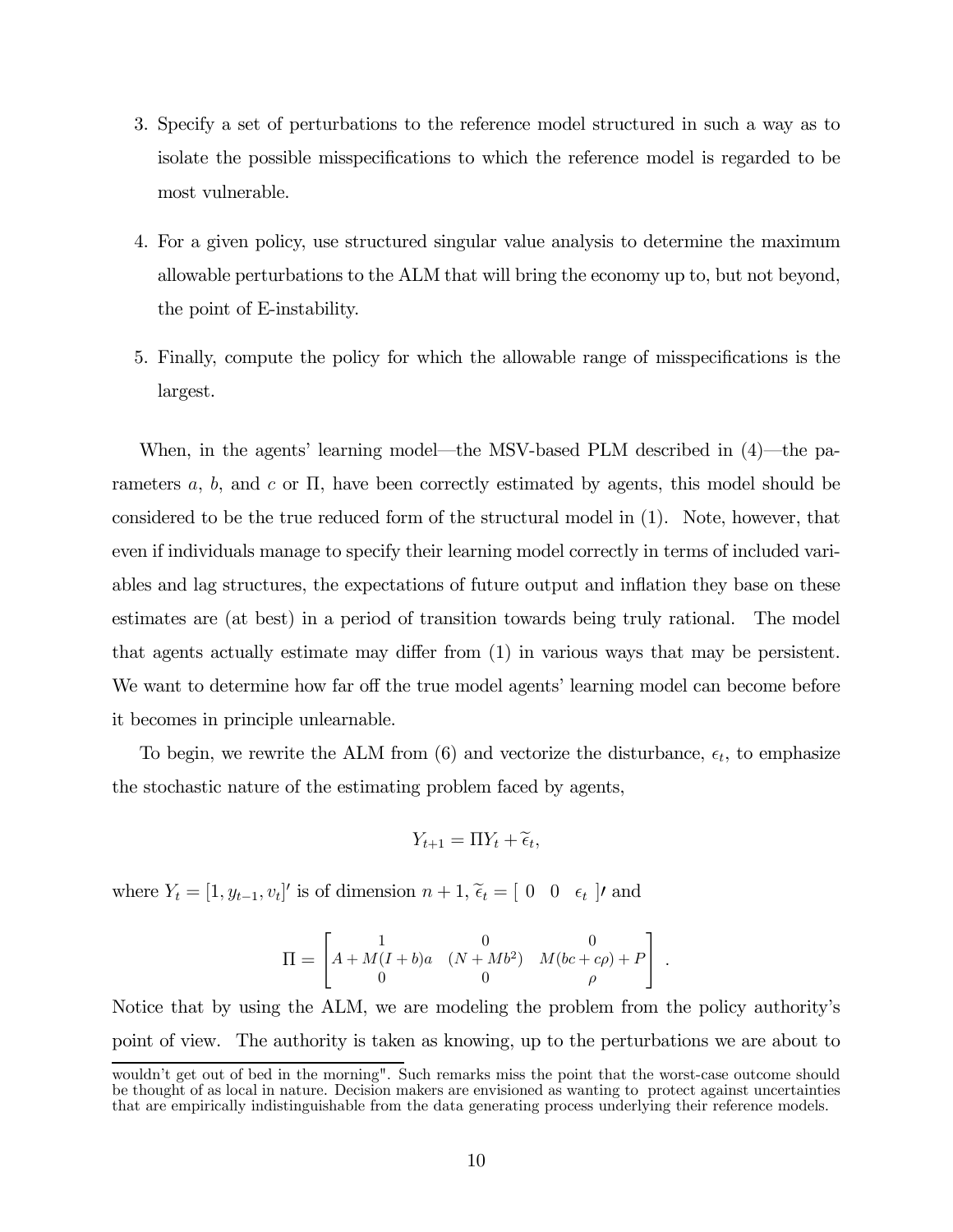add to the model, the structure of private agents' learning problems. As a consequence, the authority is in a position to influence the resolution of that problem.

Potential errors in parameter estimation are then represented by a *perturbation block*,  $\Delta$ . In principle, the  $\Delta$  operator can be structured to implement a variety of misspecifications, including alternative dynamic features. Robust control theory is remarkably rich in how it allows one to consider omitted lag dynamics, inappropriate exogeneity restrictions, missing nonlinearities, and time variation. This being the first paper of its kind, we keep our goals modest: in the language of linear operator theory, we will confine our analysis to *linear* time-invariant scalar (LTI-scalar) perturbations. LTI-scalar perturbations represent such events as one-time shifts and structural breaks in model parameters, as agents perceive them. Such perturbations have been the subject of study of parametric model uncertainty; see, e.g., Bullard and Euseppi  $[7]$ .<sup>13</sup> With this restriction, the perturbed model becomes:<sup>14</sup>

$$
\begin{aligned}\n\tilde{\epsilon}_t &= Y_{t+1} - [\Pi + W_1 \Delta W_2] Y_t, \\
&= [Q - W_1 \Delta W_2] Y_t,\n\end{aligned} \tag{10}
$$

where  $Q = I_n L^{-1} - \Pi$ , L is the lag operator,  $\Delta$  is a  $k \times k$  linear, time-invariant blockdiagonal operator representing potentially destabilizing learning errors, and  $W_1$  and  $W_2$  are, respectively,  $(n+1) \times k$  and  $k \times (n+1)$  selector matrices of zeros and ones that select which parameters in which equations are deemed to be subject to such errors. Either  $W_1$  or  $W_2$ can, in addition, be chosen to attach scalar weights to the individual perturbations so as to reflect relative uncertainties with which model estimates are to be regarded. The second line is convenient for analyzing stability of the perturbed model under potentially destabilizing learning errors. Using this construction, the perturbation operator,  $\Delta$ , and the weighting matrices can be structured so that misspecifications are focused on particular features of the model deemed especially susceptible to learning errors involving the model's variables for any chosen lag or lags.

The essence of this paper is to find out how large, in a sense to be defined presently, the misspecifications represented by the perturbations in  $(10)$ —called the *radius of allowable* 

<sup>&</sup>lt;sup>13</sup> See Evans and Honkapohja [17] for some treatment of learning with an over-parameterized PLM.

<sup>&</sup>lt;sup>14</sup> Multiplicative errors in specification would be modeled in a manner analagous to (10):  $\epsilon_t = [A(1 W_1\Delta W_2$ ] $Y_t$ .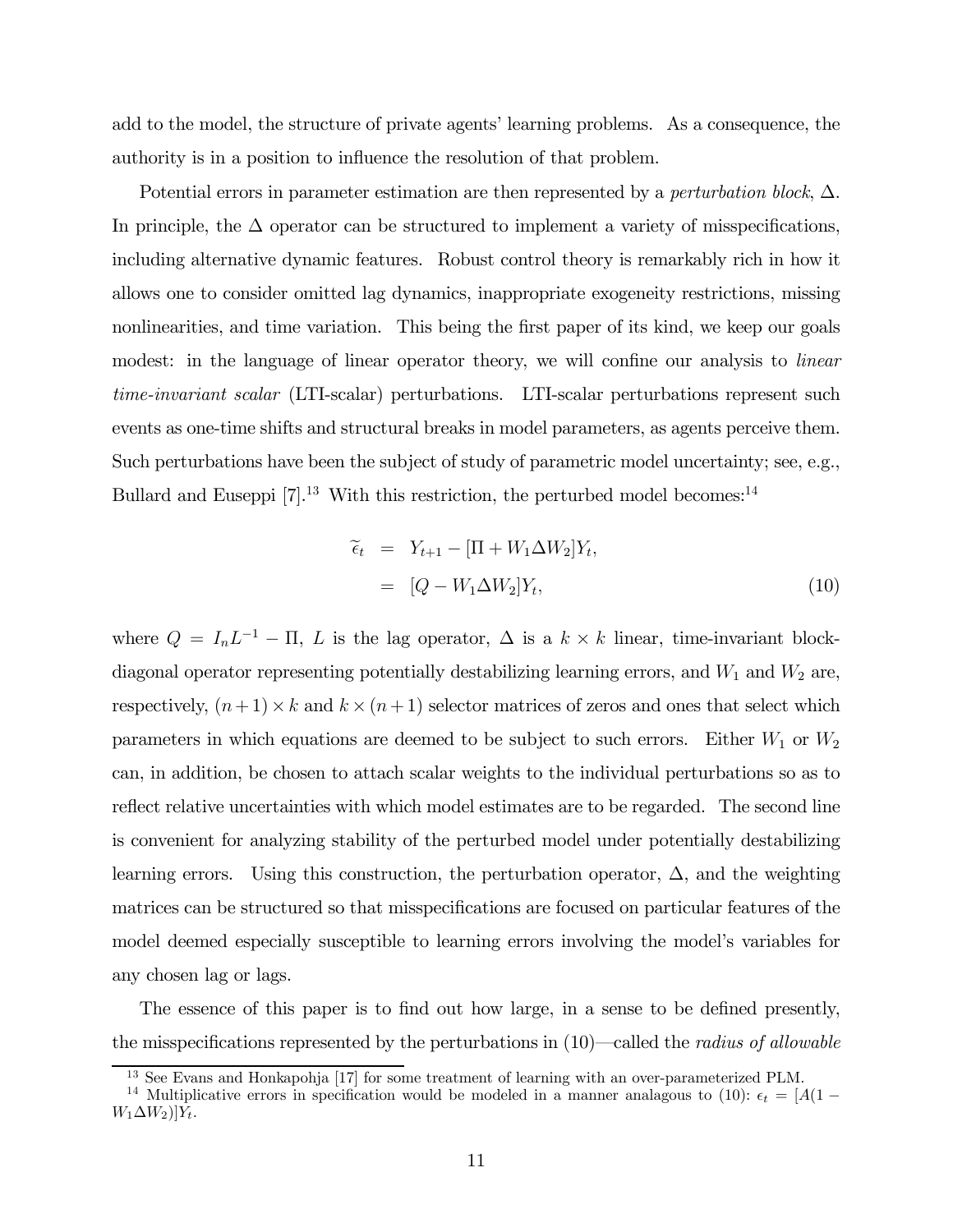perturbations–can become without eliciting a failure of convergence to rational expectations equilibrium. Any policy that expands the set of affordable perturbations is one that allows the widest room for misspecifications committed by agents and thus offers an improved chance that policy will not be destabilizing. To do this we bring the tools of structured robust control analysis mentioned earlier.

Let  $\mathcal D$  denote the class of allowable perturbations to the set of parameters of a model defined as those that carry with them the structure information of the perturbations. Let  $r > 0$  be some finite scalar and define  $D<sub>r</sub>$  as the set of perturbations in (10) that obey  $||\Delta|| < r$ , where  $||\Delta||$  is the *induced norm* of  $\Delta$  considered as an operator acting in a normed space of random processes<sup>15</sup>. The scalar,  $r$ , can be considered a single measure of the maximum size of errors in estimation. A policy authority wishing to operate with as much room to maneuver as possible will act to maximize this range. For the tools to be employed here, norms will be defined in complex space. In what follows, much use is made of the concept of maximum singular value, conventionally denoted by  $\overline{\sigma}^{16}$ . For reasons that will become clearer below, the norm of  $\Delta$  that we shall use will be the  $L_{\infty}$  norm of the function  $\Delta(e^{i\omega})$ , defined as the largest singular value of  $\Delta(e^{i\omega})$  on the frequency range  $\omega \in [-\pi, \pi]$ :

$$
||\Delta||_{\infty} = {\sup_{\omega} \max_{\omega} \exp[\Delta'(e^{-i\omega})\Delta(e^{i\omega})]\}^{1/2}},
$$
\n(11)

where max *•eig* denotes the maximum eigenvalue. The choice of  $||\Delta||_{\infty}$  as a measure of the size of perturbations conveys a sense that the authority is concerned with worst-case outcomes.

Imagine two artificial vectors,  $h_t = [h_{1t}, h_{2t}, ..., h_{kt}]'$  and  $p_t = [p_{1t}, p_{2t}, ..., p_{kt}]'$ , connected

<sup>&</sup>lt;sup>15</sup> Induced norms are defined as follows. Let X be a vector space. A real-valued function  $|| \cdot ||$  defined on X is said to be a norm on X if it satisfies: (i)  $||x|| \ge 0$ , (ii)  $||x|| = 0$  only if  $x = 0$ , (iii)  $||\alpha x|| = |\alpha| ||x||$  f X is said to be a norm on X if it satisfies: (i)  $||x|| \ge 0$ , (ii)  $||x|| = 0$  only if  $x = 0$ , (iii)  $||\alpha x|| = |\alpha| ||x||$  for any scalar  $\alpha$ , (iv)  $||x + y|| \le ||x|| + ||y||$  for any  $x \in X$  and  $y \in X$ . For  $x \in C<sup>n</sup>$ , the  $\mathcal{L}_p$  vector p-norm on x is defined as  $||x||_p = (\sum_{i=1}^n |x_i|^p)^{1/p}$ , where  $1 \le p \le \infty$ . For  $p = 2$ ,  $\mathcal{L}_2 = ||x||_2 = \sqrt{\sum_{i=1}^n |x_i|^2}$ , that is, the quadratic problem. Corresponding to  $\mathcal{L}_2$ , we also have  $\mathcal{L}_1 = \sum_{i=1}^n |x_i|$ , and  $\mathcal{L}_{\infty} = \max_{1 \le i \le 1} |x_i|$ . Finally, let  $A = [a_{ij}] \in C^{m \times n}$  in an equation  $y_t = A_t x_t$ , where  $x_t$  may some random vector. The matrix norm *induced* by a vector p-norm,  $||x||_p$ , is  $||A||_p \equiv \sup_{x\neq 0} \frac{||Ax||_p}{||x||_p}$ . Note that for  $p = 2$ ,  $||A||_2 = \sqrt{\max eig (A \cdot A)}$  and  $||A||_1 = \max_{1 \leq j \leq n} \sum_{i=1}^n |a_{ij}|$ . More details are given in Tetlow and von zur Muehlen [45].<br><sup>16</sup> As is apparent from the expression in (11), the largest singular value,  $\overline{\sigma}(X)$ , of a matrix, X, is the

largest eigenvalue of  $X'X$ .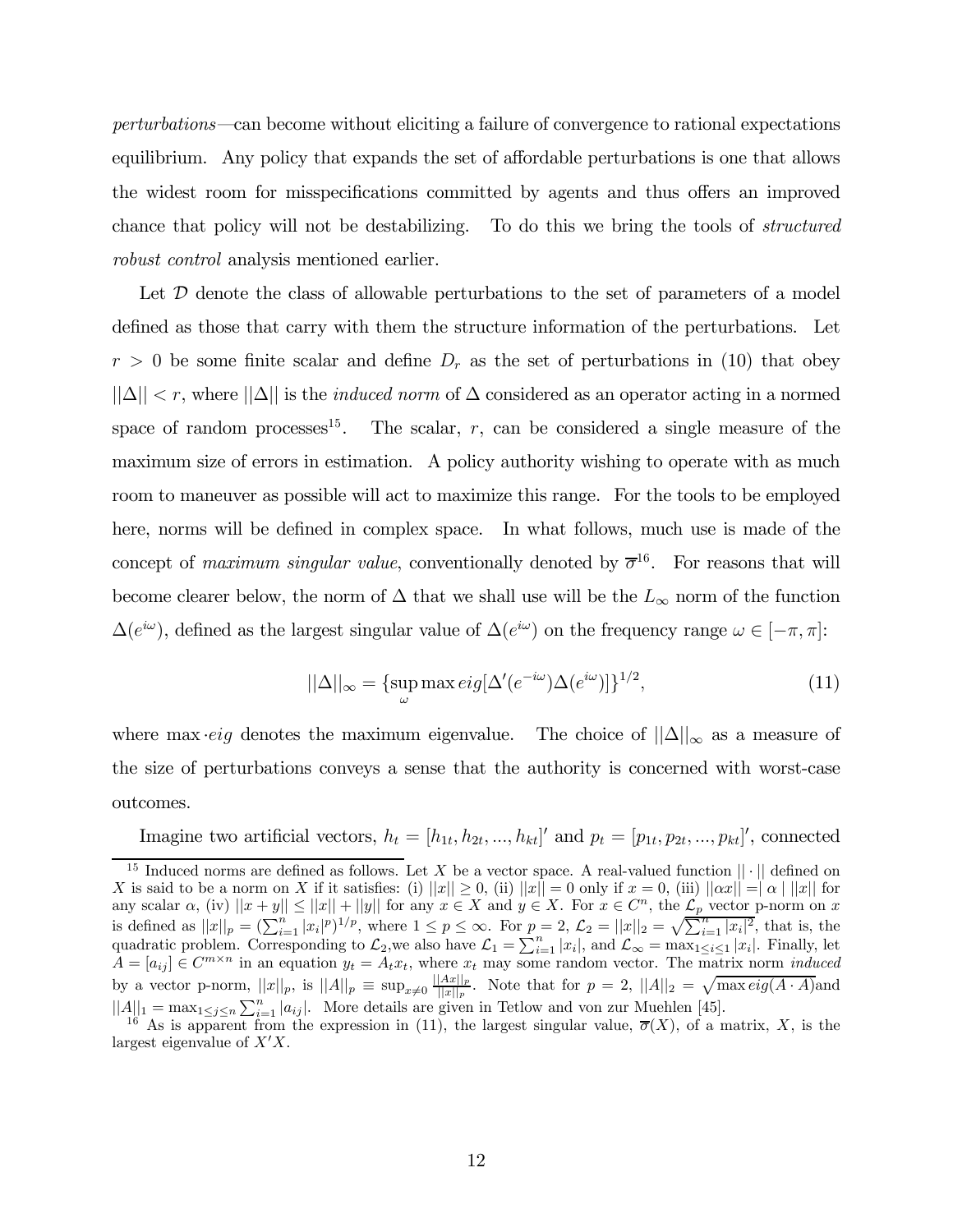to each other and to  $Y_t$  via<sup>17</sup>

$$
p_t = W_2 Y_t
$$

$$
h_t = \Delta \cdot p_t.
$$

Then we may recast the perturbed system  $(10)$  as the *augmented feedback loop*<sup>18</sup>

$$
\begin{bmatrix} Y_{t+1} \\ p_t \end{bmatrix} = \begin{bmatrix} \Pi & W_1 \\ W_2 & 0 \end{bmatrix} \begin{bmatrix} Y_t \\ h_t \end{bmatrix}, \tag{12}
$$

$$
h_t = \Delta \cdot p_t. \tag{13}
$$

A reduced-form representation of this loop (from  $h_t$  to  $Y_t$  and  $p_t$ ) is the transfer function

$$
\begin{bmatrix} Y_t \\ p_t \end{bmatrix} = \begin{bmatrix} G_1 \\ G_2 \end{bmatrix} h_t,\tag{14}
$$

where  $G_1 = (I_n L^{-1} - \Pi)^{-1} W_1$ , and  $G_2 = W_2 (I_n L^{-1} - \Pi)^{-1} W_1$  is a  $n \times k$  matrix, where k is the number of diagonal elements in  $\Delta$ . As we shall see, the stability of the interconnection between  $h_t$  and  $p_t$ , representing a feedforward  $p_t = G_2 h_t$  and a feedback  $h_t = \Delta \cdot p_t$ , is critical. Note first that, together, these two relationships imply the homogenous matrix equation

$$
0 = (I_k - G_2 \Delta) p_t. \tag{15}
$$

An E-stable ALM is also dynamically stable, meaning that Π has all its eigenvalues inside the unit circle. To make this link, the following theorem is critical.

#### **Theorem 1** The Small Gain Theorem.

Let  $Re(s)$  denote the real part of  $s \in \mathcal{C}$ , where  $\mathcal{C}$  is the field of complex numbers, and let  $\mathcal{H}_{\infty}$  denote the set of  $\mathcal{L}_{\infty}$  functions analytic in  $Re(s) > 0$ . Furthermore, let  $\mathcal{RH}_{\infty}$ designate the set of real, rational values in the  $\mathcal{H}_{\infty}$ -normed space. Suppose  $G_2 \in \mathcal{RH}_{\infty}$  and  $r > 0$ . Then the interconnected system in (12)-(13) is well posed and internally stable for all  $\Delta(s) \in \mathcal{RH}_{\infty}$  with

(a)  $||\Delta|| \leq 1/r$ , if and only if  $||G_2(s)||_{\infty} < r$ ,

(b)  $||\Delta|| < 1/r$ , if and only if  $||G_2(s)||_{\infty} \leq r$ .

<sup>&</sup>lt;sup>17</sup> See Dahleh and Bobillo  $[14]$ , chapter 10.

<sup>&</sup>lt;sup>18</sup> Because the random errors in this model play no role in what follows, we leave out the  $\epsilon$  vector.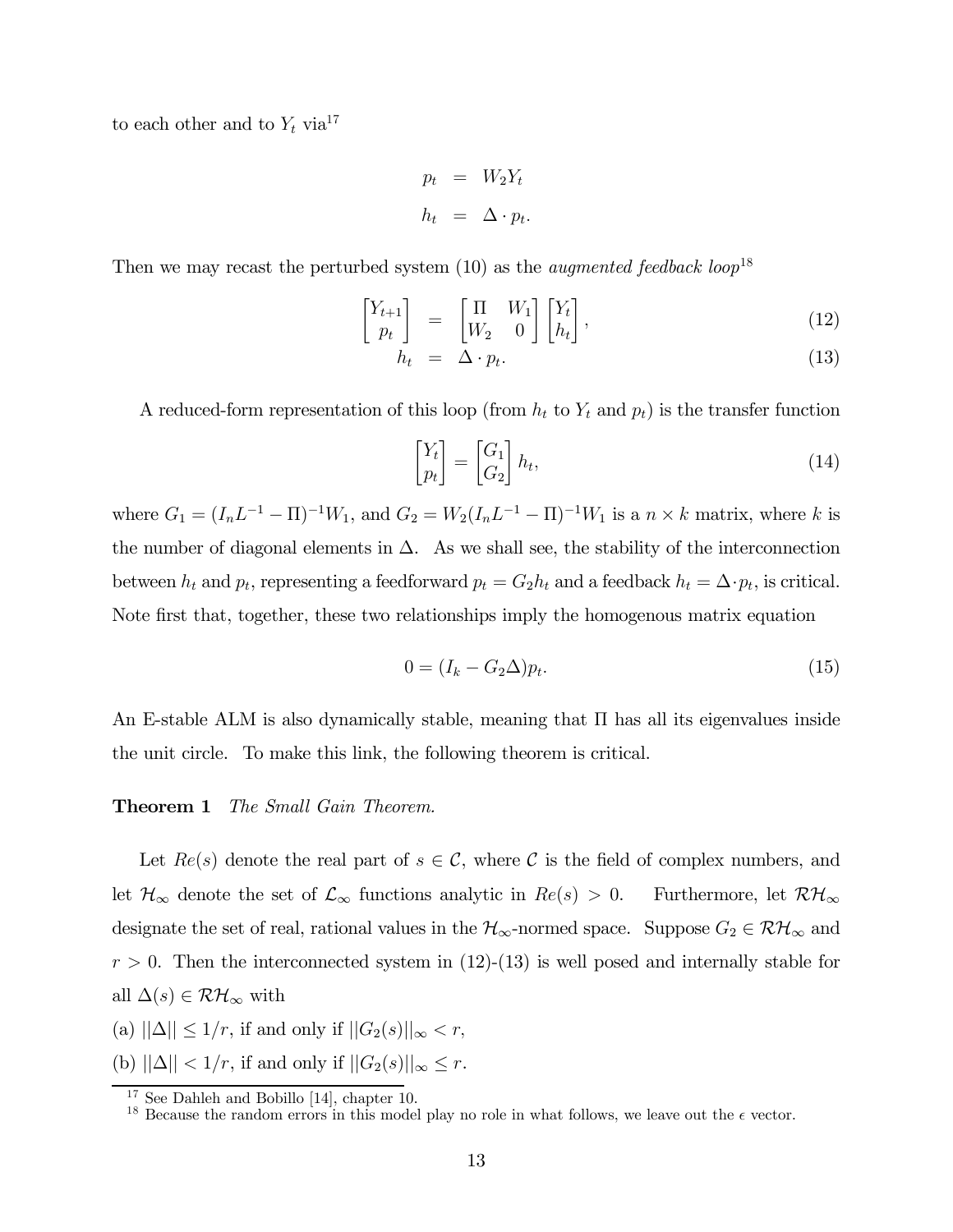Proof: See Zhou and Doyle, [52] p. 137.  $\Box$ 

By assumption,  $Q$ , defined in (10), is invertible on the unit circle, allowing us to write<sup>19</sup>

$$
det(Q)det(I_k - G_2\Delta) = det(Q)det(I_k - W_2Q^{-1}W_1\Delta)
$$
  
= 
$$
det(Q)det(I_k - Q^{-1}W_1\Delta W_2)
$$
  
= 
$$
det(Q - W_1\Delta W_2).
$$

The preceding expressions establish the link between stability of the interconnection,  $G_2$ , and stability of the perturbed model: if  $det(I_k - G_2\Delta) = 0$ , then the perturbed model (10) is no longer invertible on the unit circle, hence unstable, and vice versa. Thus, any policy rule that stabilizes the  $G_2$  also stabilizes the augmented system  $(12)-(13)$ . The question to be asked then is how large, in the sense  $\|\cdot\|_{\infty}$ , can  $\Delta$  become without destabilizing the feedback system  $(12)-(13)$ .

The settings we consider involve linear time-invariant perturbations, where the object is to find the minimum of the largest singular value of the matrix,  $\Delta$ , from the class of  $D_r$  such that  $I - G_2 \Delta$  is not invertible. The inverse of this minimum, expressed in the frequency domain, is the *structured singular value*<sup>20</sup> of  $G_2$  with respect to  $D_r$ , defined at each frequency,  $\omega \in [-\pi, \pi],$ 

$$
\mu[G_2(e^{i\omega})] = \frac{1}{\min\{\bar{\sigma}[\Delta(e^{i\omega})]: \Delta \in D_r, \det(I - G_2\Delta)(e^{i\omega}) = 0\}},\tag{16}
$$

with the provision that if there is no  $\Delta$  such that  $det(I - G_2 \Delta)(e^{i\omega}) = 0$ , then  $\mu[G_2(e^{i\omega})] = 0$ . The small gain theorem then tells us that, for some  $r > 0$ , the loop (12)-(13) is well posed and internally stable for all  $\Delta(.) \in \mathcal{D}_r$  with  $||\Delta|| < r$ , if and only if  $\sup_{\omega \in \mathcal{R}} \mu[G_2(e^{i\omega})] \leq 1/r$ . Let  $\phi$  denote a vector of policy parameters.

Thus we can now formally state the problem that interests us as seeking a best  $\phi = \phi^*$ by finding a maximum value of  $\mu = \overline{\mu}$ , satisfying

$$
\overline{\mu}(\phi^*) = \inf_{\phi} \sup_{\omega \in \mathcal{R}} \mu[G_2(e^{i\omega})]
$$

The small gain theorem links the stability of the loop between  $p$  and  $h$  under perturbations to the full system subject to model uncertainty. For some sufficiently large number r, such that  $||\Delta||_{\infty} < r$ , the determinant  $det(I_k - G_2\Delta) \neq 0$ . Now raise r to some value  $\overline{r}$  such that  $det(I_k - G_2\Delta) = det(I_k - G_1\Delta)$ 

 $W_2Q^{-1}W_1\Delta=0.$ <br><sup>20</sup> The singular value is said to be "structured" in recognition of structure built into the perturbation matrix,  $\Delta$ . Through selection of the structure,  $\Delta$  can encompass uncertainties about one-time shifts in selected parameters, unmodeled dynamics in parts of the model, and nonlinearities, among other things.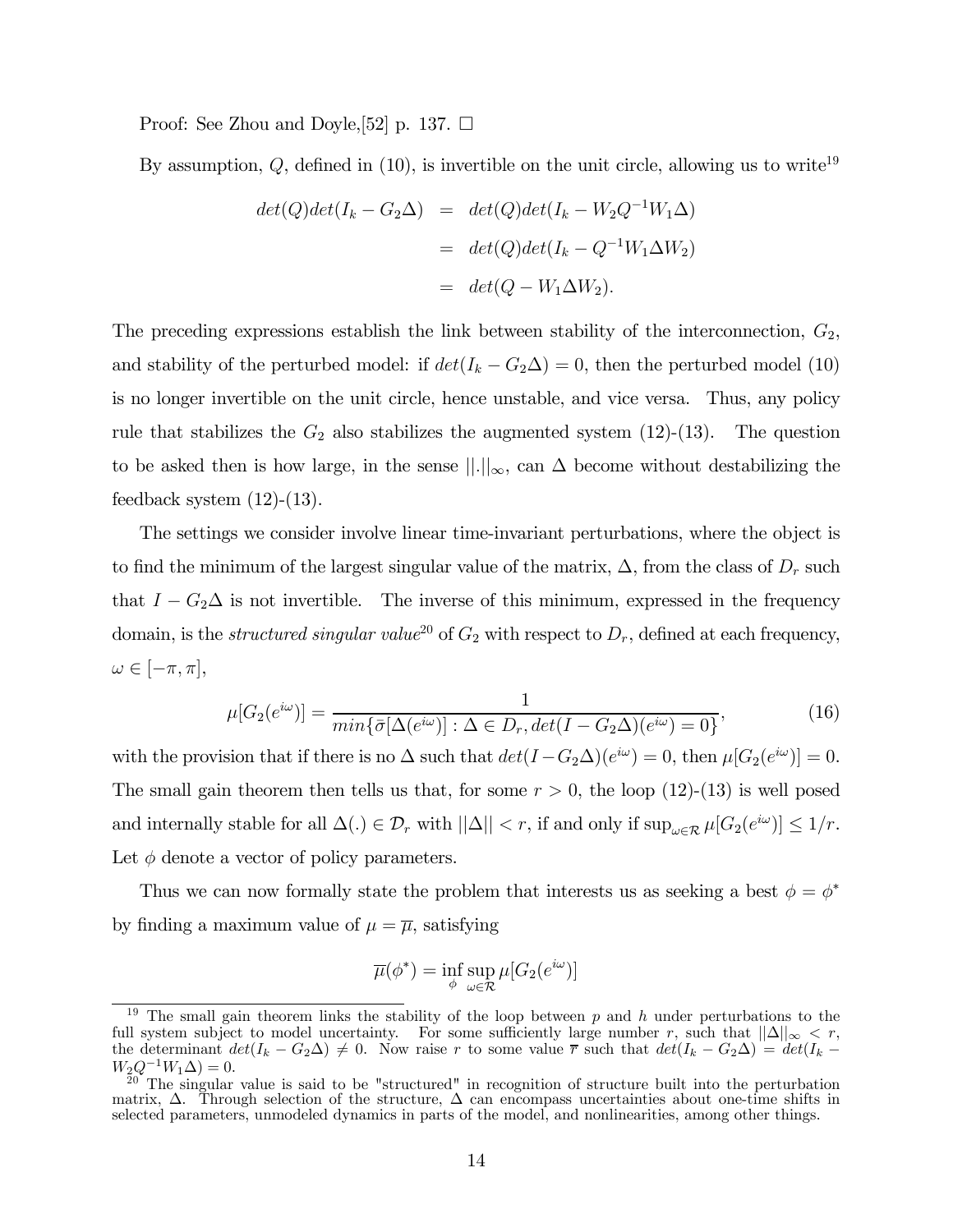subject to the satisfaction of the saddle-point stability condition for the relevant model.

The solution to this problem is not amenable to analytical methods, except in special cases, an example of which we explore in the next section. Instead, we will employ efficient numerical techniques to find the lower bound on the structured singular value. The minimum of  $\mu^{-1}(G_2)$  over  $\omega \in [0, \pi]$  is exactly the maximal allowable range of misspecification for a given policy. A monetary authority wishing to give agents the widest latitude for learning errors that nevertheless allow the system to converge on REE selects those parameters in its policy rule that yield largest value of r.

Figure 1 below provides a schematic representation of what is done. Given a policy rule, the ALM (and hence the reference model) is represented by the transition matrix, Π. By assumption it is in the stable and determinate region of the space. The central bank chooses perturbation,  $\Delta$ , to  $\Pi$ . The largest feasible perturbation,  $\Pi_{\Delta}^*$ -the one that renders the largest radius,  $r$ , defines a region shown by the ellipse within which any ALM, including but not restricted to the reference model ALM, will converge on a rational expectations equilibrium. The weights,  $W1$  and  $W2$ , determine the shape of the ellipse. Perturbations larger (in norm) than  $r$  will push the ellipse over the line into indeterminate or explosive regions; smaller perturbations provide less robustness than the optimal one.

## 3 Two examples

We study two sample economies, one the very simple model of money demand in hyperinflations of Cagan [10], the other the linearized neo-Keynesian model originated by Woodford ([48], [49]), Rotemberg and Woodford [39] and Goodfriend and King [25]. Closed-form solutions for  $\mu$ , being non-linear functions of the eigenvalues of models, are not generally feasible. However, some insight is possible through considering simple scalar example economies like the Cagan model. The second has the virtue of having been studied extensively in the literature on monetary policy design. It thus provides some solid benchmarks for comparison.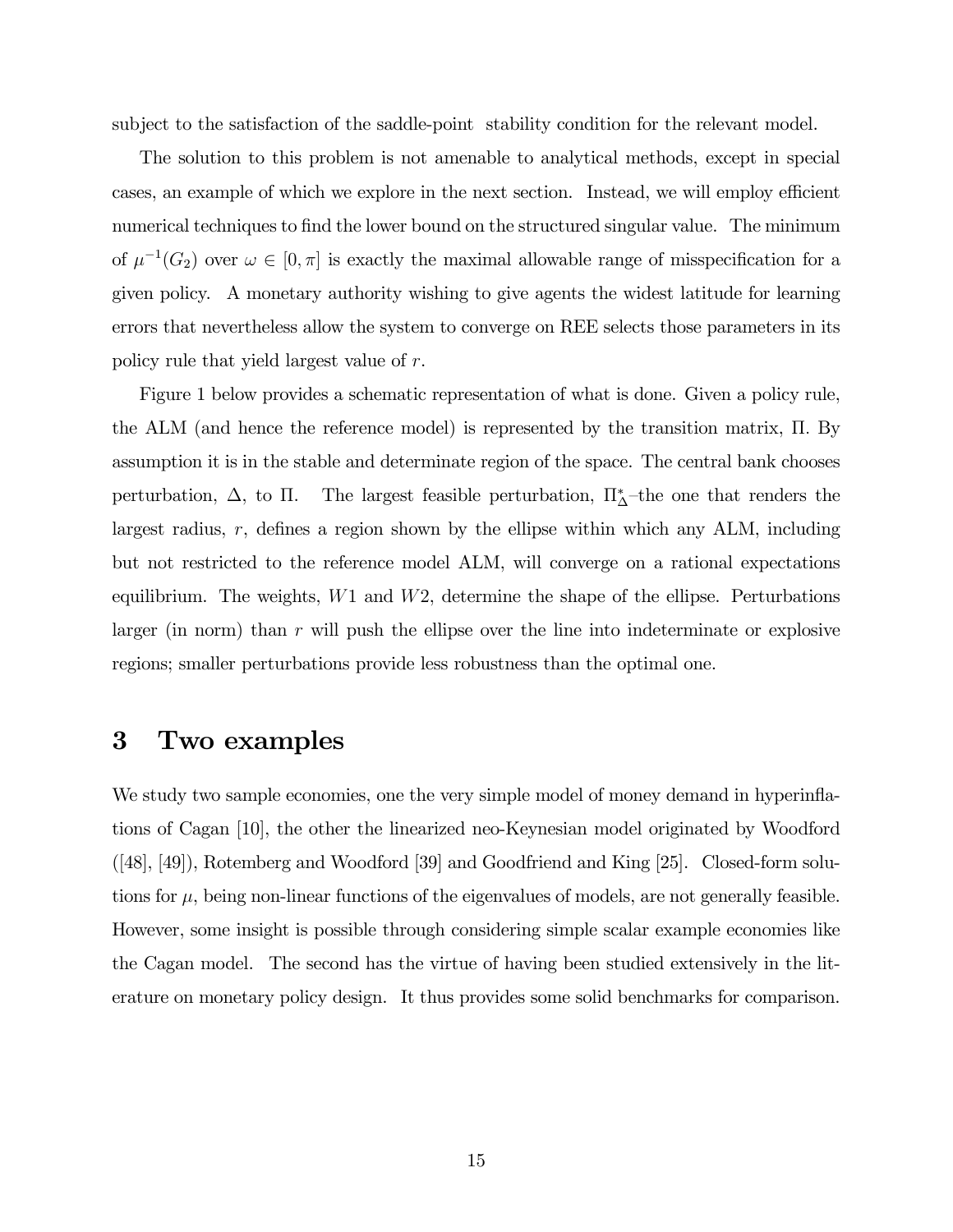

Figure 1: Schematic representation of robust learnability

### 3.1 A simple univariate example

Consider a version of Cagan's monetary model, cited in Evans and Honkapohja [17], although our rendition differs slightly. The model has two equations, one determining (the log of) the price level,  $p_t$ , and the other a simple monetary feedback rule determining the (log of the) money supply,  $m_t$ :

$$
m_t - p_t = -\kappa (E_t p_{t+1} - p_t)
$$

$$
m_t = \chi - \phi p_{t-1}.
$$

Normally, all parameters should be greater than zero; for  $\kappa$  this means that money demand is inversely related to expected inflation. We will relax this assumption a bit later. Combining the two equations leads to:

$$
p_t = \alpha + \beta E_t p_{t+1} - \gamma p_{t-1},\tag{17}
$$

where  $\alpha = \chi/(1+\kappa)$ ,  $\beta = \kappa/(1+\kappa)$ , and  $\gamma = \phi/(1+\kappa)$ . To set the stage for what follows, let us consider the conditions for a unique rational expectations equilibrium. First off, we will clearly want to assume that  $\beta, \gamma \neq 0$  to avoid degenerate models. We will go a bit further and assume that  $\beta - \gamma \neq 1$ , which is a mild invertibility assumption. We will also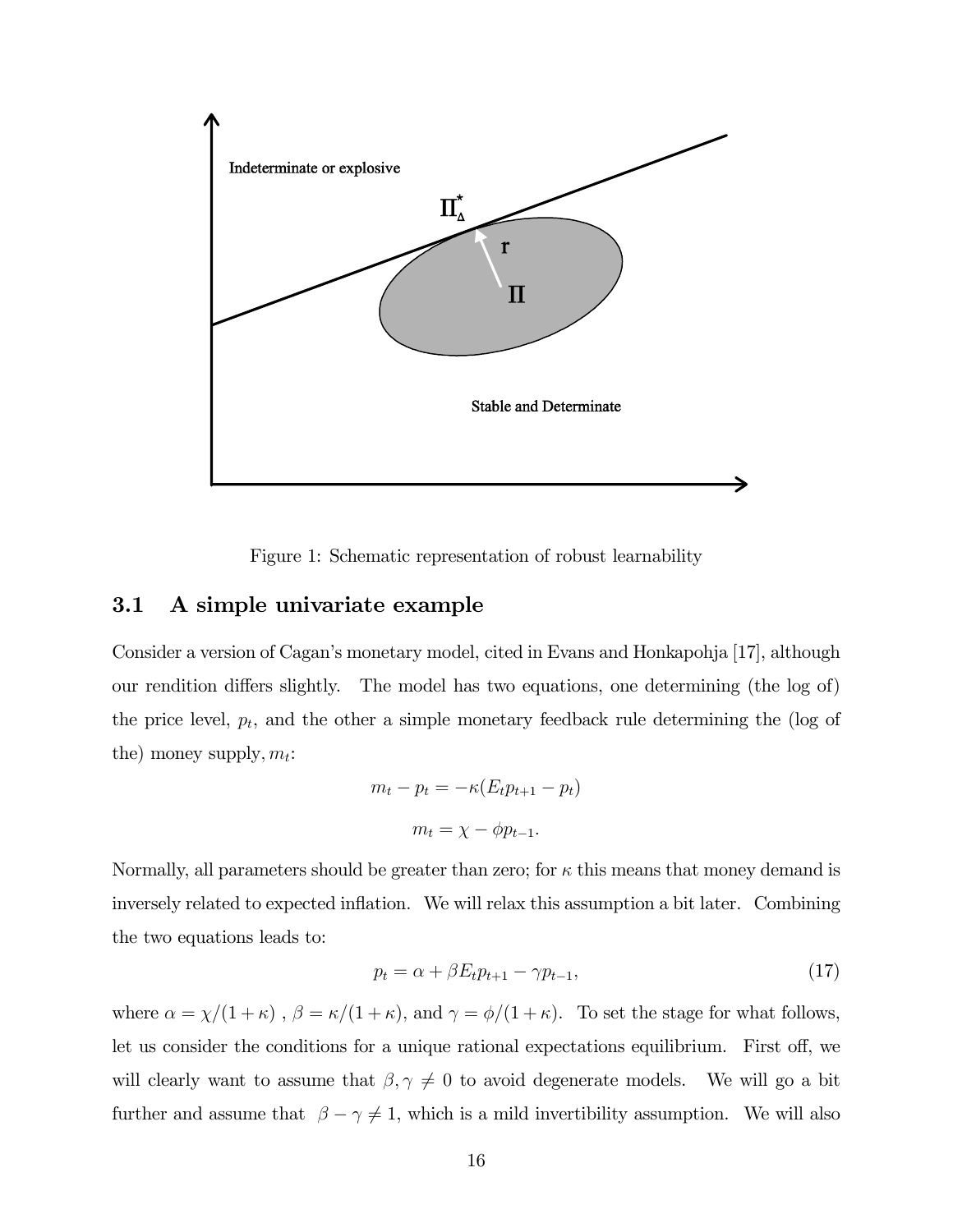assume that  $\kappa \neq 0$  and  $\kappa \neq -1$ . Finally, for simplicity we will focus on the case where solutions are real. Standard methods then reveal:

$$
\beta \lambda_i^2 - \lambda_i - \gamma = \frac{\kappa}{1 + \kappa} \lambda_i^2 - \lambda_i - \frac{\phi}{1 + \kappa} = 0 \tag{18}
$$

where  $\lambda_i$ ,  $i = 1, 2$  are the eigenvalues of the quadratic equations associated with (17). As is well known from Blanchard and Kahn [3], among other sources, Equation (18) is the key to establishing existence and uniqueness of saddle-point equilibruim. Letting  $\lambda_1 \geq \lambda_2$ , without loss of generality, if  $1 < \lambda_2 \leq \lambda_1$ , then the model is *explosive*, meaning that there are no initial conditions which can establish a saddle-point equilibrium; if  $\lambda_2 \leq \lambda_1 < 1$ , then the model is said to be irregular, meaning that every set of initial conditions leads to a different equilibrium. Putting the same thing in different words, the equilibrium is said to be *indeterminate* (or non-unique). Finally, the condition  $\lambda_2 < 1 < \lambda_1$  is the condition for saddle-point stability; that is, the condition by which all (local) sets of initial conditions converge, in expectation, on the same equilibrium. In this instance, the equilibrium is said to be determinate (or regular, or unique). Inspection of the equation to the right of the first equality in equation (18) shows that the determinacy of the model is governed by the interaction between the structural money-demand parameter,  $\kappa$ , and the policy feedback parameter,  $\phi$ .

**Proposition 1** Assume that  $\kappa \neq -1$ . For  $\kappa > -1$ , determinacy requires:  $\phi > -1$  and  $\phi < 1+2\kappa$ . For  $\kappa < -1$ , determinacy requires  $\phi < -1$  and  $\phi > 1+2\kappa$ .

Proof: Equation (18) means that  $|\beta - \gamma| = |(\kappa - \phi)/(1 + \kappa)| < 1$  is the condition for exactly one eigenvalue to be above unity. There are two cases. Assume first that  $\kappa > -1$ , which means that the denominator is always positive. Then simple arithmetic shows that  $\{\phi, \kappa\} \in \{R : |\frac{\kappa - \phi}{1 + \kappa}| < 1\} = \{\phi > -1\} \cup \{\phi < 1 + 2\kappa\}$  is implied. Now consider  $\kappa < -1$ . In this instance,  $\{\phi, \kappa\} \in \{R : |\frac{\kappa - \phi}{1 + \kappa}| < 1\} = \{\phi < -1\} \cup \{\phi > 1 + 2\kappa\}$ .

Now let us assume that agents form expectations employing adaptive learning, and designate expectations formation in this way with the operator,  $E_t^*$ . The perceived law of motion for this model is assumed to be  $p_t = a + bp_{t-1}$ —the minimum state variable (MSV) solution,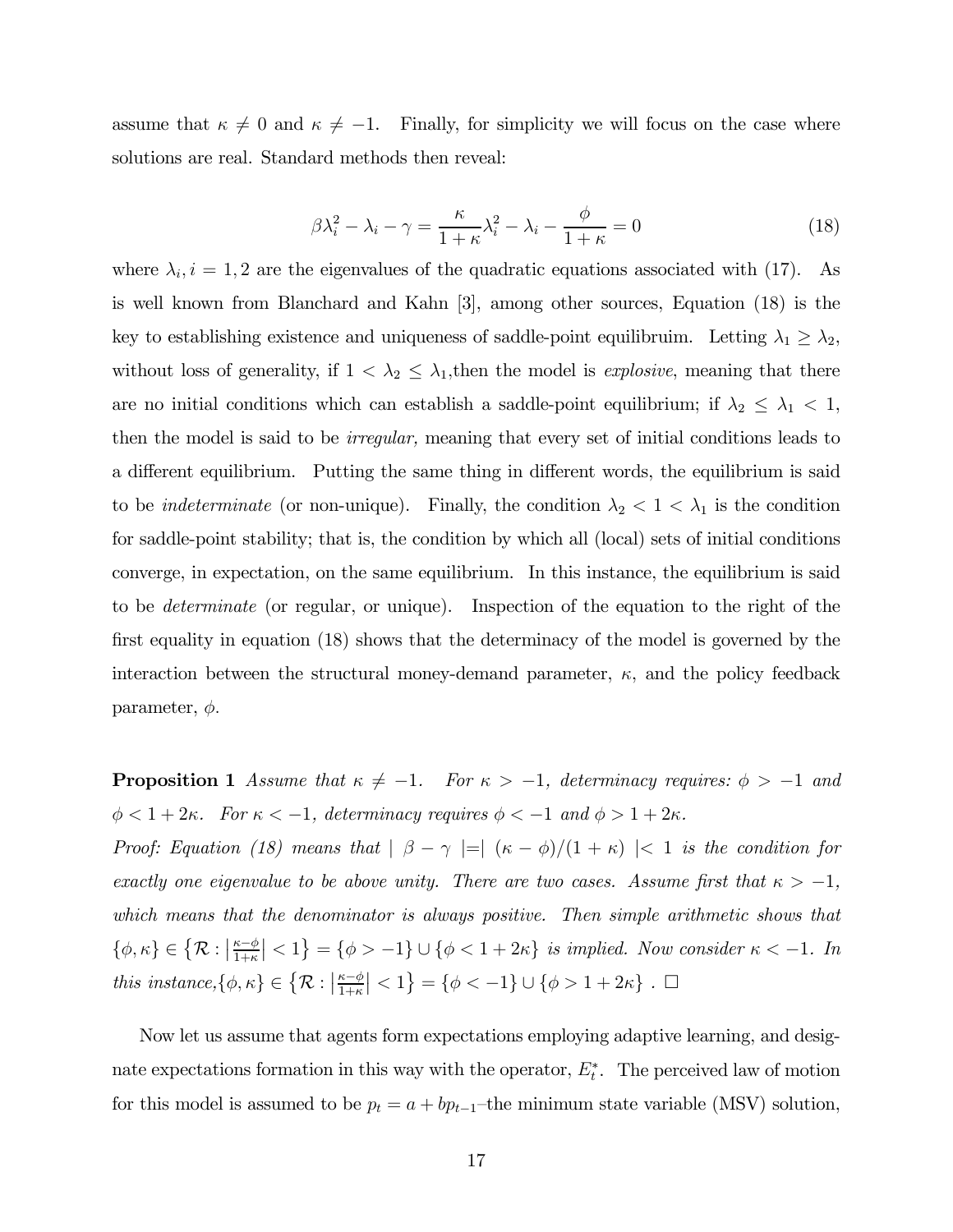implying  $E_t^* p_{t+1} = (1 + b)a + b^2 p_{t-1}$ . The actual law of motion is found by substituting the PLM into the structural model:

$$
p_t = [\alpha + \beta a(1+b)] + (\beta b^2 - \gamma)p_{t-1}.
$$
\n(19)

Following the steps outlined earlier, the ALM is  $p_t = T_a(a, b) + T_b(a, b)p_{t-1}$  where T defines the mapping  $\left(\begin{array}{c} a \\ b \end{array}\right) = T\left(\begin{array}{c} a \\ b \end{array}\right)$ . This is

$$
T_a: a = \alpha + \beta a(1+b) \tag{20}
$$

$$
T_b: \quad b \quad = \quad \beta b^2 - \gamma. \tag{21}
$$

It is equation (21) that is key for the learnability of the model. But notice that (21) is identical to equation (18) with  $b = \lambda_i$ . This means that the conditions for learnability and determinacy are tightly connected in this particular model, as we shall discuss in detail below. The solutions to equations (20) and (21) are:

$$
a = \alpha/[1 - \beta(1 + b)] \tag{22}
$$

$$
b = .5[1 \pm \sqrt{1 + 4\beta\gamma}]/\beta. \tag{23}
$$

Equation (23) is quadratic with one root greater than or equal to unity, and the other less than unity. Designate the larger of the two values for b as  $b^+$  and the smaller as  $b^-$ . Existence of the REE requires us to choose the smaller root; otherwise, $b^{+} \geq b^{-} > 1$ . The ordinary differential equation system implied by this mapping is

$$
\frac{d\left(\begin{array}{c}a\\b\end{array}\right)}{d\tau}=T\left(\begin{array}{c}a\\b\end{array}\right)-\left(\begin{array}{c}a\\b\end{array}\right),
$$

for which the associated DT matrix is derived by differentiating  $[T_a \ T_b]$ , with respect to a and b:

$$
DT = \begin{bmatrix} \beta(1+b) & a\beta \\ 0 & 2\beta b \end{bmatrix}.
$$

The eigenvalues of  $DT - I$  are,

$$
\psi_1 = 2\beta b - 1\tag{24}
$$

$$
\psi_2 = \beta(1+b) - 1. \tag{25}
$$

Satisfaction of the weak E-stability condition requires that both eigenvalues be negative.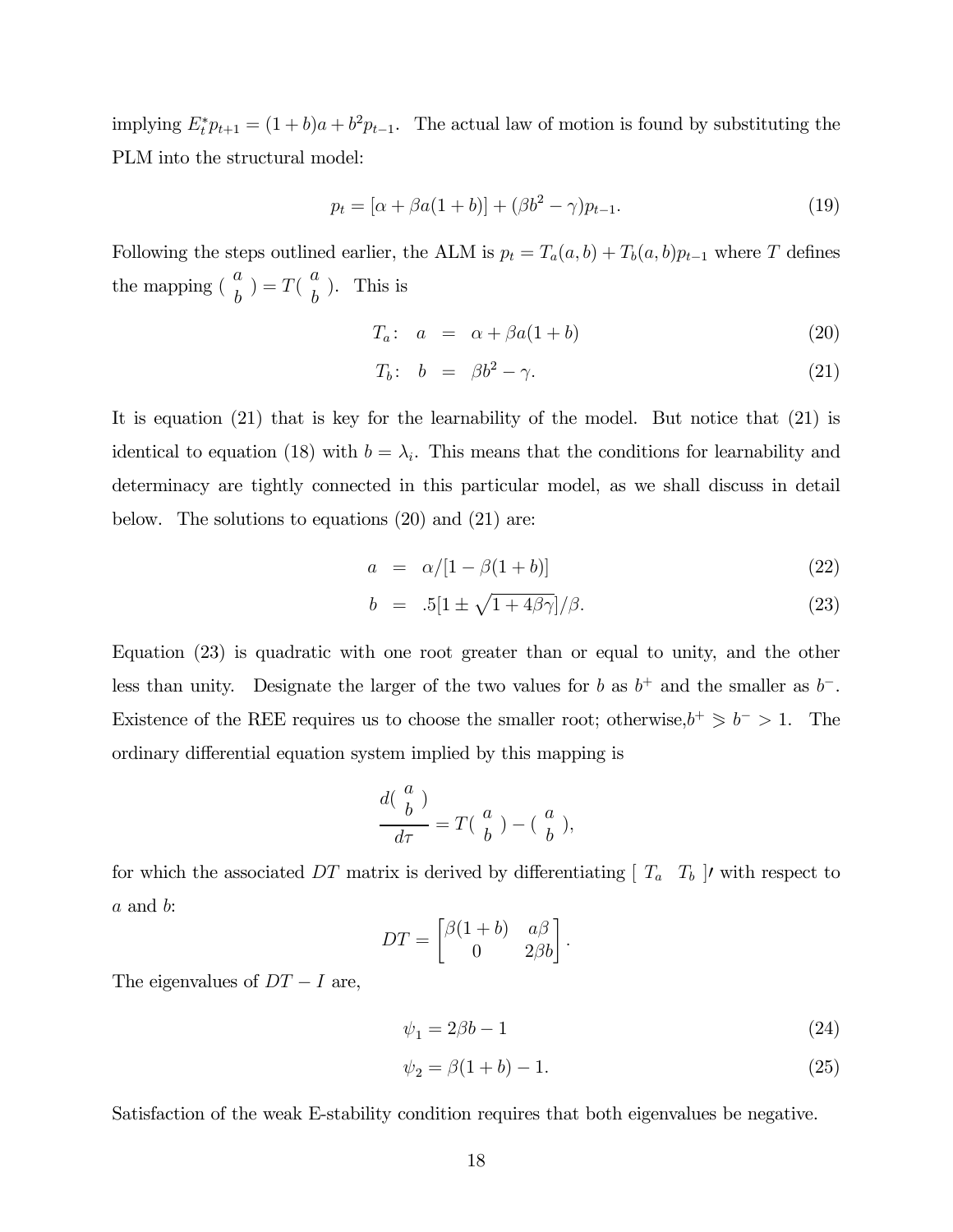**Proposition 2** Determinate solutions of the Cagan model that are real are also E-stable. Proof: Substitute the expression for  $b^-$  into (24) to get  $\psi_1 = -[1 + 4\kappa\phi/(1+\kappa)^2]^{1/2}$  and do the same for (25) to arrive at  $\psi_2 = \kappa/(1 + \kappa) - \frac{1}{2} + \psi_1$ . Substitute  $\psi_1$  into b<sup>-</sup> to arrive at:  $b^- = \frac{1+\kappa}{2\kappa} [1 + \psi_1]$ . A necessary and sufficient condition for  $\psi_1 < 0$ ,  $\psi_1 \in \Re$  is  $(PI)$ :  $\phi > (1 + \kappa)^2/(4\kappa) \equiv S$ . Proposition 1 imposes restrictions on  $\phi$  as a function of  $\kappa$  to ensure determinacy. For  $\kappa > -1$ , these are  $\phi > -1$  and  $\phi < 1+2\kappa$ . Substituting these into the expression for  $\psi_1$  gives  $\psi_1 < -[(1+3\kappa)/(1+\kappa)]^2$  which readily yields  $\psi_1 < 0$  and is real whenever  $|b^{-}| < 1$  provided the solution is real. Simple substitution of  $\psi_{1}$  into  $\psi_{2}$  shows that  $\psi_2$  is also negative. For  $\kappa<-1, \; a \; similar \; proof \; applies. \;\; \Box$ 

Having outlined the connection between b and  $\beta$  (or  $\kappa$ ) for E-stability, let us now consider unstructured perturbations to the ALM. Let  $X_t = \begin{bmatrix} 1 & p_t \end{bmatrix}$ . The reference ALM model is then written as  $X_t = \Pi X_{t-1}$ , where

$$
\Pi = \begin{bmatrix} 1 & 0 \\ \alpha + \beta a(1+b) & \beta b^2 - \gamma \end{bmatrix}
$$

is the model's transition matrix. For simplicity, let us focus on  $b$  as the object of concern to policy makers, and let the policy maker apply structured perturbations to Π, scaled by the parameter,  $\sigma_b$ . The scaling parameter can be thought of as a standard deviation, but need not be. Letting  $W_1 = [0 \quad \sigma_b]$  and  $W_2 = [0 \quad 1]$ , write the perturbed matrix  $\Pi$  as:

$$
\Pi_{\Delta} = \begin{bmatrix} 1 & 0 \\ \alpha + \beta a(1+b) & \beta b^2 - \gamma + \Delta \end{bmatrix}.
$$

As in (14), the relevant matrices are defined in complex space. Accordingly, let  $z =$  $e^{i\omega}, \omega \in [-\pi, \pi]$ . To find the maximal allowable perturbation, write

$$
G = \begin{bmatrix} z^{-1} - 1 & 0 \\ -\alpha - \beta a(1 + b) & z^{-1} - \beta b^2 + \gamma \end{bmatrix} = I \cdot z^{-1} - \Pi,
$$

which, defining  $W_1 = [0 \quad \sigma_b]$  and  $W_2 = [0 \quad 1]$ , is used to form  $G_2$ :

$$
G_2 = W_2 G^{-1} W_1
$$
  
=  $[0 \t1] \left[ \frac{\frac{z}{1-z}}{(\frac{(\alpha-\beta a(1+b))z}{(1-z)(1-(\beta b^2-\gamma)z)}} - \frac{0}{1-(\beta b^2-\gamma)z} \right] \left[ \begin{array}{c} 0 \\ \sigma_b \end{array} \right]$   
=  $\frac{\sigma_b z}{1-(\beta b^2-\gamma)z}.$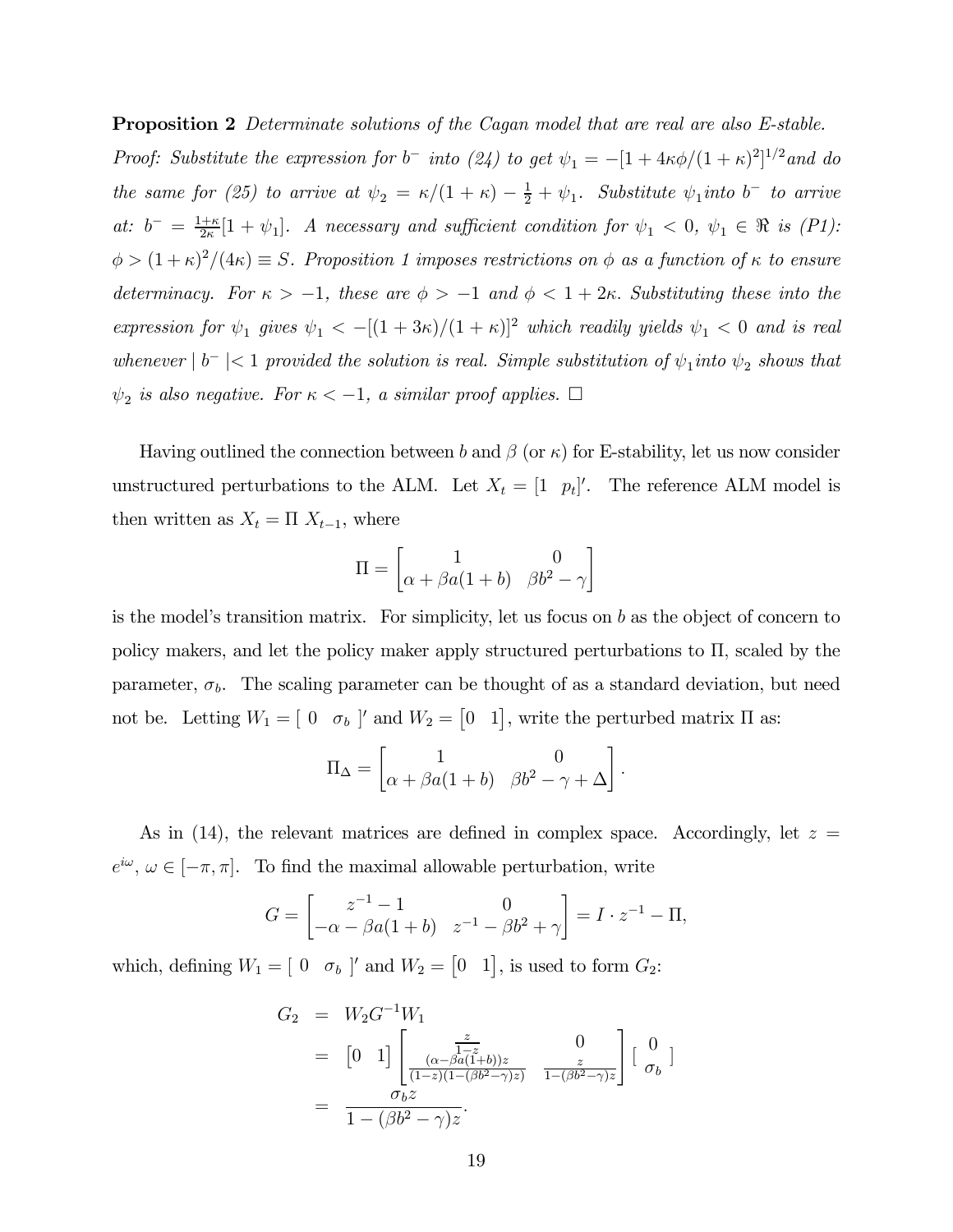It is for this expression that we seek the smallest structured singular value,  $\mu$ , as indicated by (16).

In the multivariate case, the scaling parameter  $\sigma_b$ , can be parameterized as the standard deviation of b relative to a, although other methods of parameterization can be entertained. Doing so would reflect a concern for robustness of the decision maker and thus could also be thought of as a taste parameter. Since it is a relative term, it will turn out to be irrelevant in this scalar case, and so from here we set it to unity without loss of generality. The structured norm of  $G_2$ —equal to the absolute value of this last expression (see footnote 15)—is  $\mu$ . It is also easily established that the maximum of  $\mu$  over the frequency range  $\{-\pi, \pi\}$ , let us call it  $\overline{\mu}$  is  $\overline{\mu} = ||\Delta||_{\infty} = |G_2|$  arises at frequency  $\pi$ . Also, since at frequency  $\pi$ ,  $z = -1$ , it follows that  $|G_2| = \overline{\mu} = \frac{1}{1+b}$ , or equivalently, the *allowable perturbation* is:

$$
\Delta = \frac{1}{\overline{\mu}} = 1 + b
$$
\n
$$
= 1 + \beta b^2 - \gamma
$$
\n
$$
= 1 + \frac{1}{2\beta} [1 - \sqrt{1 + 4\beta \phi/(1 + \kappa)}],
$$
\n(26)

which depends inversely on the policy parameter,  $\phi$ <sup>21</sup>. Note also that while we have derived this expression for  $\Delta$  by applying perturbations to the ALM, we would have obtained exactly the same result by working with the PLM.

If equation  $\Delta$  is the allowable perturbation, conditional on a given  $\phi$ , then we can define a  $\phi^*$  as the policy maker's optimal choice of  $\phi$ , where optimality is defined in the sense of choosing the largest possible perturbation to b —call it  $\Delta^*$ —such that the model will retain the property of E-stability. Let us call this the maximum allowable perturbation. It is the  $\Delta^*$  and the associated  $\phi^*$  that is at a boundary where  $\Delta$  is just above  $-1$ :

$$
\phi^* = 1 + 2\kappa - \epsilon,\tag{27}
$$

where  $\phi < 1+2\kappa$  maintains stable convergence toward a REE and  $\epsilon$  is an arbitrarily small positive constant necessary to keep  $b + \Delta$  off the unit circle. Note that this expression for  $\phi^*$  indicates that the monetary authority will always respond more than one-for-one to

<sup>&</sup>lt;sup>21</sup> Note that at frequency  $\pi$ ,  $1 - G_2 \Delta = 1 - \frac{\sigma_b}{(1+b)}$  $\frac{(1+b)}{\sigma_b} = 0$  as required by the definition of  $\mu$ .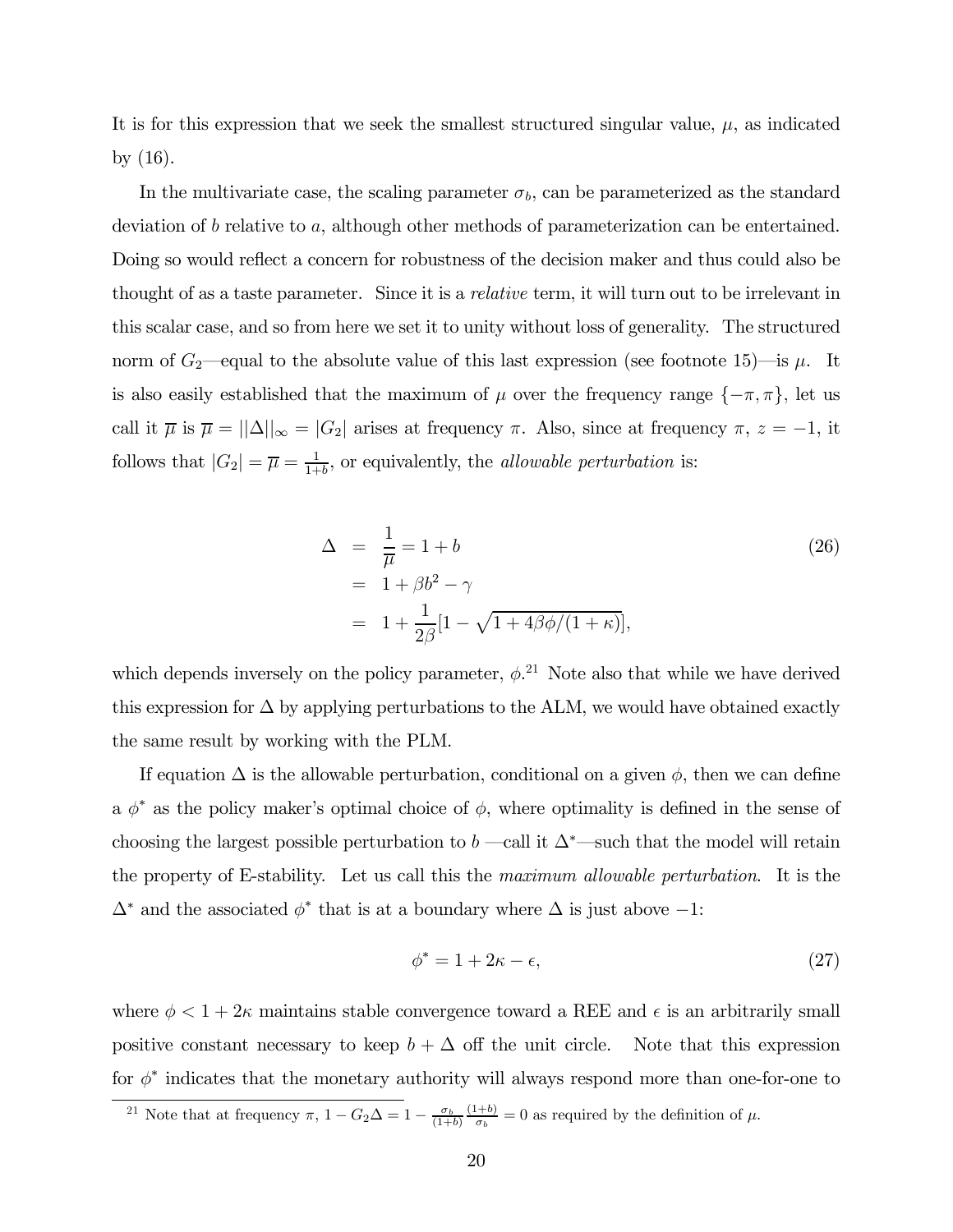deviations in lagged prices from steady state, with the extent of that over-response being a positive function of the slope of the money demand function. Substituting these expressions back into our perturbed transition matrix,

$$
\Pi_{\Delta}^{*} = \begin{bmatrix} 1 & 0 \\ \alpha - \beta a(1+b) & \beta b^{2} - \gamma + \Delta \end{bmatrix}
$$
  
= 
$$
\begin{bmatrix} 1 & 0 \\ \alpha - \beta a(1+b) & 1 + 2(\beta b^{2} - \gamma) \end{bmatrix}
$$
  
= 
$$
\begin{bmatrix} 1 & 0 \\ \alpha - \beta a(1+b) & -1 + \eta \end{bmatrix},
$$
 (28)

where  $\eta$  is an arbitrarily small number, as determined by  $\epsilon$  in (27). The preceding confirms that the authority's policy is resilient to a perturbation in the learning model that pushes the transition matrix is to the borderline of instability. In other words, setting a  $\phi$  that allows for the maximal stable misspecification of the learning model is one that permits convergence to the REE.

Figure 2 shows the regions of dynamic stability and learnability for the Cagan model as functions of the structural parameters: the absolute interest elasticity of money demand,  $\kappa$ , and the monetary policy feedback parameter,  $\phi$ . As noted in the legend to the right, the determinate regions of the structural model are the blue areas, to the northeast and southwest of the figure. Proposition 1 above, warns the monetary authority to stay out of the indeterminate regions, the sliver of purple toward the southeast of the chart, that is possible for some  $\kappa > 0$  when  $\phi < -1$ , and the larger region of purple to the west. Also to be avoided are the orange regions of explosive solutions to the north and south.

The E-stable region is the large area between the two dashed lines. The first thing to note is that E-stability does not imply determinacy: convergence in learning on indeterminate equilibria in the area where both  $-1 < \kappa < -1/2$  and  $-1 < \phi < 0$ , is possible, corroborating a point made by Evans and McGough [20] in a different context. In addition, learnability of unstable equilibria is also possible as shown by the orange regions between the two dashed lines. Indeed, even if one were to accept a priori that  $\kappa > 0$ , as Cagan assumed, there are unstable equilibria that are learnable. At the same time, the figure clearly shows what Proposition 2 noted: for this model, determinate models are always E-stable; the blue region is entirely within the area bordered by the two dashed lines. It follows that in the special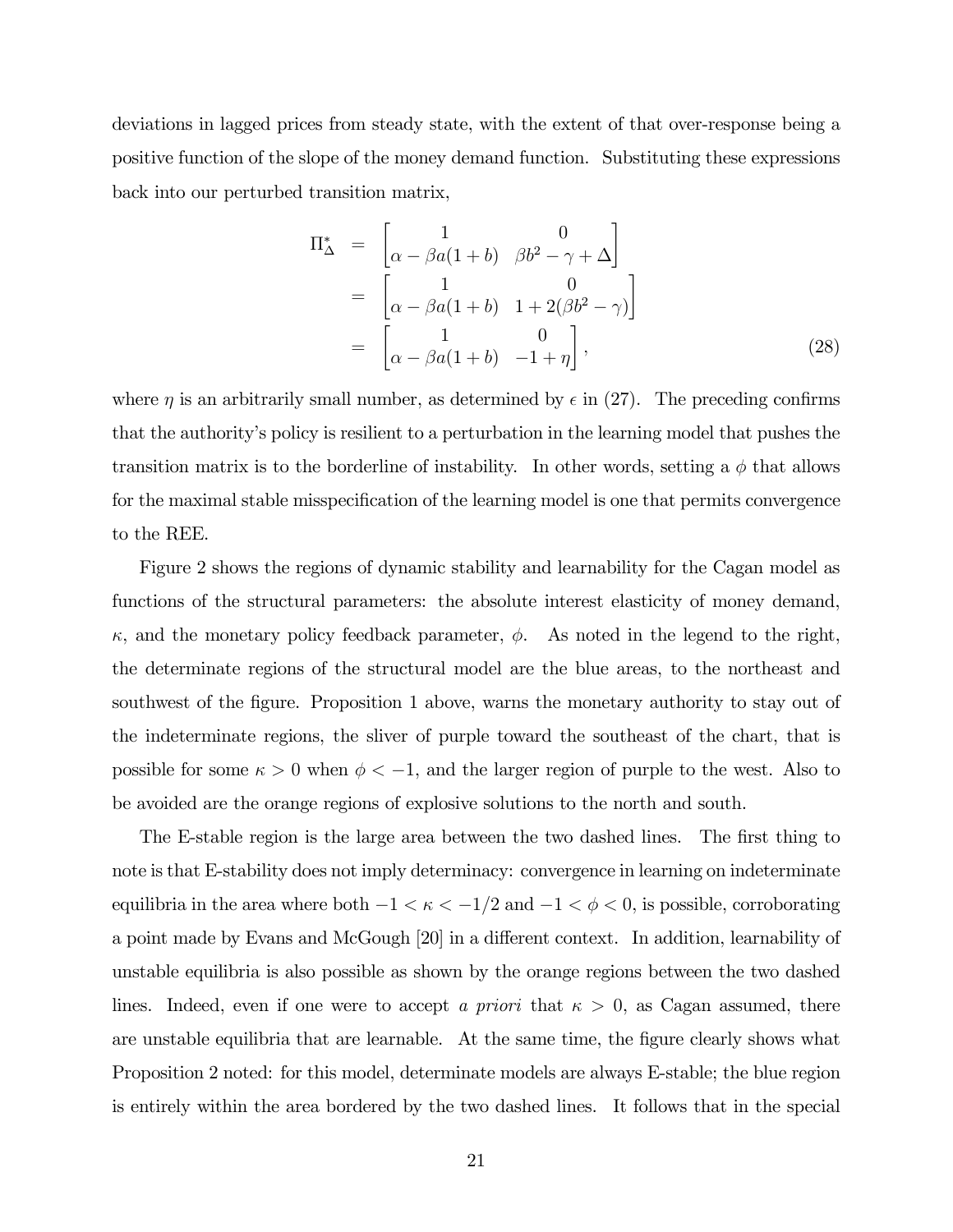

Figure 2: Regions of determinacy and E-stability in the Cagan model

case of the Cagan model, robustifying learnability is equivalent to maximizing the basin of attraction for the rational expectations equilibrium of the model. The loci of robust policies,  $\phi^*$ , conditional of values of  $\kappa$ , is shown by the thick diagonal line running from the south west to north east of the chart, and marked  $\phi^* = 1 + 2\kappa$ . The line shows that contrary to what unguided intuition might suggest, the robust policy does not choose a rule that is in the middle of the blue determinate and E-stable region, but rather chooses a policy that might be quite close to the boundary of indeterminacy for the REE. Doing so increases the region of E-stable ALMs—something that cannot be seen in the chart—and thereby enhances the prospects for convergence on an REE.

### 3.2 The canonical New Keynesian model

We now turn to an analysis of the canonical New Keynesian business cycle model of Rotemberg and Woodford [39], Goodfriend and King [39] and others. Clarida, Gali, and Gertler [12] used this model to derive optimal discretionary as well as optimal commitment rules. Their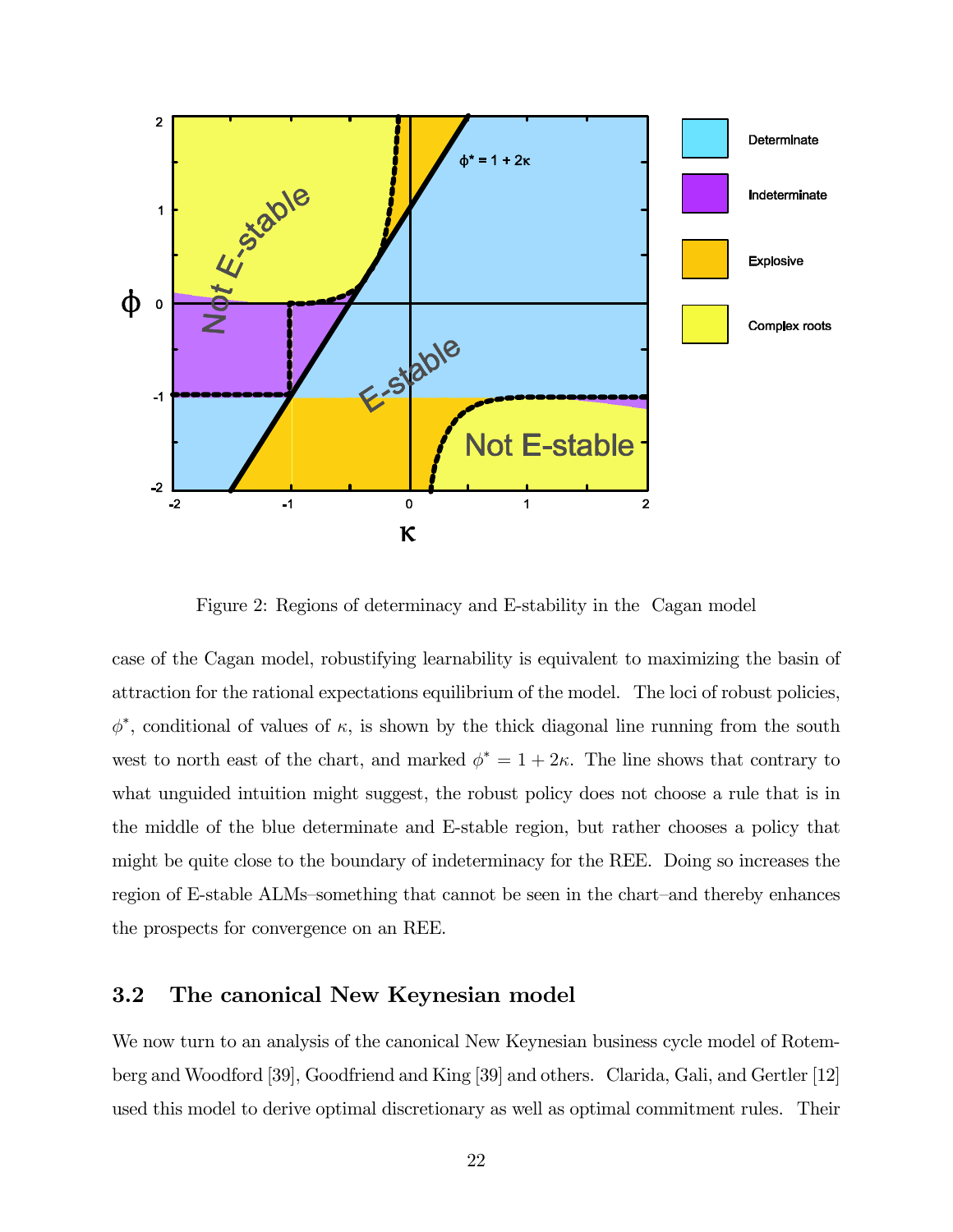version includes a specified process for exogenous natural output. Evans and Honkapohja [18] study this model to explore issues of determinacy and learnability for several optimal commitment rules. Bullard and Mitra [9] likewise use the Woodford model to examine determinacy and learnability of variants of the Taylor rule.

The behavior of the private sector is described by two equations. The aggregate demand (IS) equation is a log-linearized Euler equation derived from optimal consumer behavior,

$$
x_t = E_t^* x_{t+1} - \sigma[r_t - E_t^* \pi_{t+1} - r_t^n],
$$
\n(29)

and the aggregate supply (AS) equation–indeed, the price setting rule for monopolistically competitive firms is,

$$
\pi_t = \kappa x_t + \beta E_t^* \pi_{t+1},\tag{30}
$$

where x is the log deviation of output from potential output,  $\pi$  is inflation, r is a shortterm interest rate controlled by the central bank, and  $r^n$  is the natural interest rate. For the application of Bullard and Mitra's [8] (BM) example, we assume that  $r_t^n$  is driven by a first-order autoregressive process,

$$
r_t^n = \rho_r r_{t-1}^n + \epsilon_{r,t},\tag{31}
$$

 $0 \leq |\rho_r| < 1$ , and  $\epsilon_{r,t} \sim \text{iid}(0, \sigma_r^2)$ . This is essentially Woodford's [48] version of this model, which specifies that aggregate demand responds to the deviation of the real rate,  $r_t - E_t \pi_{t+1}$ from the natural rate,  $r_t^n$ .

We need to close the model with an interest-rate feedback rule. We study three types of policy rules. In the first set of experiments described in Section 3.3, a central bank chooses an interest rate setting in each period as a reaction to observed events, such as inflation and the output gap, without explicitly attempting to improve some measure of welfare. Instead, the policy authority is mindful of the effect its policy has on the prospect of the economy reaching REE and designs its rule accordingly. Bullard and Mitra [8] study such rules for their properties in promoting learnable equilibria and consider that effort as prior to one of finding optimal policy rules consistent with REE. We take this analysis further by seeking to find policy rules that maximize learnability of agents' models when policy influences the outcome.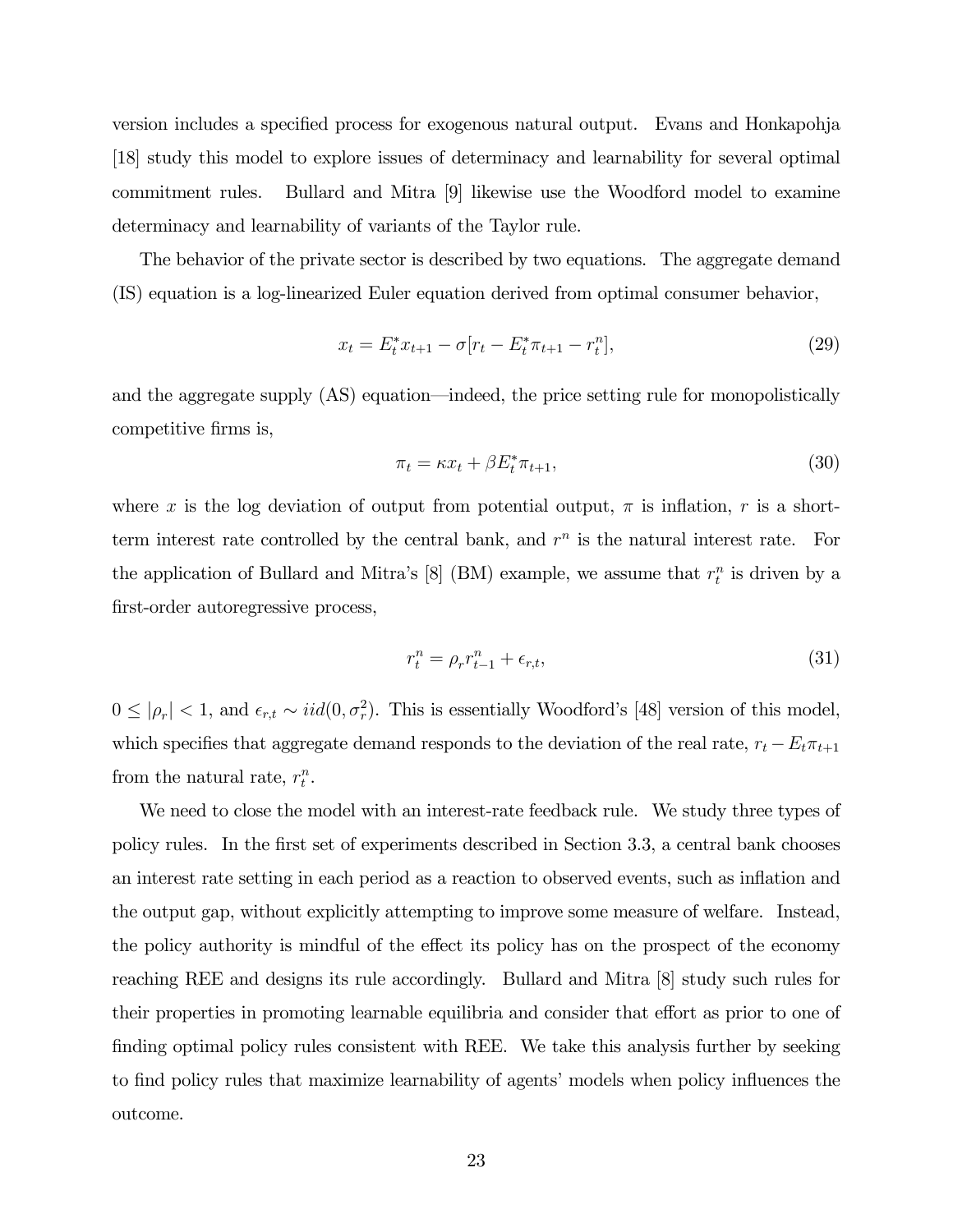The information protocol in these experiments is as follows. The central bank knows the structural model and has access to the data. Economic agents see the data, which change over time, and formulate the perceived law of motion. Agents form expectations based on recursive (least-squares) estimation of a reduced form. The data are regenerated each period, subject to the authority having implemented its policy and agents' having made investment and consumption decisions based on their newly formed expectations.

We assume that agents mistakenly specify a vector-autoregressive model in the endogenous and exogenous variables of the model. That means we assume the learning model to be overparameterized in comparison with the model implied by the MSV solution. The scaling factors used in  $W_1$  to scale the perturbations to the PLM are the standard errors of the coefficients obtained from an initial run of a recursive least squares regression of such a VAR with data being updated by the true model, given an arbitrary but determinate parameterization of the policy rule being studied. As noted earlier, an alternative approach would be to revise the scalings with each trial policy, given that the VAR would likely change with each parameterization of policy. We leave this for a revision.

### 3.3 Simple interest-rate feedback rules

This section describes two versions of the Taylor rule analyzed by Bullard and Mitra [8]. The complete system comprises equations (29)-(32), and the exogenous variable,  $r_t^n$ . The policy instrument is the nominal interest rate,  $r_t$ . The first policy rule specifies that the interest rate responds to lagged inflation and the lagged output gap. In their paper, BM study the role of interest-rate inertia and so include a lagged interest rate term.

$$
r_t = \phi_\pi \pi_{t-1} + \phi_x x_{t-1} + \phi_r r_{t-1}
$$
\n(32)

McCallum has advocated such a lagged data rule because of its implementability, given that contemporaneous data are generally not available in real time to policy makers.

Some research suggests that forward-looking rules perform well in theory (see, e.g., Evans and Honkapohja [18]) as well as in actual economies, such as Germany, Japan, and the US (see Clarida, Gali, and Gertler [11]). Accordingly, BM propose the rule

$$
r_t = \phi_\pi E_t^* \pi_{t+1} + \phi_x E_t^* x_{t+1} + \phi_r r_{t-1}.
$$
\n(33)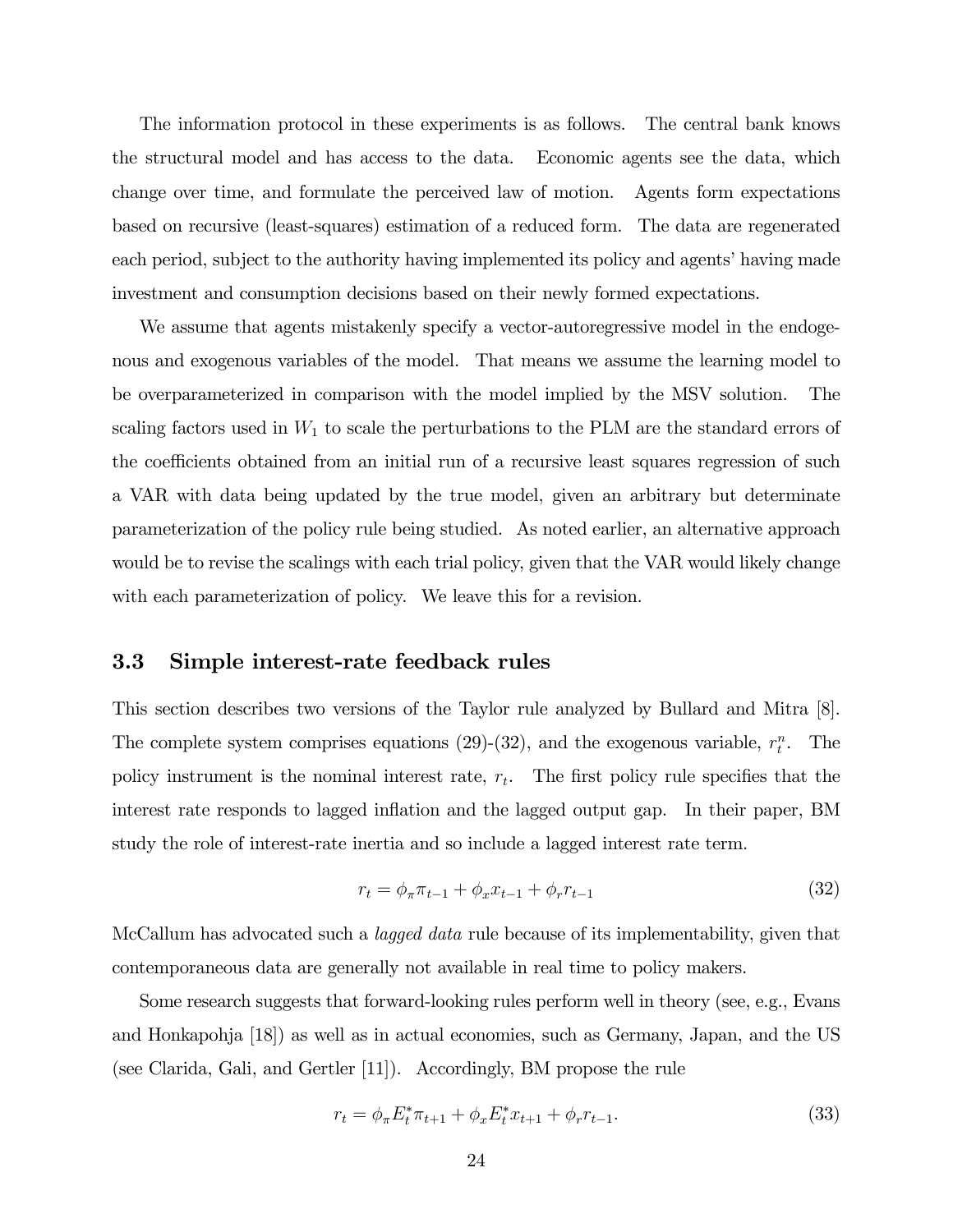The expectations operator  $E^*$  has an asterisk to indicate that expectations need not be rational.

Finally, the most popular rules of this class are contemporaneous data rules, of which the following is our choice:

$$
r_t = \phi_\pi \pi_t + \phi_x x_t + \phi_r r_{t-1} \tag{34}
$$

where as before, we allow the lagged federal funds rate to appear to capture instrumentsmoothing behavior by uncertainty averse decision makers.

#### 3.4 Results

We adopt BM's calibration for the New Keynesian model's parameters,  $\sigma = 1/0.157$ ,  $\kappa = 0.024$ ,  $\beta = .99$ , and  $\rho = .35$ , the same calibration as in Woodford [49]. We also set  $\sigma_r = 0.01$ . For reference purposes, it is useful to compare our results against those of rules that are not parameterized with robust learnability in mind. To facilitate this, we employ a standard quadratic loss function:

$$
L_t = \frac{1000}{2} \sum_{j=0}^{\infty} \beta^j [(\pi_{t+j} - \pi^*)^2 + \lambda_x x_{t+j}^2 + \lambda_r (r_{t+j} - r^*)^2].
$$
 (35)

Walsh [47] shows that with the values  $\lambda_x = .077$  and  $\lambda_i = .027$ , equation (35) is the quadratic approximation to the social welfare function of the model. Rules that are computed to maximize the prospect of convergence to REE under the greatest possible misspecification of the ALM model in the manner described above will be referred to as "robust" or "robust learnable" rules. A credible benchmark against which to compare these robust rules, are what we shall refer to as *optimized rules*. These are rules that minimize  $(35)$  subject to  $(29)$ , (30), (31) and one of either (32), (34) or (33). Such rules can be optimized using a standard hill-climbing algorithm using methods well described in the appendix to Tetlow and von zur Muehlen [44] among other sources.

Let us consider the lagged-data rule first. BM find that the determinacy of a unique rational expectations equilibrium, as well as convergence toward that equilibrium when agents learn adaptively, is extremely sensitive to the policy parameters,  $\phi_r$ ,  $\phi_x$ , and  $\phi_{\pi}$ . Without some degree of monetary policy inertia,  $(\phi_r > 0)$ , this model is determinate and learnable,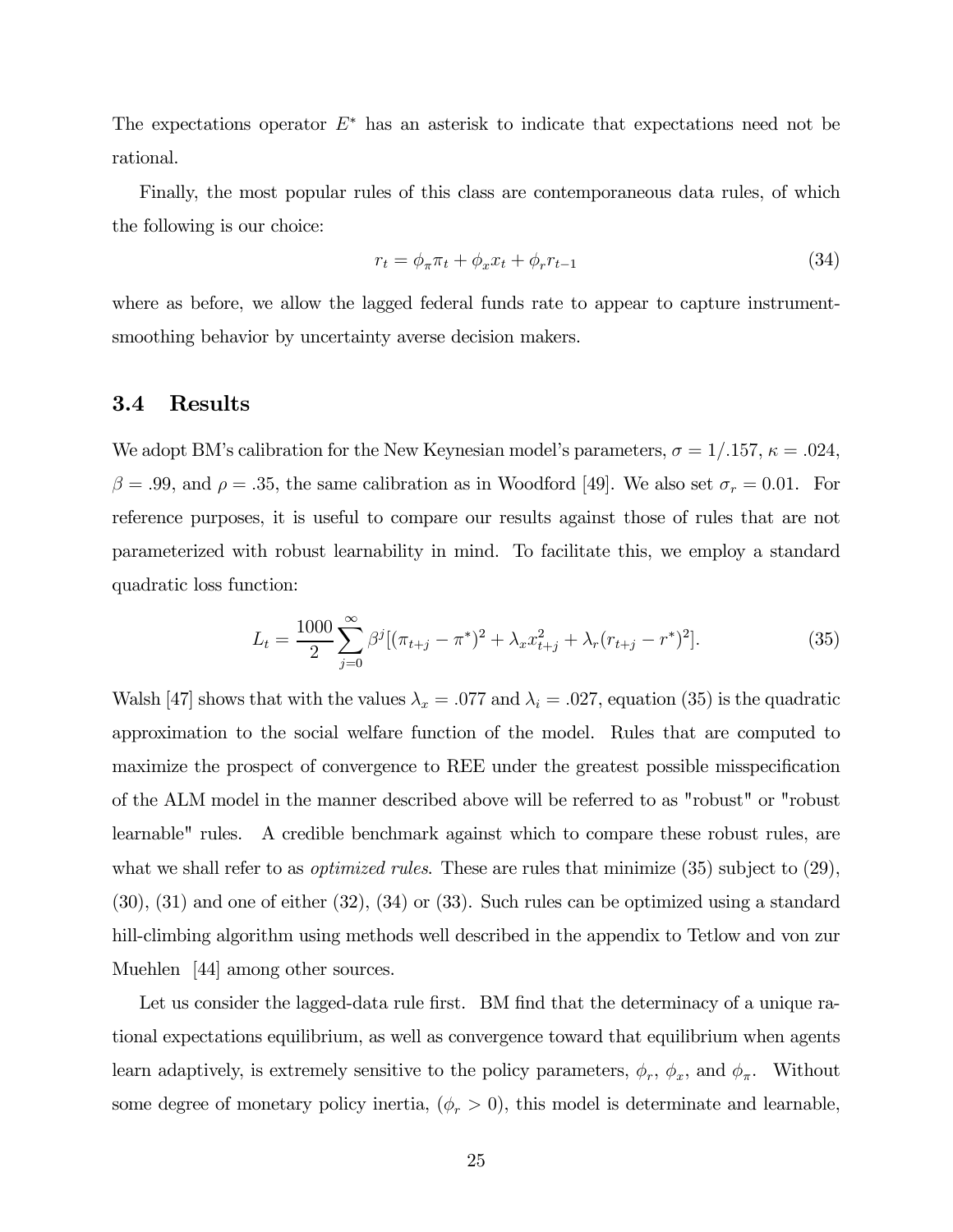with the above calibrations, only if the Taylor principle holds,  $(\phi_{\pi} > 1)$ , and the response to the output gap is modest,  $(\phi_x \leq 0.5)$ . Insufficient or excessive responsiveness to either inflation or the output gap can in some instances lead to explosive instability or indeterminacy. Through simulation, BM establish the regions for the parameters that lead to determinacy as well as E-stability.

Table 1 shows our results. The table is broken into three panels. The upper panel—the rows marked (1) to (3)—shows optimized rules. The second panel, contains some results for the generic Taylor rule. Finally, the third panel shows our robust learnable rules. The next-to-last column of the table gives a measure of the total uncertainty that the PLM can tolerate under the cited policy. It is a measure of the maximal allowable deviation embodied in  $1/\mu$ . <sup>22</sup> The last column shows the loss as measured by (35).

|                                                                               | row               | $\varphi_x$ | $\varphi_{\pi}$ | $\phi_r$ | radius <sup>1</sup> | $L^2$ |  |  |
|-------------------------------------------------------------------------------|-------------------|-------------|-----------------|----------|---------------------|-------|--|--|
| <i>optimized rules:</i>                                                       |                   |             |                 |          |                     |       |  |  |
| lagged data rule                                                              | (1)               | 0.052       | 0.993           | 1.13     | 1.07                | 3.679 |  |  |
| contemporaneous data rule                                                     | $\left( 2\right)$ | 0.053       | 0.995           | 1.12     | 1.06                | 3.626 |  |  |
| forecast-based rule                                                           | $\left(3\right)$  | 0.286       | 0.999           | 1.32     | 0.88                | 3.628 |  |  |
| standard rules:                                                               |                   |             |                 |          |                     |       |  |  |
| Taylor rule                                                                   | $\left( 4\right)$ | 0.500       | 1.500           | $\theta$ | 0.85                | 5.690 |  |  |
| robust learnable rules:                                                       |                   |             |                 |          |                     |       |  |  |
| lagged data rule                                                              | $\left(5\right)$  | 0.065       | 0.40            | 1.10     | 1.16                | 3.712 |  |  |
| contemporaneous data rule                                                     | (6)               | 0.052       | 1.21            | 1.41     | 1.13                | 3.701 |  |  |
| forecast-based rule                                                           | (7)               | 0.040       | 2.80            | 0.10     | 2.32                | 4.434 |  |  |
| $1$ Mognitude of the largest allowable perturbation $r =   W_L \Lambda W_c  $ |                   |             |                 |          |                     |       |  |  |

|  | Table 1: Standard and robust learnable rules |  |
|--|----------------------------------------------|--|

mitude of the largest allowable perturbation.  $r = ||W_1 \Delta W_2||_{\infty}$ 

2. Asymptotic loss, calculated according to eq. (35) in REE under the reference model.

Let us concentrate initially on our optimized rules along with the Taylor rule to provide some context for the robust learnable rules. The lagged data rule, shown in row (1), and the contemporaneous data rule, (2), are essentially the same. They both feature very small feedback on the output gap, and strong responses to inflation. Moreover, they also feature funds rate persistence that amounts to a first-difference rule; that is, a rule where the dependent variable is  $\Delta r$  rather than r. The forecast-based rule, in line (3), has much stronger feedback on the output gap, although proper interpretation of this requires noting that in equilibrium the expectation of future output gaps will always be smaller than actual

 $22$  For comparison of the trials with each other and also to give a sense of natural units related to the scalings we employed, the radius is calculated as the  $H_{\infty}$  norm of the scaled perturbations to the PLM model: radius =  $||W_1 \Delta W_2||_{\infty}$ .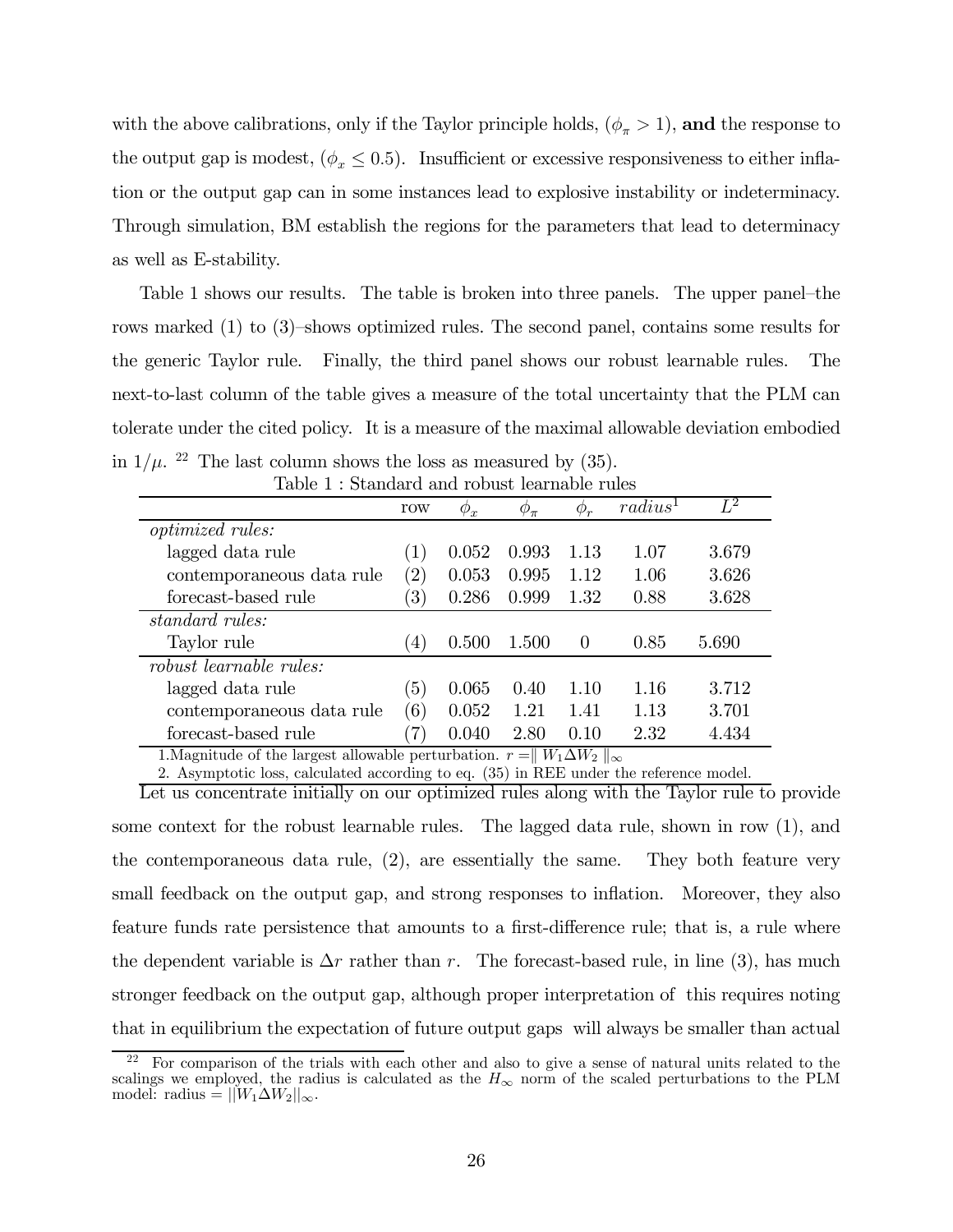gaps because of the absence of expected future shocks and the internalization of future policy in the formulation of that expectation. Thus, the response of the funds rate to the expected future gap will not be as large as the feedback coefficient alone might lead one to believe.

These three rules confirm the received wisdom of monetary control in New Keynesian models, to wit: strong feedback on inflation, comparatively little on output, and strong persistence in funds rate setting. These rules are chosen to minimize the loss shown in the right-hand column of the table; the losses for all three are very similar, at a little over 3.6.

The results for the Taylor rule demonstrate, indirectly, the oft-discussed advantages of persistence in funds rate setting for monetary control. Without such persistence, the Taylor rule produces losses that are substantially higher than those of the optimized rules.

Now let us turn to the robust learnable rules in the bottom panel of the table, concentrating for the moment on the lagged data and contemporaneous data rules shown in lines (5) and (6). The first thing to note is that the results confirm the efficacy of persistence in instrument setting. The robust learnable rules are at least as persistent—if persistence greater than unity is a meaningful concept—as the optimized rules. At the same time, while persistence is evidently useful for learnability, our results do not point to the hyper-persistence result,  $(\phi_r \gg 1)$ , that BM hint at. To understand this outcome, it is important to realize that while our results are related to the BM results, there are conceptual differences. BM describe the range of policy-rule coefficients for which the model is learnable, taking as given the model. We are describing the range of policy coefficients that maximizes the range of models that are still learnable. So while large values for  $\phi_r$  are beneficial to learnability holding constant the model and its associated ALM, at some point, they come at a cost in terms of the perturbations that can be withstood in other dimensions.

Now let us look at the costs and benefits of these two rules in comparison with their optimized counterparts. We measure the benefits by comparing the radii of robustness from the column second from the right, for various rules. For the optimized, outcomebased rules, shown in the first two rows of the table, the radii are about 1.06 or so, while those of their robustified couterparts range from 1.13 to 1.16. Thus the improvement in robustness of learnability would appear to be moderate. Costs are inferred by comparing the losses shown in the right-hand column of the table. The results show that the cost of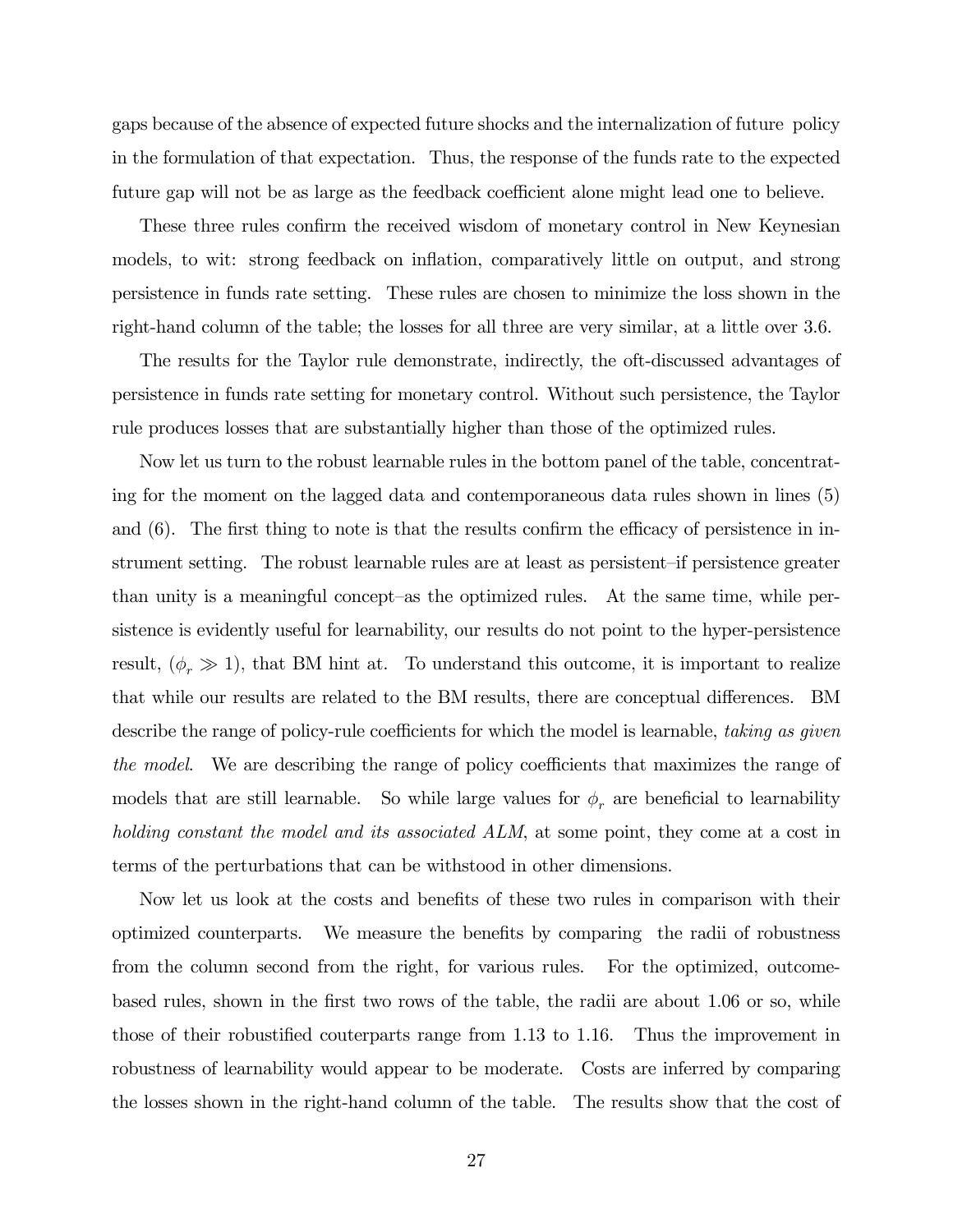maximizing learnability measured in terms of foregone performance in the REE is very small. Evidently, learnability can be robustified, to some degree, without much of any concomitant loss in economic performance, at least in the canonical NKB model.

Before moving on to forecast-based rules, let us consider the classic Taylor rule shown in the fourth row. Recall that the Taylor rule has been advocated as a policy that is at least reasonably robust across a fairly wide range of models. Here, however, the radius associated with the Taylor rule is shown to be quite small at 0.85. At the same time, the performance of the rule in terms of loss is relatively weak. Thus, to the extent that we can take claims of the robustness of the Taylor rule with its original parameterization as applying to the issue of learnability, the rule would appear to come up a bit short.

Now let us examine the results for the forecast-based policy shown in the seventh row. Here the prescribed robust learnable policy is much different from the optimized rule shown in line (3). The robust rule essentially removes the policy persistence that the optimized policy calls for. The policy performance in the rational expectations equilibrium of the forecast-based robustly learnable rule is somewhat worse than its optimized counterpart, but notice that the radius of learnability is nearly triple that of the optimized rule.

While the superiority in terms of robustness of an (almost) non-intertial forecast-based rule is superficially at odds with Bullard and Mitra, the result really should not be all that surprising. Forecast-based rules leverage heavily the rational expectations aspects of the model—even more so than the contemporaneous and lagged data rules since there are rational expectations in the model itself and in the policy rule—and there is risk in leverage. The learnability of the economy is highly susceptible to misspecification in this area. This is, of course, just a manifestation of the problem that Bernanke and Woodford [2] and others have warned about.

We can obtain a deeper understanding of the effects of a concern for robust learnability on policy design by examining the properties of different calibrations of policy rules for their effects on the allowable perturbations. The magnitude of perturbations that a given model can tolerate, conditional on a policy rule, is given by the radius. The radii for the rules shown in Table 1 are in the column second from the right. We can, however, provide a visualization of radii mapped against policy-rule coefficients and judge how policy affects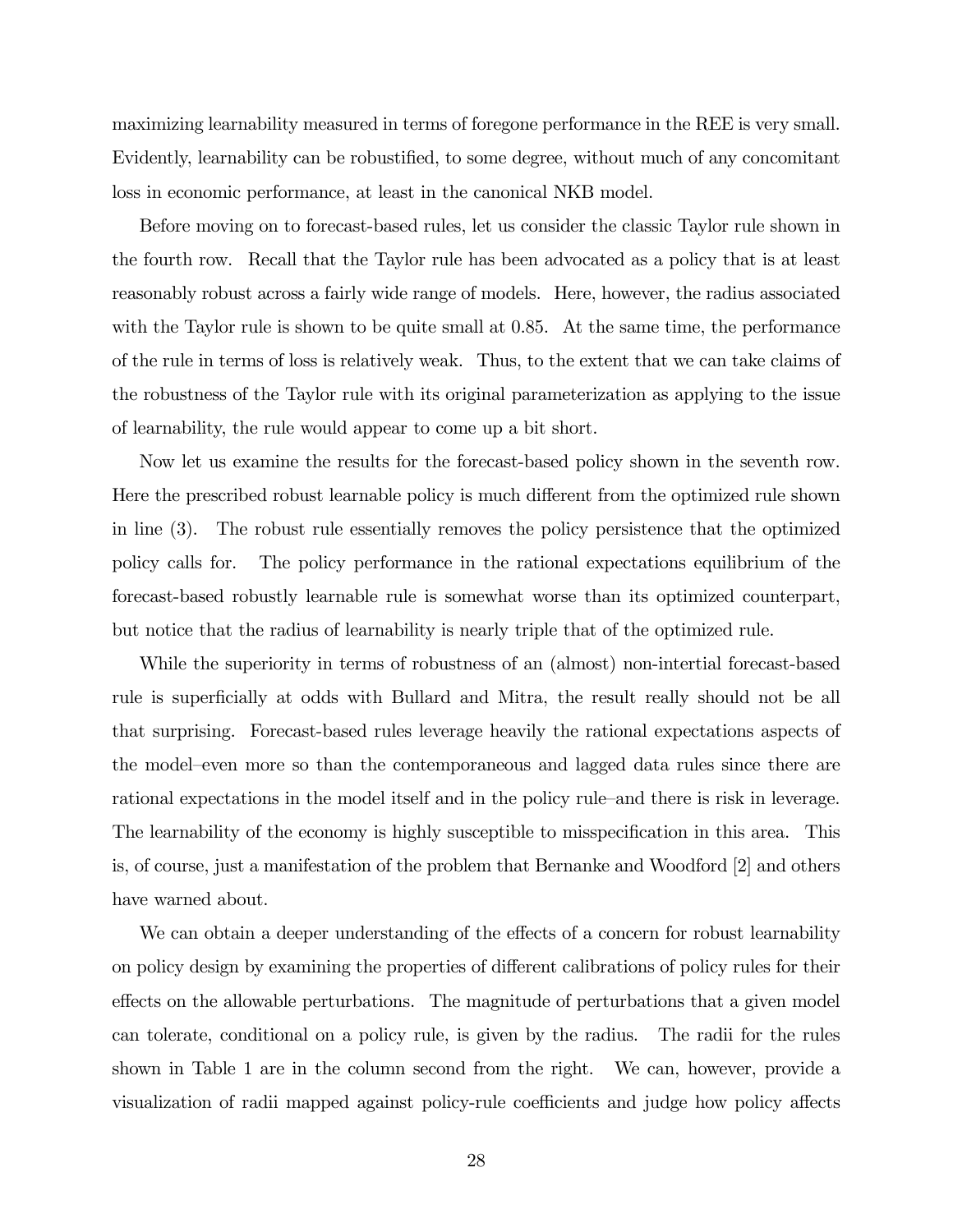robust learnability.

Figure 3 provides one such visualization: contour maps of radii against the output-gap feedback coefficient,  $\phi_x$ , and inflation feedback coefficient,  $\phi_\pi$ , in this case for the contemporaneous data rule. The third dimension of policy, the feedback on the lagged fed funds rate,  $\phi_r$ , is being held constant in these charts, at zero in the upper panel and at unity in the lower. The colors of the chart index the radii of allowable perturbations for each rule, with the bar at the right-hand side showing the tolerance for misspecification. The area in deep blue, for example, represents policies with no tolerance for misspecification of the model or learning whatsoever, either because the rule fails to deliver E-stability in the first place, or because it is very fragile. The sizable region of deep blue in the upper panel shows the area that violates the Taylor principle. The right of the deep blue region—where  $\phi_{\pi} > 1$ —we enter regions of green, where there is modest tolerance for misspecification that allows learnability. In general, with no interest-rate smoothing, there is little scope for misspecification.

Now let us look at the case where  $\phi_r = 1$  in the bottom panel. Now the region of deep blue is relegated to the very south-west of the chart, as is the region of green. To the north-east of those are expansive areas of higher tolerance for misspecification. Evidently, at least some measure of persistence in policy is useful for robustifying learnability. Notice how there is a deep burgundy sliver of fairly strong robustness in the north-east part of the panel.

Figure 4 continues the analysis for the contemporaneous data rule by showing contour charts for two more levels of  $\phi_r$ . The upper panel shows the value for the rule that allows the maximum allowable perturbation as shown in line (6) of the table. With  $\phi_r = 1.41$  the burgundy region of highest robustness is at its largest and the policy rule shown in line (6) of the table is within that region. More generally, the area of significant robustness–the redder regions–are collectively quite large. Finally, we go to the bottom panel of the figure which shows the results for a relatively high level of  $\phi_r$ . What has happened is that the regions shown in the top panel have rotated down and to the right as  $\phi_r$  has risen. The burgundy region is now gone, and the red regions command much less space. Thus, while policy persistence is good for learnability, in terms of robustness of that result to misspecification, one can go too far.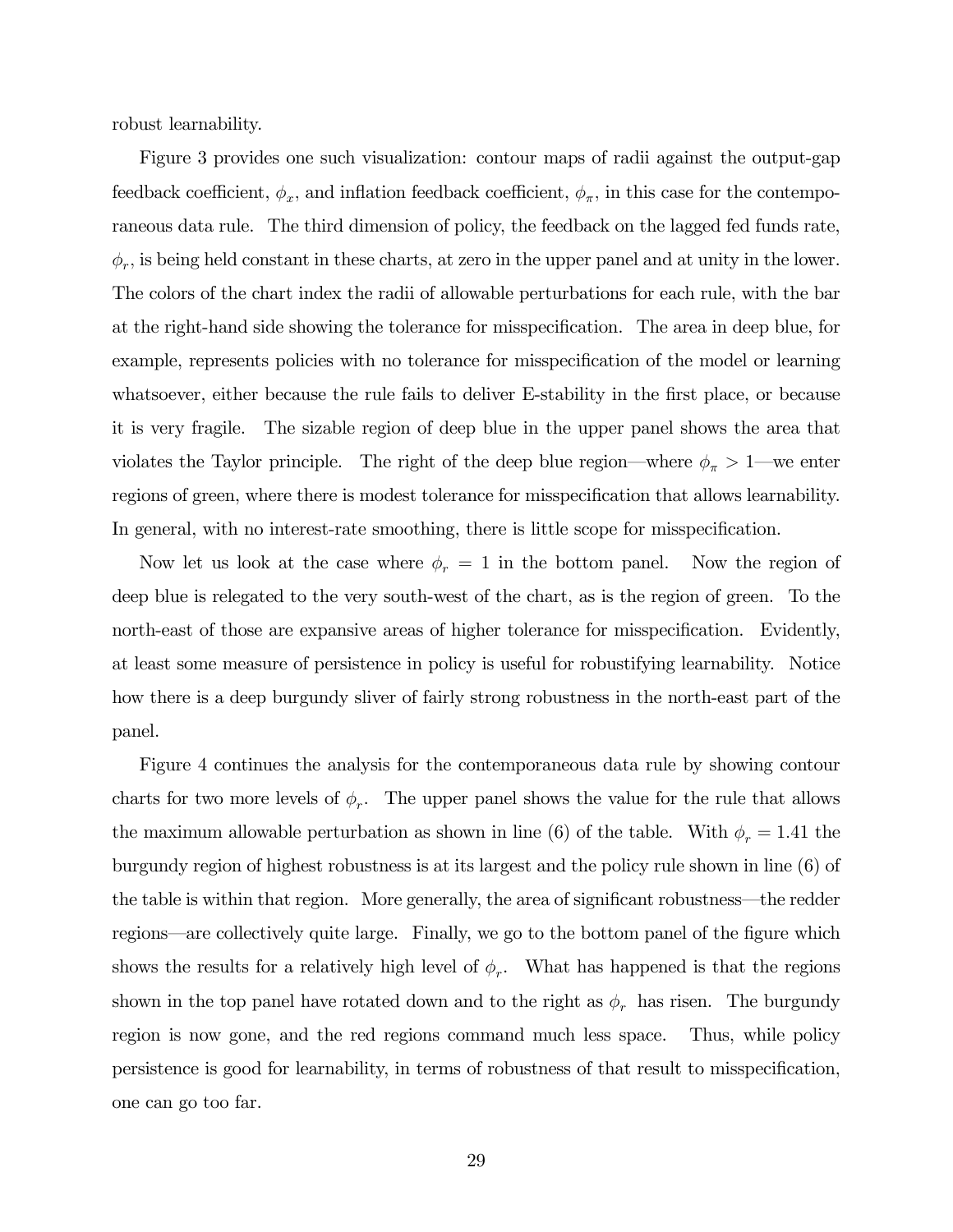



 $\phi_{r} = 1.00$ 



Figure 3: Contours of radii for the NKB model, contemporaneous data rule, selected  $\phi_r$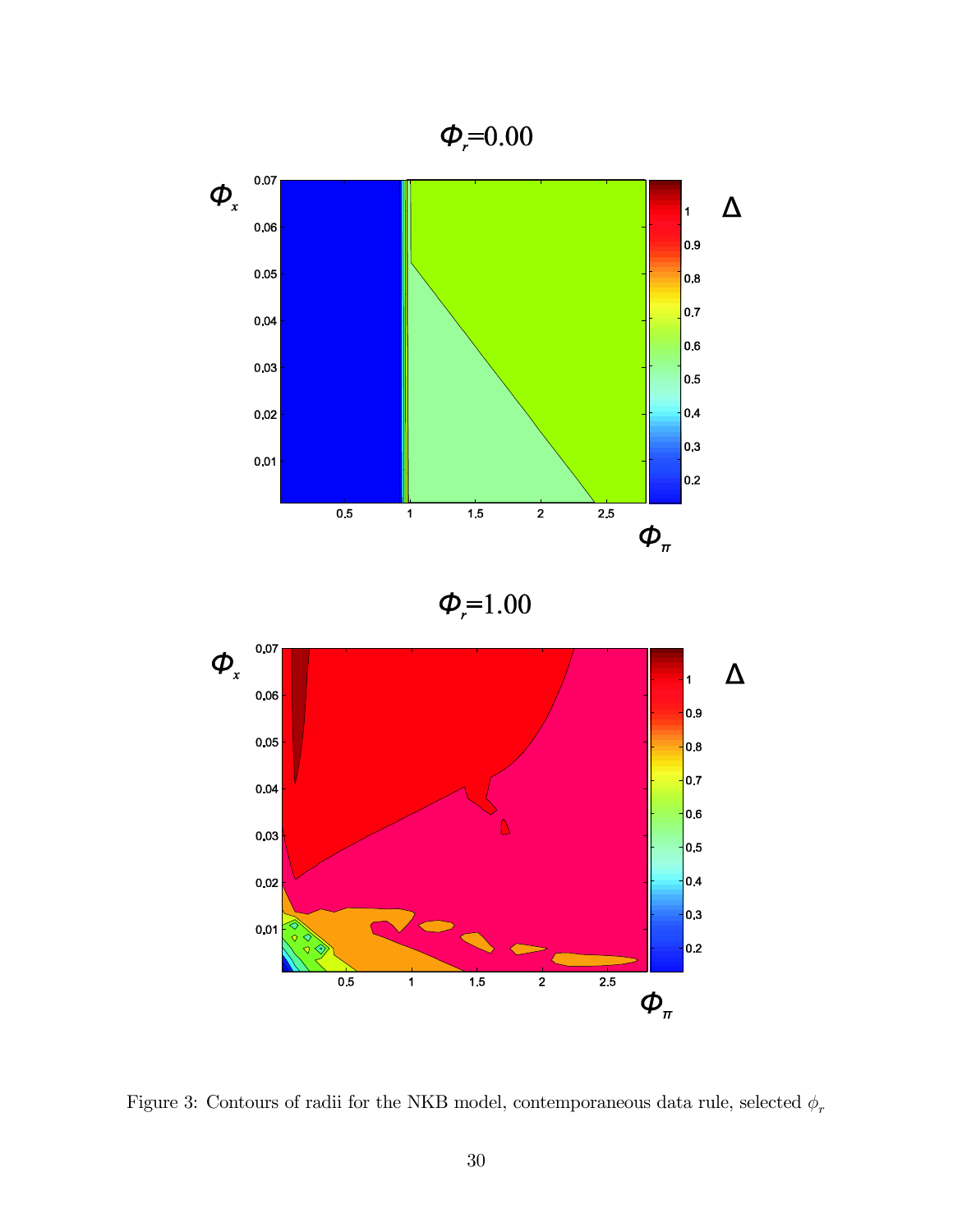



Figure 4: Contours of radii for the NKB model, contemporaneous data rule, selected  $\phi_r$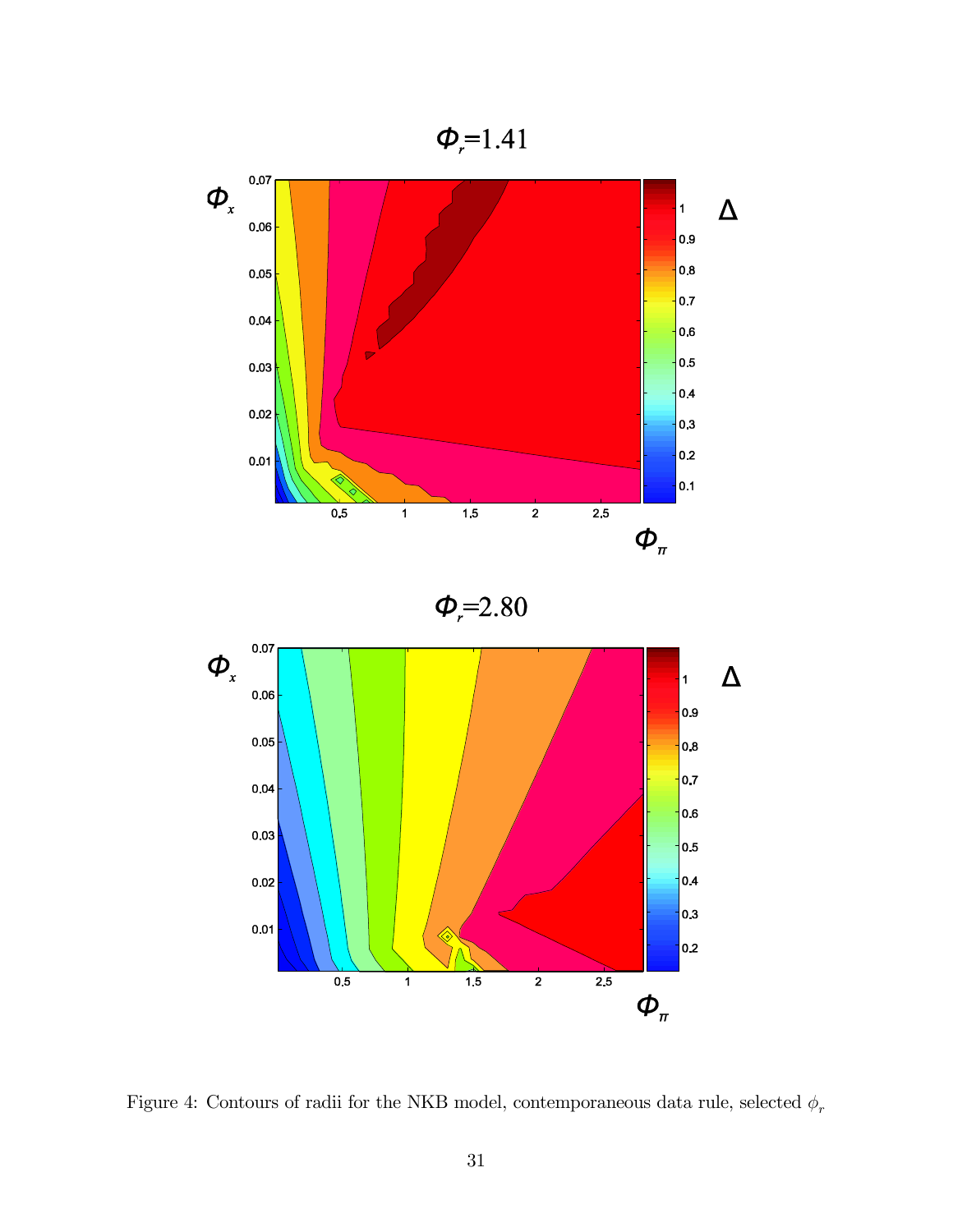Figures 3 and 4 cover the case of the contemporaneous data rule. We turn now to forecast-based rules. The results here look quite different, but the underlying message is very much the same. As before, Figure 5 shows the results for low levels of persistence in policy setting. The upper panel shows the static forecast-based rule. The deep blue areas to the left of  $\phi_{\pi} = 1$  are areas of indeterminacy, as they were in Figure 3. There are, however, numerous blue "potholes" elsewhere in the panel. These are areas where the learnable equilibrium is feasible, but fragile.<sup>23</sup> Notice, however, that these blue regions border very closely to burgundy regions where the allowable perturbations exceed 2; that is, the allowable perturbations are very large. The bottom panel shows contours covering the policy persistence level that is optimal, as shown in line (7) of table 1. There are fewer potholes. The optimally robust policy is toward the top of this chart.

Finally, let us examine Figure 6. The top panel shows that a small increase in  $\phi_r$  from 0.10 to 0.12, reduces the number of potholes to nearly zero. The radii shown in the rest of the chart remain high, but the optimal policy is not in this region.<sup>24</sup>

The bottom panel of the chart shows the contours for a modest and conventional value of funds rate persistence,  $\phi_r = 0.50$ . The potholes have now completely disappeared, but the large red region is less robust than the burgundy regions in the previous charts. Not shown in these charts are still higher levels of persistence. These involve still lower levels of robustness, with radii for  $\phi_r > 1$  associated with radii that are less than half the magnitude of the maximum allowable perturbation for this rule. Higher levels of persistence in policy setting are deleterious for robustification of model learnability in inflation-forecast based policy rules.25

Of course these particular results are contingent on the relative weightings for pertur-

Since degree of robustness is a function of the model's eigenvalues and those are non-linear functions of the parameters of the model and of the learning mechanism, it is not possible to identify the source of these potholes. That said, it isn't necessary either. The idea behind the methods described in this paper is to avoid the pitfalls of nonparametric errors.

<sup>&</sup>lt;sup>24</sup> The presence of the "potholes" in the chart for  $\phi_r = 0.10$ , wherein the optimally robust rule is found, and their near-absence for the chart  $\phi_r = 0.12$  points to another concept of robustness. We assume the monetary authority knows the structural model. As a result, the economy cannot accidentally fall into one of the potholes shown in the figure. A worthwhile extension would be to allow the authority to have doubts about the structural parameters of the model, in addition to the learning mechanism. However the current paper is—the first in this area—is already ambitious enough and so we leave the issue for future research.

<sup>&</sup>lt;sup>25</sup> We tested  $\phi_r$  up to nearly 20. What we found is that the radii fell as  $\phi_r$  rose for intermediate levels, and then rose slowly again for  $\phi_r \gg 1$ . However, for no level of  $\phi_r$  could we find radii that came anywhere close to the maximum allowable perturbation shown in row (7) of the table.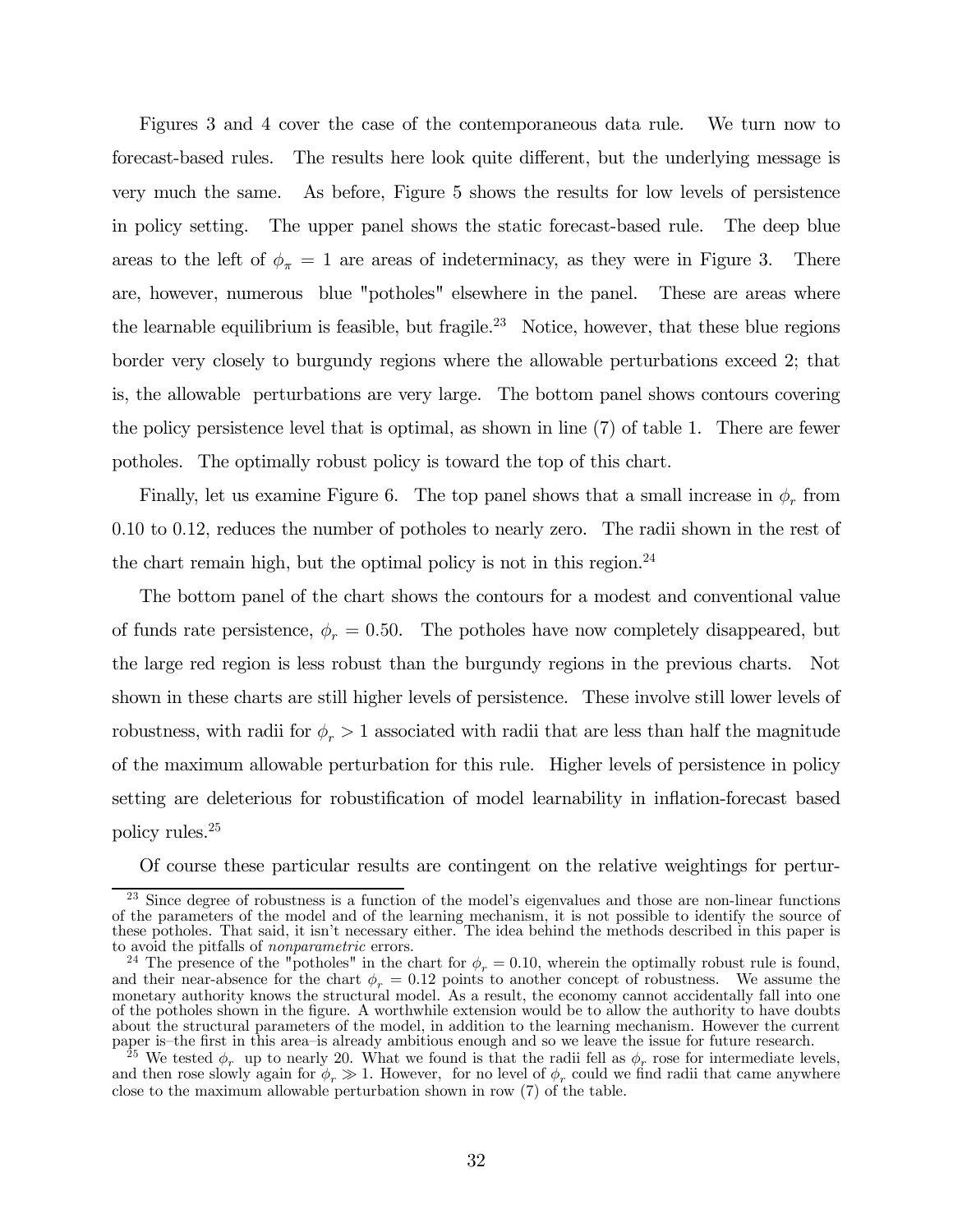$\phi_r = 0.00$ 



 $\phi_{r} = 0.10$ 



Figure 5: Contours of radii for the NKB model, forecast-based rule, selected  $\phi_r$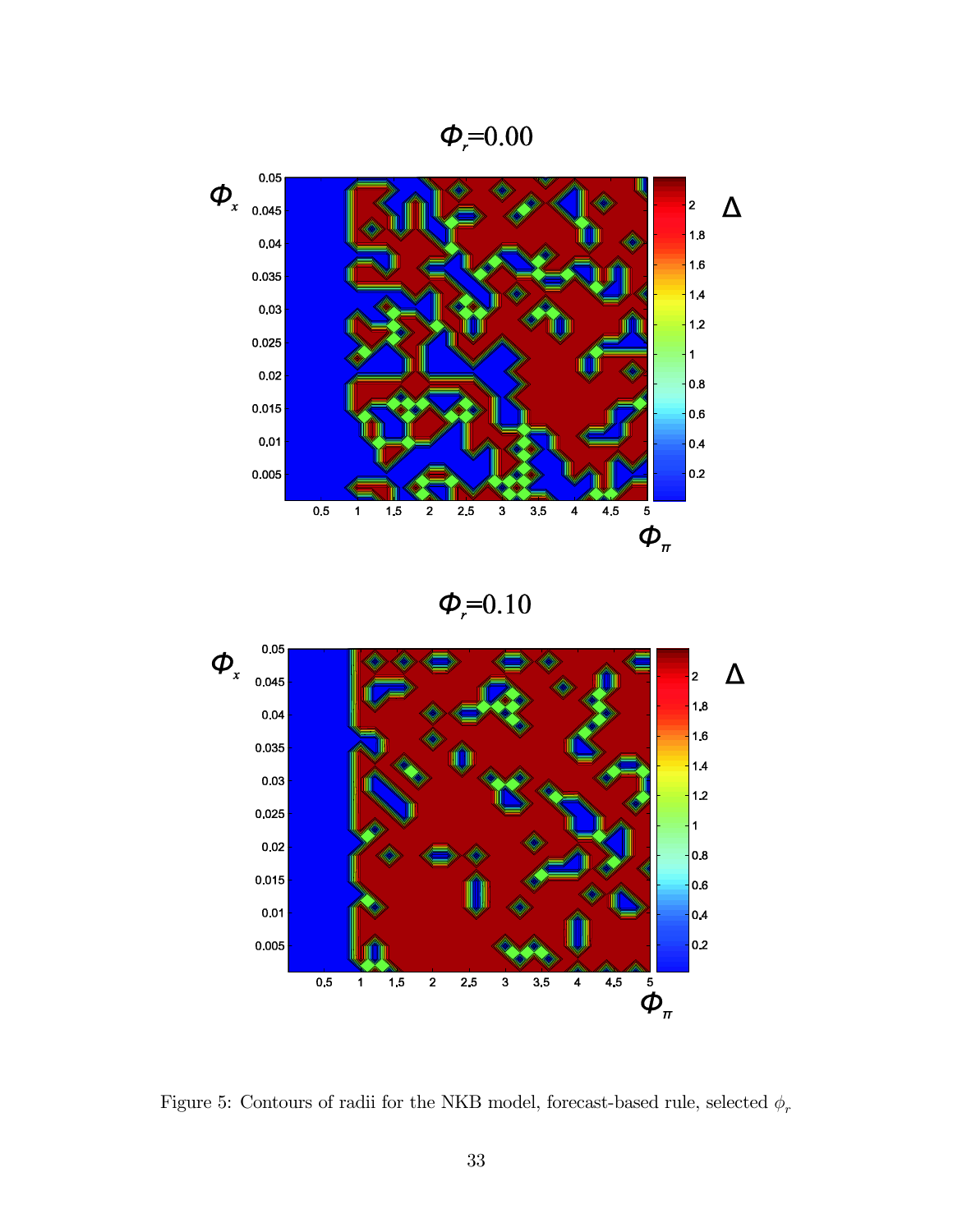$\phi_r = 0.12$ 



 $\phi_r = 0.50$ 



Figure 6: Contours of radii for the NKB model, forecast-based rule, selected  $\phi_r$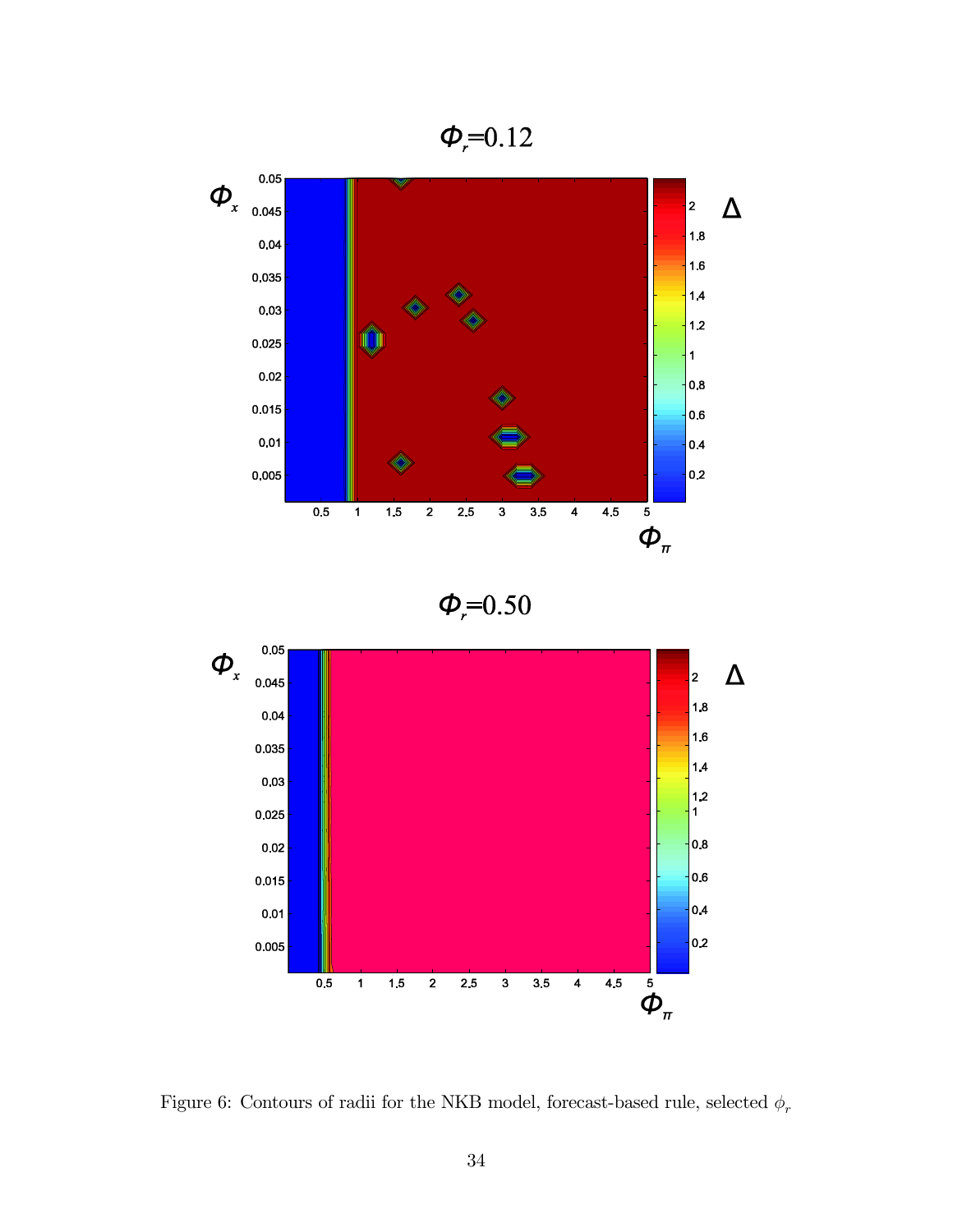bations, captured in  $W_1$ , and our selection is just one of many that could have been made. For the numerical experiments, the weightings were set equal to the standard deviations of the coefficients of a first-order VAR for the output gap, inflation, the interest rate, and the natural rate, estimated at the beginning of each experiment using recursive least squares. This approximates the private sector's problem, and should give a rough idea of the relative uncertainties associated with the coefficients of the PLM. Whether using estimated standard deviations to scale the relative impact of Knightian model uncertainty on the learning mechanism is proper or desirable can be debated, of course. For now the salient point is that robustness of learning in the presence of model uncertainty is not the same thing as choosing the rule parameters for which the E-stable region of a given model is largest.

### 4 Concluding remarks

We have argued that model uncertainty is a serious issue in the design of monetary policy. On this score we are in good company. Many authors have advanced that minimizing a loss function subject to a given model presumed to be known with certainty is no longer best practice for monetary authorities. Central bankers must also take model uncertainty and learning into account. Where this paper differs from its predecessors is that we unify uncertainty about the learning mechanism used by private agents with the steps the monetary authority can take to address the problem. In particular, we examine a central bank that designs monetary policy to maximize the possible worlds in which ill-informed private agents need to learn about their particular world and still allow convergence on the rational expectations equilibrium.

The motivation for this approach is straightforward: if economics as a profession cannot agree on what the true model of the economy is, it is a leap of faith to expect private agents to agree, coordinate, and find the REE by themselves. Policy makers can play a role in facilitating (or frustrating) the process of learning the REE through the design of policy. This paper begins from the premise that best practice for a monetary authority using simple instrument rules is to parameterize the rule that provides good performance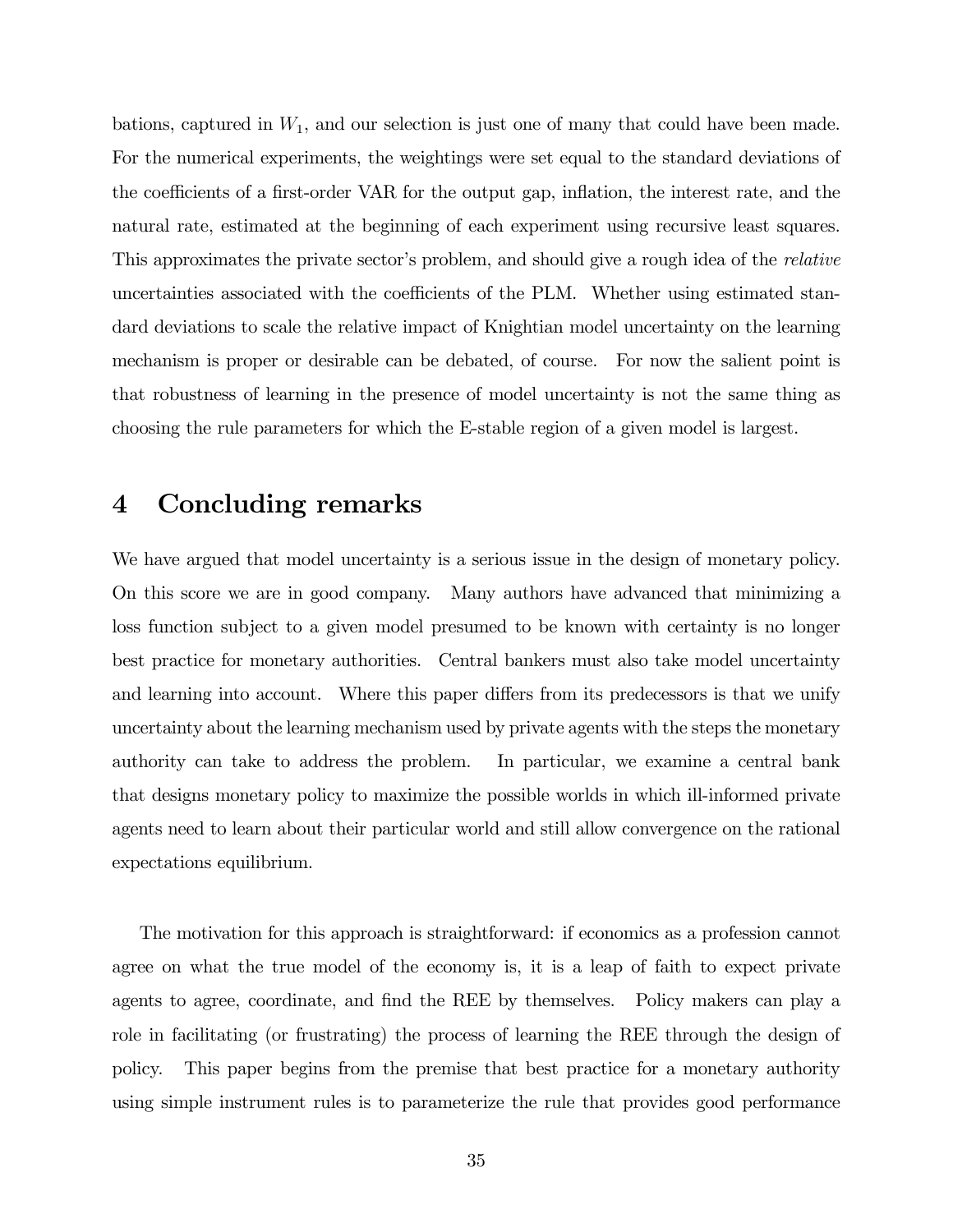not just in the steady state–that is, when convergence to REE has been achieved–but also in out-of-equilibrium behavior of the system. We further argue that foremost among the considerations of what constitutes good out-of-equilibrium behavior of an uncertain system under learning should be the prospects for converging on an REE.

In pursuit of this goal, this paper has married the literature on adaptive learning to that of structured robust control to examine what policy makers can do to facilitate learning. We have introduced some tools with which the questions that Bullard and Mitra [8] are asking can be broadened and generalized.

More narrowly we have also found that the warnings of Bernanke and Woodford [2] are well placed; inflation-forecast-based monetary policy rules do present dangers. We have also shown that the conclusion that Bullard and Mitra [8] point to is not as general as one might initially suppose.

Looking ahead, we see new research directions that broaden the scope of robustness by addressing a wider range of uncertainties against which a policy maker may wish to protect. Evans and McGough [21], for example, show how to compute Taylor-type rules that will converge on an REE in a variety of models, taking the learning mechanism as given, whereas we take the structural model as given and investigate the implications of misspecification of learning rules. A fusion of the two approaches would seem to be worth investigating.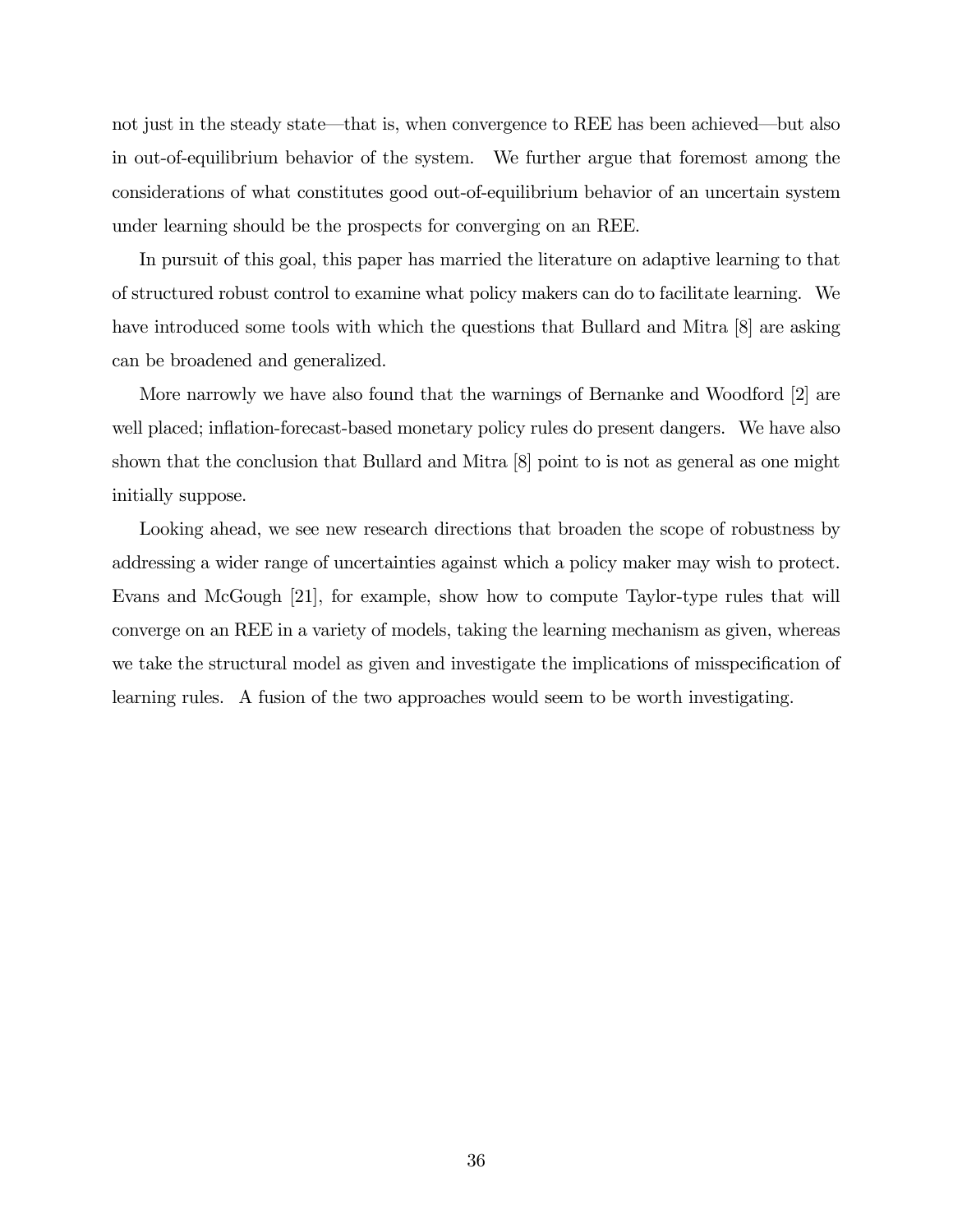# References

- [1] Batini, N. and Pearlman, J. (2002) "Too much too soon: instability and indeterminacy with forward-looking rules" unpublished manuscript, Bank of England.
- [2] Bernanke, B. and Woodford, M.(1997) "Inflation forecasts and monetary policy" Journal of Money, Credit and Banking 24: 653-684.
- [3] Blanchard, O. and Kahn, C. (1980) "The solution of linear difference equations under rational expectations" Econometrica,48: 1305-1311.
- [4] Brainard, W. (1967) "Uncertainty and the effectiveness of monetary policy" American Economic Review 57(2): 411-425.
- [5] Bray, M. (1982) "Learning, estimation and the stability of rational expectations equilibria" Journal of Economic Theory,26: 318-339.
- [6] Bray, M. and Savin, N. (1986) "Rational expectations equilibria, learning and model specification" Econometrica, 54: 1129-1160.
- [7] Bullard, J. and Eusepi, S. (2003) "Did the great inflation occur despite policymaker commitment to a Taylor rule?" Federal Reserve Bank of St. Louis working paper no. 2003-13.
- [8] Bullard, J. and Mitra, K. (2003) "Determinacy, learnability and monetary policy inertia" Federal Reserve Bank of St. Louis working paper 2000-030A (revised version: March 2003)
- [9] Bullard, J. and Mitra, K. (2002), "Learning about monetary policy rules", Journal of Monetary Economics,49: 1105-1139.
- [10] Cagan, P (1956) "The monetary dynamics of hyperinflations" in M. Friedman (ed.) Studies in the Quantity Theory of Money (Chicago: University of Chicago Press).
- [11] Clarida, Richard, Jordi Gali, and Mark Gertler (1998) "Monetary Policy Rules in Practice: Some International Evidence" European Economic Review,42: 1033-1067.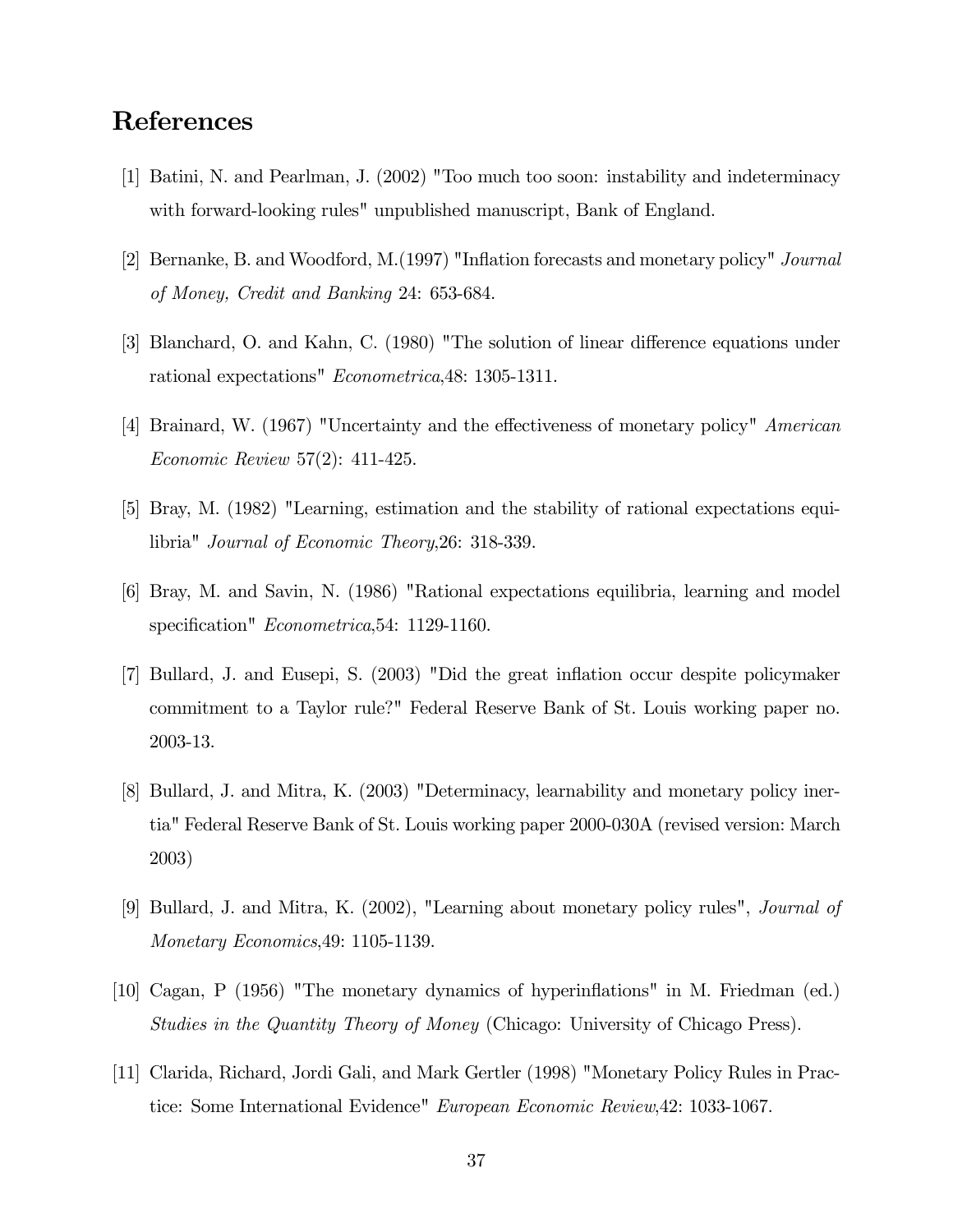- [12] Clarida, Richard, Jordi Gali, and Mark Gertler (1999) "The Science of Monetary Policy: A New Keynesian Perspective" Journal of Economic Literature,70: 807-824.
- [13] Coenen, G. (2003) "Inflation persistence and robust monetary policy design" European Central Bank working paper no. 290 (November).
- [14] Dahleh, M and Diaz-Bobillo, I. (1995) Control of Uncertain Systems: A Linear Programming Approach (Englewood Hills, NJ: Prentice Hall).
- [15] Doyle, J. "Analysis of feedback systems with structured uncertainties" IEEE Proceedings,133 (part D, no. 2): 45-56.
- [16] Ehrmann, M. and Smets, F. (2003) "Uncertain potential output: implications for monetary policy" Journal of Economic Dynamics and Control,27: 1611-1638.-
- [17] Evans, G. and Honkapohja, S. (2001) Learning and Expectations in Macroeconomics (Princeton: Princeton University Press).
- [18] Evans, G.W. and Honkapohja, S.(2002) "Monetary Policy, Expectations, and Commitment" unpublished manuscript, University of Oregon and Oregon State University  $(May).$
- [19] Evans, G. and Honkapohja, S. (2003) "Expectations and the stability for optimal monetary policies" Review of Economic Studies,70: 807-824.
- [20] Evans, G. and McGough, B. (2005a) "Monetary policy, indeterminacy and learning" Journal of Economic Dynamics & Control,29: 1809-1840.
- [21] Evans, G. and McGough, B. (2005b) "Optimal constrained monetary policy rules" unpublished manuscript, Department of Economics, University of Oregon http://economics.uoregon.edu/papers/UO-2005-9 Evans Optimal Constrained.pdf.
- [22] Garratt, A. and Hall, S.(1997) "E-equilibria and adaptive expectations: output and inflation in the LBS model" Journal of Economic Dynamics and Control,21: 87-96.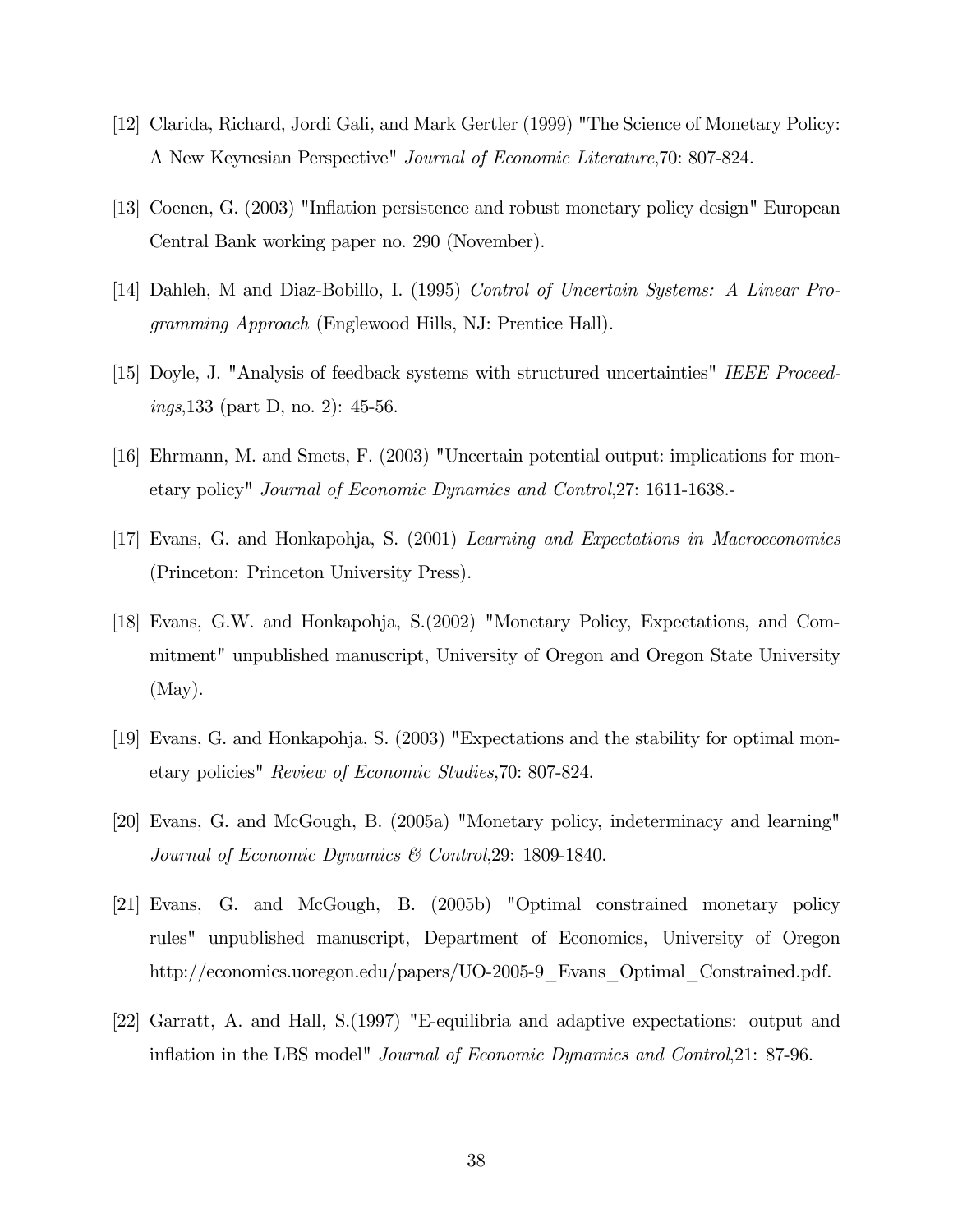- [23] Giordani, P. and Soderlind, P. (2004) "Solution of macromodels with Hansen-Sargent robust policies: some extensions" Journal of Economic Dynamics & Control, 28: 2367-2397.
- [24] Giannoni, M.P. (2002) "Does model uncertainty justify caution?: model uncertainty in a forward-looking model" Macroeconomic Dynamics,6(1): 111-144.
- [25] Goodfriend, M. and King, R. (1997) "The new neo-classical synthesis and the role of monetary policy"
- [26] Hansen, L and Sargent, T. (2003) Misspecification in Recursive Macroeconomic Theory (unpublished monograph, November 2003)
- [27] Hansen, L.P. and Sargent, T.J. (2003) "Robust control of forward-looking models" Journal of Monetary Economics 50(3): 581-604.
- [28] Levin, A.T., Wieland, V. and Williams, J.C. (1999) "Monetary policy rules under model uncertainty" in J.B. Taylor (ed.) Monetary Policy Rules (Chicago: University of Chicago Press).
- [29] Levin, A.T., Wieland, V. and Williams, J.C. (1999) "The performance of forecast-based monetary policy rules under model uncertianty" American Economic Review, 93(2): 622-645.
- [30] Lubik, T.A. and Schorfheide, F. (2003) "Computing sunspot equilibria in linear rational expectations models" Journal of Economic Dynamics and Control,28(2): 273-285.
- [31] Lubik, T.A. and Schorfheide, F. (2004) "Testing for indeterminacy: an application to U.S. monetary policy" American Economic Review,94(1): 190-217.
- [32] Marcet, A and Nicolini, J.P. (2003) "Recurrent hyperinflations and learning" American Economic Review,96:1476-1498.
- [33] Marcet, A. and Sargent, T .J.(1989) "Convergence of least squares learning mechanisms in self-referential linear stochastic models" Journal of Economic Theory,48(2): 337-368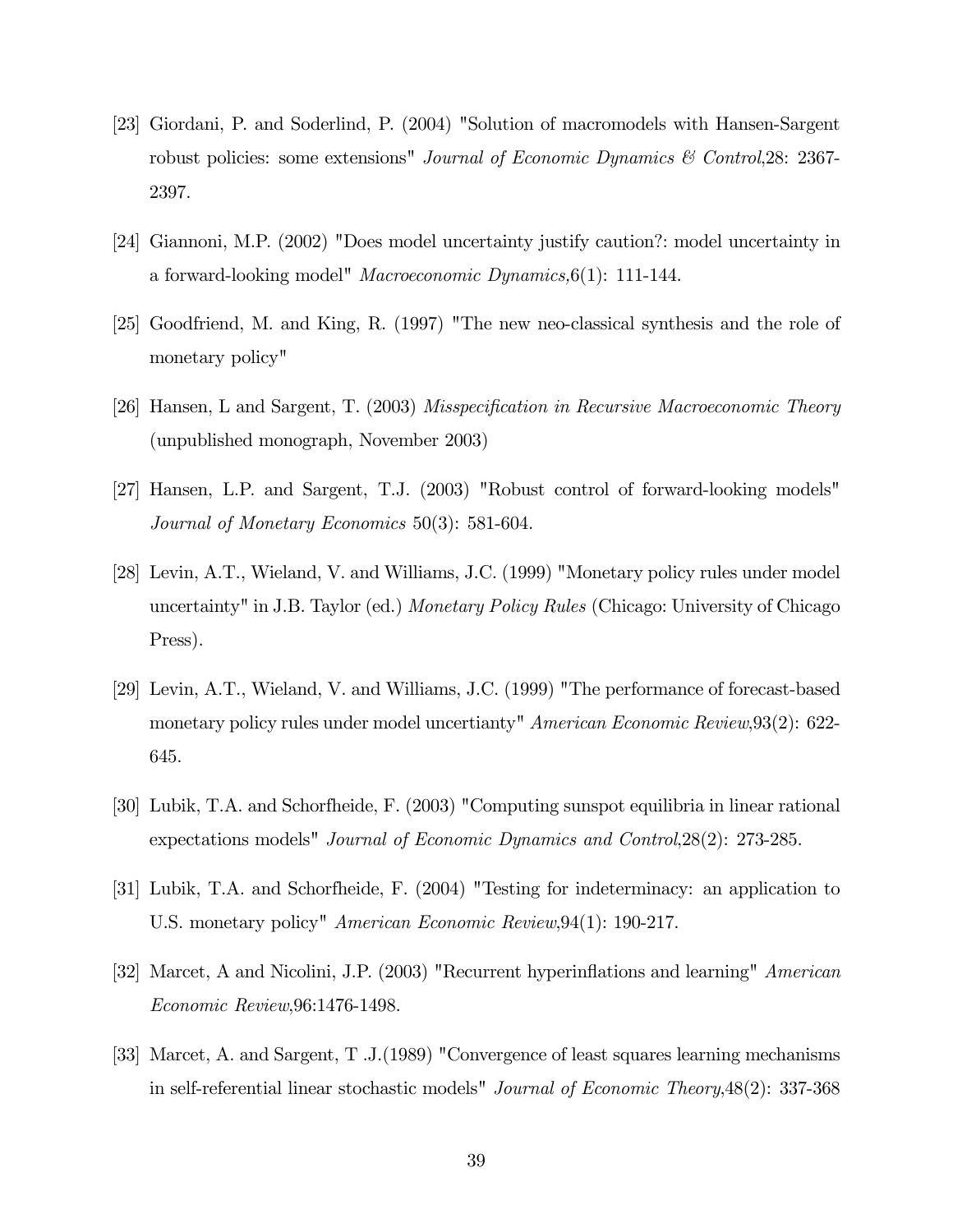- [34] McCallum, B. (1983) "On non-uniqueness in rational expectations models: an attempt at perspective" Journal of Monetary Economics,11: 134:168.
- [35] Onatski, A (2003) "Robust monetary policy under model uncertainty: incorporating rational expectations" unpublished manuscript, Columbia University.
- [36] Onatski, A. and Stock, J. (2002) "Robust monetary policy under model uncertainty in a small model of the U.S. economy" Macroeconomic Dynamics
- [37] Onatski, A and N. Williams (2003) "Modeling model uncertainty" Journal of the European Economic Association,1: 1087-1122.
- [38] Orphanides, A., Porter, R., Reifschneider, D., Tetlow, R., and Finan, F. (2000) "Errors in the measurement of the output gap and the design of monetary policy" Journal of Economics and Business,  $52(1/2)$ : 117-141.
- [39] Rotemberg, J. and Woodford, M. (1997) "An optimization-based econometric framework for the evaluation of monetary policy" in B. Bernanke and J. Rotemberg (eds.) NBER Macroeconomics Annual (Cambridge, MA: MIT Press): 297-345.
- [40] Sack, B. (1999) "Does the fed act gradually: a VAR analysis" Journal of Monetary Economics,46(1): 229-256.
- [41] Sargent, T. (1999) "Comment" in J.B. Taylor (ed.) Monetary Policy Rules (Chicago: University of Chicago Press): 144-154
- [42] Soderstrom, U. (2002) "Monetary policy with uncertain parameters" Scandinavian Journal of Economics,104(1): 125-145.
- [43] Taylor, J.B.(1993) "Discretion versus policy rules in practice" Carnegie-Rochester Conference Series on Public Policy,39: 195-214.
- [44] Tetlow, R. and von zur Muehlen, P. (2001) "Simplicity versus optimality: the choice of monetary policy rules when agents must learn" Journal of Economic Dynamics and  $Control$ ,  $25(1/2)$ : 245-279.